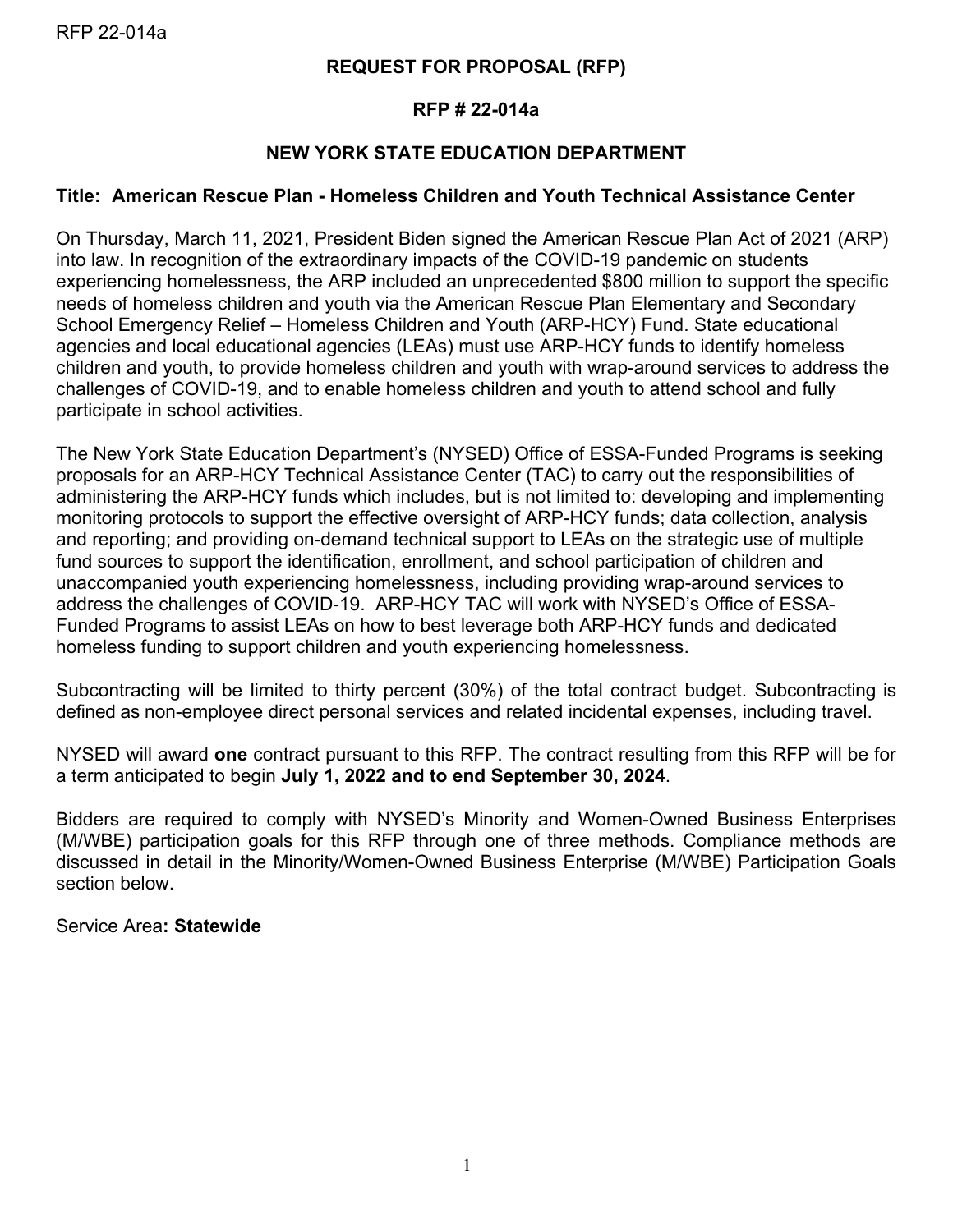#### **Mandatory Requirements**: See below.

#### **Components contained in RFP Proposal #22-014a are as follows:**

- 1.) Description of Services to Be Performed
- 2.) Submission
- 3.) Evaluation Criteria and Method of Award
- 4.) Assurances
- 5.) Submission Documents (separate document)

Questions regarding the request must be submitted by email to [ARPHomeless@nysed.gov](mailto:ARPHomeless@nysed.gov) no later than the close of business **February 10, 2022.** Questions regarding this request should be identified as Program, Fiscal or M/WBE. A Questions and Answers Summary will be posted to P-12 Competitive [Procurement Contracts](http://www.p12.nysed.gov/compcontracts/compcontracts.html) no later than **February 24, 2022.** The following are the designated contacts for this procurement:

| <b>Program Matters</b>                      | <b>Fiscal Matters</b> | <b>M/WBE Matters</b>  |
|---------------------------------------------|-----------------------|-----------------------|
| Melanie Faby                                | Adam Kutryb           | <b>Brian Hackett</b>  |
| Email address:                              | Email Address:        | Email Address:        |
| ARPHomeless@nysed.gov ARPHomeless@nysed.gov |                       | ARPHomeless@nysed.gov |

The following documents should be submitted by email as separate files, as detailed in the Submission section of the RFP, and must be received at NYSED no later than **March 10, 2022 by 3:00 PM Eastern Time**:

- **1.** Submission Documents labeled **[name of bidder] Submission Documents RFP #22-014a**
- **2.** Technical Proposal labeled **[name of bidder] Technical Proposal RFP #22-014a**
- **3.** Cost Proposal labeled **[name of bidder] Cost Proposal RFP #22-014a**
- **4.** M/WBE Documents labeled **[name of bidder] M/WBE Documents RFP #22-014a**

The submission, technical, cost, and M/WBE documents should be submitted using Microsoft Office or editable PDF. The email address for all the documentation is [cau@nysed.gov.](mailto:cau@nysed.gov)

Bidders are requested to submit their bids electronically. Please see the information below for instructions on submitting an electronic bid.

- 1. As indicated in the RFP, technical and cost proposal documents should be submitted in Microsoft Office. PDF files that are editable and Optical Character Recognition (OCR) searchable are acceptable. Please do not submit the technical or cost proposal as a scanned PDF.
- 2. Submission documents requiring a signature must be signed using one of the methods listed below, and may be submitted in as a Microsoft Office, PDF, or JPG document. A scanned PDF is acceptable for these documents.
- 3. The following forms of e-signatures are acceptable:
	- a. handwritten signatures on faxed or scanned documents
	- b. e-signatures that have been authenticated by a third-party digital software, such as DocuSign and Adobe Sign
	- c. stored copies of the images of signatures that are placed on a document by copying and pasting or otherwise inserting them into the documents
- 4. Unacceptable forms of e-signatures include: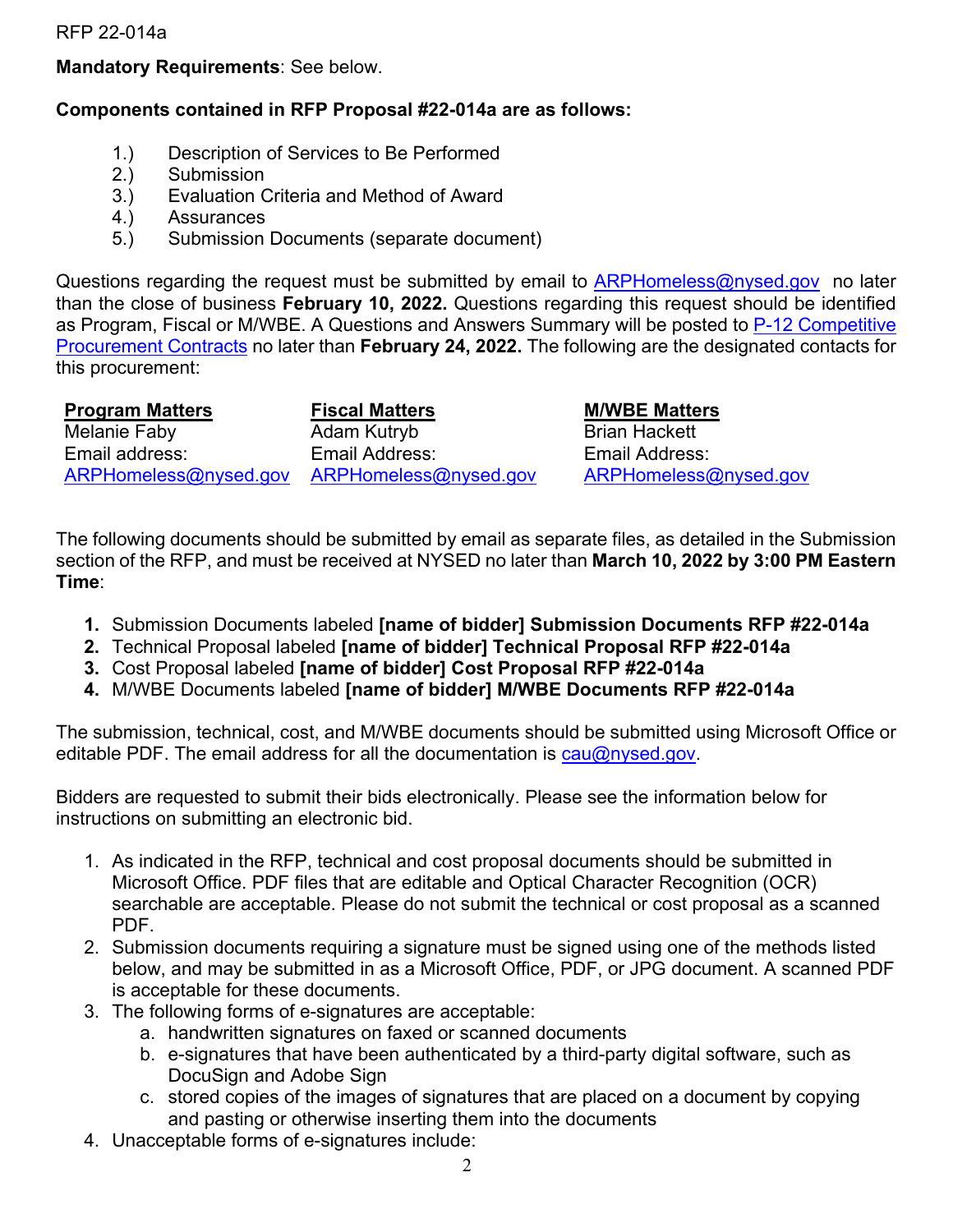- a. a typed name, including a signature created by selecting a script or calligraphy font for the typed name of the person "signing"
- 5. To identify the signer and indicate that the signer understood and intended to agree to the terms of the signed document, the signer will sign beside or provide by email the following attestation: "I agree, and it is my intent, to sign this document by [describe the signature solution used] and by electronically submitting this document to [name of recipient individual or entity]. I understand that my signing and submitting this document is the legal equivalent of having placed my handwritten signature on the submitted document and this attestation. I understand and agree that by electronically signing and submitting this document I am affirming to the truth of the information contained therein."
- 6. In order to ensure the timely receipt of your bid, please use the subject line "BID SUBMISSION RFP 22-014a" - failure to appropriately label your bid or submitting a bid to any email address other than the one identified above may result in the bid not being received by the deadline and considered for award.
- **7. Bids received after 3:00 pm Eastern Time on the due date will be disqualified.**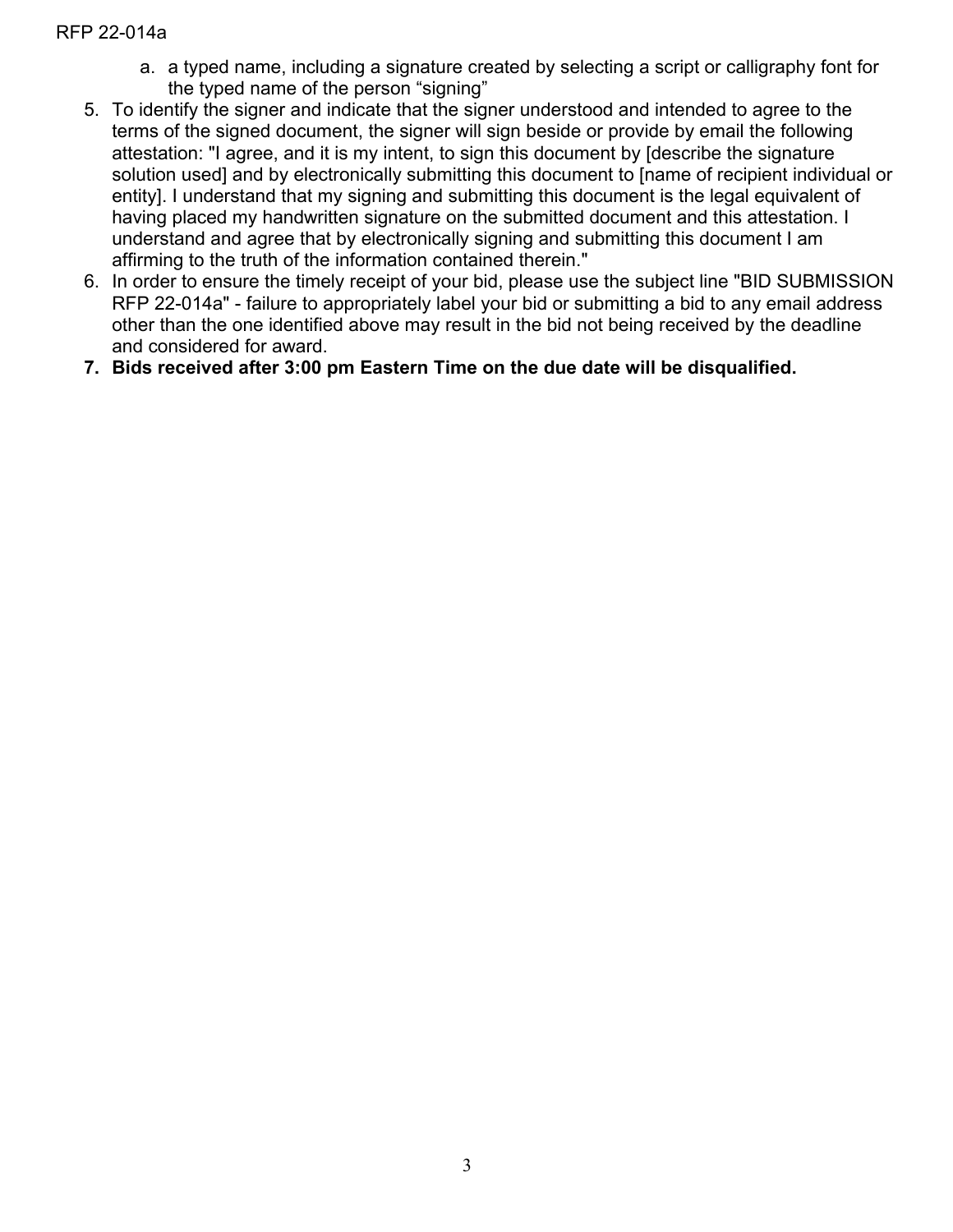## **1.) Description of Services to be Performed**

#### **Work Statement and Specifications**

This section of the bid package details the services and products to be acquired. Please note that the contract process also includes general New York State administrative terms and conditions, as well as terms and conditions required by New York State law. These terms and conditions address issues related to both the submission of bids and any subsequent contract; they are included separately in this bid package for your information. Please review all terms and conditions.

#### **Mandatory Requirement**

The eligible bidder must submit the Technical Assistance Center (TAC) Certification Form located in section 5.) Submission Documents. This required form must be signed by an authorized person. **Bids that do not include the Technical Assistance Center Certification Form will be disqualified.**

#### **Minority and Women-Owned Business Enterprise (M/WBE) Participation Goals Pursuant to Article 15-A of the New York State Executive Law**

For purposes of this procurement, NYS Education Department hereby establishes an overall goal of 10% of the total contract amount for M/WBE participation, 5% for Minority-Owned Business Enterprises ("MBE") participation and 5% for Women-Owned Business Enterprises ("WBE") participation based on the current availability of qualified MBEs and WBEs. All bidders must document good faith efforts to provide meaningful participation by MWBEs as subcontractors or suppliers in the performance of this Contract. Minority and Women-Owned Business Enterprise (M/WBE) participation includes any and all services, materials or supplies purchased from New York State certified minority and women-owned firms. Utilization of certified Minority and Women-Owned firms will be applied toward the goals. Bidders can achieve compliance with NYSED's Minority and Women-Owned Business Enterprise goals as described below.

## **ACHIEVE FULL COMPLIANCE WITH PARTICIPATION GOALS (PREFERRED)**

Bidders should submit subcontracting/supplier forms that meet or exceed NYSED's participation goals for this procurement. All subcontracting/supplier forms must be submitted with the bid proposal. In addition, bidders must complete and submit M/WBE 100: Utilization Plan, M/WBE 102: Notice of Intent to Participate and EEO 100: Staffing Plan. Instructions and copies of these forms are located in the Submission Documents. All firms utilized must be certified with the NYS Division of Minority and Women Business Development before beginning any work on this contract. For additional information and a listing of currently certified M/WBEs, see the [NYS Directory of Certified Minority and Women-](https://ny.newnycontracts.com/FrontEnd/VendorSearchPublic.asp?TN=ny&XID=4687)[Owned Business Enterprises.](https://ny.newnycontracts.com/FrontEnd/VendorSearchPublic.asp?TN=ny&XID=4687)

The contact person on M/WBE matters is available throughout the application and procurement process to assist bidders in meeting the M/WBE goals. NYSED reserves the right to approve the addition or deletion of subcontractors or suppliers to enable bidders to comply with the M/WBE goals, provided such addition or deletion does not impact the technical proposal and/or increase the total cost of the bid proposal.

## **DOCUMENTATION OF GOOD FAITH EFFORTS**

Bidders must undertake a good faith effort to solicit NYS Certified M/WBE firms as subcontractors and/or suppliers in fulfillment of this procurement. Means of solicitation may include but are not limited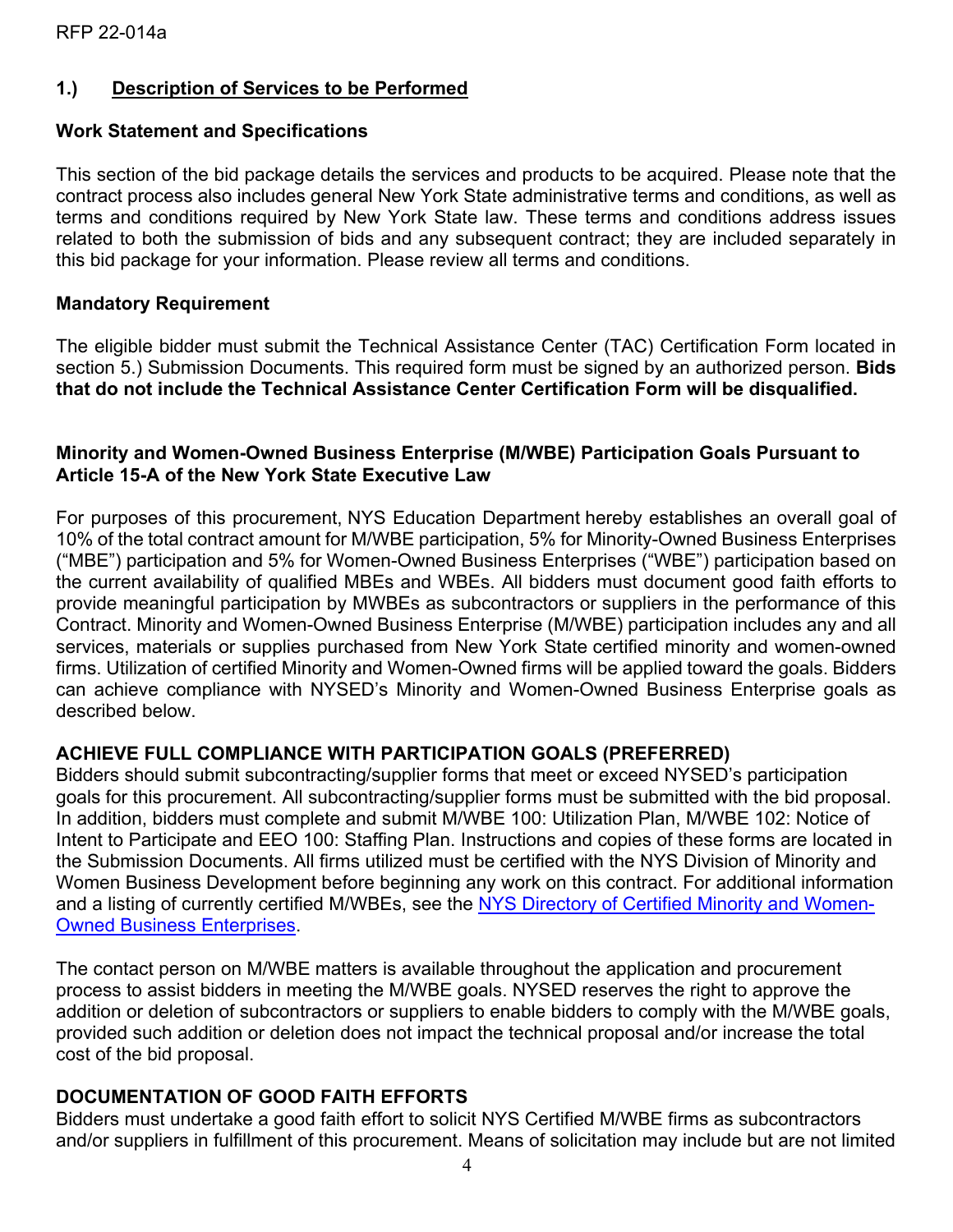to: advertisements in minority centered publications; solicitation of vendors found in the [NYS](https://ny.newnycontracts.com/FrontEnd/VendorSearchPublic.asp?TN=ny&XID=4687)  [Directory of Certified Minority and Women-Owned Business Enterprises;](https://ny.newnycontracts.com/FrontEnd/VendorSearchPublic.asp?TN=ny&XID=4687) and the solicitation of minority and women-oriented trade and labor organizations. Bidders will be required to certify and attest to their good faith efforts by completing NYSED's Certification of Good Faith Efforts (Form M/WBE 105). See the M/WBE Submission Documents for detailed examples of and required forms to document good faith efforts.

NYSED reserves the right to reject any bid for failure to document "good faith efforts" to comply with the stated M/WBE goals.

IN THE EVENT BIDDERS CANNOT COMPLY WITH NYSED DESIGNATED PARTICIPATION GOALS, SAID BIDDERS MUST DOCUMENT THEIR "GOOD FAITH EFFORTS" TO COMPLY AND SUBMIT ONE OF THE FOLLOWING REQUESTS:

# **REQUEST A PARTIAL WAIVER OF PARTICIPATION GOALS**

In order to request a partial waiver of the participation goals for this procurement, Bidders must provide documentation of their good faith efforts to obtain the use of certified M/WBE enterprises along with their bid proposal forms. The subcontracting forms must include the participation percentage(s) for which they seek approval. Bidders will be required to certify and attest to their good faith efforts. Bidders should submit a request for a partial waiver (Form M/WBE 101) and document their Good Faith Efforts (Form M/WBE 105) at the same time as the bid is submitted. Bidders must also complete and submit M/WBE 100: Utilization Plan, M/WBE 102: Notice of Intent to Participate and EEO 100: Staffing Plan. The M/WBE Coordinator is available throughout the procurement process to assist in all areas of M/WBE compliance.

## **REQUEST A COMPLETE WAIVER OF PARTICIPATION GOALS**

In order to request a complete waiver of the participation goals for this procurement, Bidders must provide documentation of their Good Faith Efforts to obtain the use of certified M/WBE enterprises along with their bid proposal forms. Bidders will be required to certify and attest to their good faith efforts. Bidders should submit a request for a complete waiver on Form M/WBE 101 and document their Good Faith Efforts (Form M/WBE 105) at the same time as they submit their bid. The M/WBE Coordinator is available throughout the procurement process to assist in all areas of M/WBE compliance.

All payments to Minority and Women-Owned Business Enterprise subcontractor(s) must be reported to NYSED M/WBE Program Unit using M/WBE 103 Quarterly M/WBE Compliance Report. This report must be submitted on a quarterly basis and can be found at NYSED's [M/WBE Forms and](http://www.oms.nysed.gov/fiscal/MWBE/Forms.html)  [Compliance Forms](http://www.oms.nysed.gov/fiscal/MWBE/Forms.html) webpage.

#### **Service-Disabled Veteran-Owned Business (SDVOB) Participation Goals Pursuant to Article 17-B of New York State Executive Law**

Article 17-B of Executive Law was enacted to ensure that certified SDVOBs are provided opportunities for meaningful participation in the performance of state contracts. To this end, NYSED strongly encourages bidders to make maximum possible use of SDVOBs as subcontractors and/or suppliers under this contract, consistent with the requirements of State Finance Law and State procurement guidelines, as well as NYSED policies and procedures. Bidders should consider fulfilling the requirements of this contract through the participation of SDVOBs at a rate of 6%. For additional information about this program, including a list of SDVOBs, please visit the [Office of General](https://www.ogs.ny.gov/veterans)  [Services, Division of Service-Disabled Veterans' Business Development website.](https://www.ogs.ny.gov/veterans)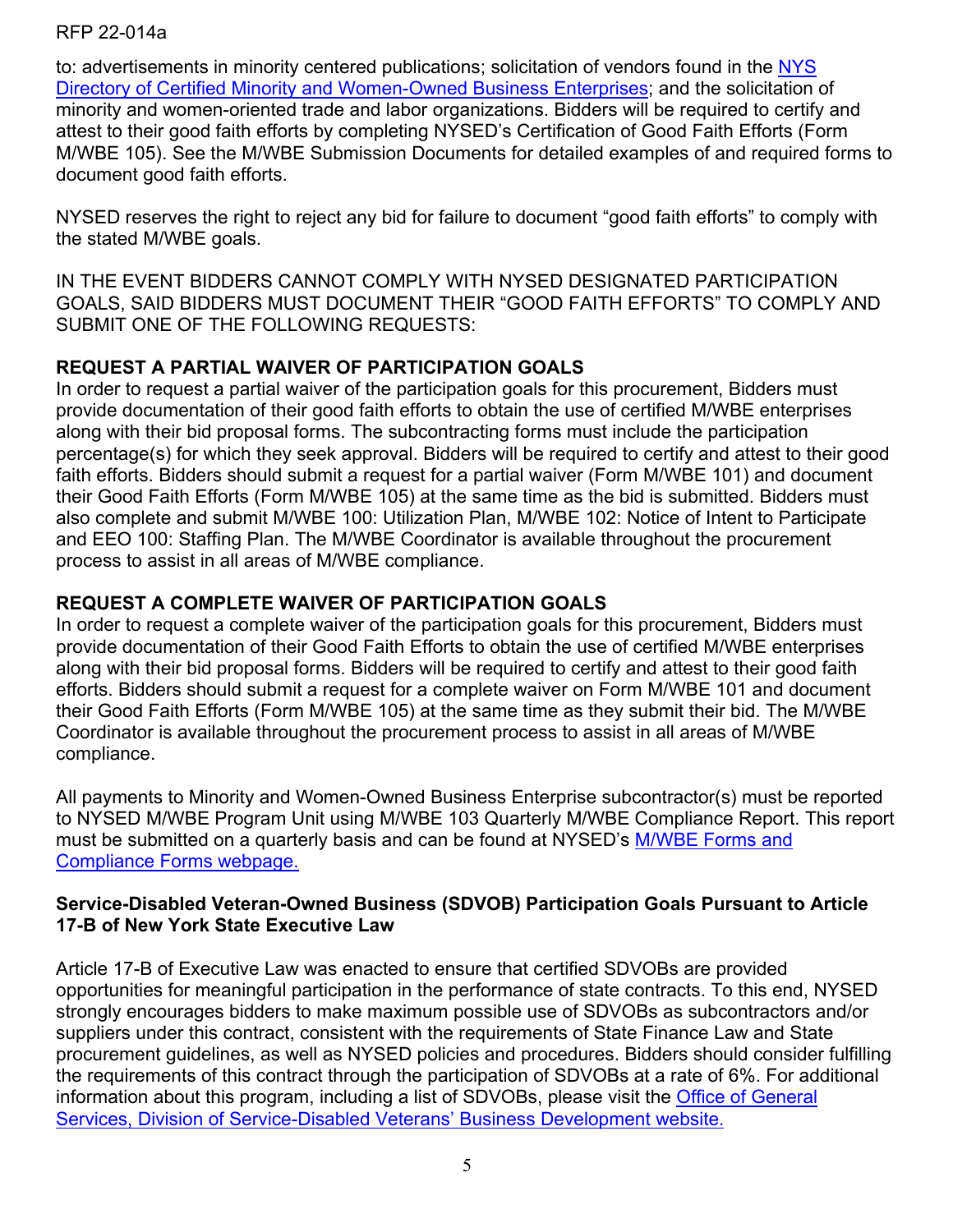# **Background**

The New York State Education Department's (NYSED) Office of ESSA-Funded Programs is seeking proposals for an ARP-HCY Technical Assistance Center (TAC) to carry out the responsibilities of administering the ARP-HCY funds. These responsibilities include but are not limited to: developing and implementing monitoring protocols to support the effective oversight of ARP-HCY funds; data collection, analysis and reporting; and providing technical support to LEAs on the strategic use of multiple fund sources to support the identification, enrollment, and school participation of children and unaccompanied youth experiencing homelessness, including through providing wrap-around services to address the challenges of COVID-19. The ARP-HCY TAC will work with NYSED's Office of ESSA-Funded Programs to assist LEAs on how to best leverage both ARP ESSER funds and dedicated homeless funding to support children and youth experiencing homelessness.

The ARP-TAC will support the Office of ESSA-Funded Programs by working collaboratively with the McKinney-Vento State Coordinator and other ESSA-Funded Program staff on the following activities:

- Facilitation of collaboration between the State Coordinator and other internal stakeholders, as applicable, to ensure the successful administration, implementation, and monitoring of the ARP-HCY programs
- Facilitation of clear and timely communication among internal and external grant stakeholders.
- Development of written policies and procedures for the successful administration, implementation, and oversight of the ARP-HCY programs.
- Preparation of monitoring forms and monitoring review protocols, including development of instruments and tools to ensure successful oversight of the grant programs.
- Development of data collection tools focused on ensuring that NYSED provides the United States Department of Education (USDE) with the required data around use and impact of ARP-HCY funds.
- Preparation of required reports to be submitted by NYSED to the USDE.

Additionally, the ARP-HCY TAC will assist NYSED's Office of ESSA-Funded Programs in the successful administration and implementation of the ARP-HCY funds by providing technical assistance to LEAs on behalf of the State on the following topics:

- Development of strategies and systems to re-engage and support students who continued to experienced homelessness during the COVID-19 pandemic but were unable to access traditional McKinney Vento supports during the 19-2020SY and 20-2121SY. This includes assisting LEAs with analyzing 19-2020SY and 20-21SY data in order to determine how many students experiencing homelessness were "missing" during this time period, and to determine the reasons. It also includes a specific focus on the following historically underserved populations such as rural children and youth, Tribal children and youth, students of color, children and youth with disabilities, English learners, LGBTQ+ youth, and pregnant, parenting, or caregiving students.
- Coordination of LEA and state information system(s) to track missing McKinney-Vento students who might have moved to another district within the state.
- Analysis of data to determine the geographic areas where there are a significant concentration of students and families experiencing homelessness, and development of strategies to ensure that supports provided through ARP-HCY funds can reach them.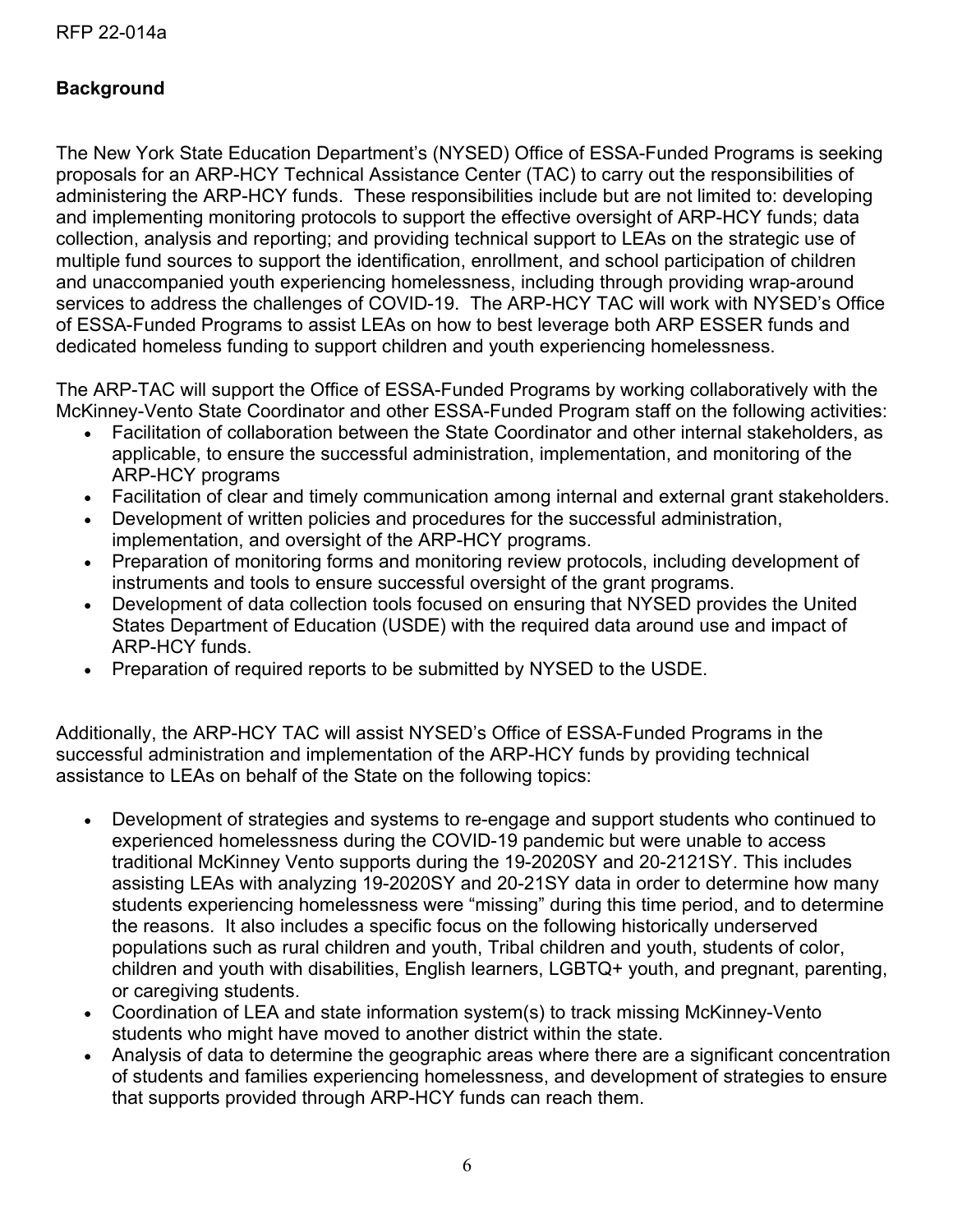- Development of sensitive, trauma-informed, and culturally relevant strategies to support returning McKinney-Vento students, as well as students who are newly experiencing homelessness as a result of the COVID-19 pandemic.
- Coordination between LEAs and other state and community-based agencies to ensure various fund sources are being maximized to best support children and youth experiencing homelessness.
- Provision of professional development and/or technical assistance with the goal of addressing the urgent needs of homeless children and youth, including strategies for how to leverage the use of funds from other programs to address the academic, social, emotional, and mental health needs of homeless students.
- Provision of support to LEAs in the planning and implementation of wrap-around services to address the challenges COVID-19 has placed on children and youth experiencing homelessness.

## **Deliverables and/or Project Description**

## **Services to be Performed**

#### **The Scope of Work:**

The ARP-HCY TAC will provide the following deliverables in order to support the NYSED Office of ESSA-Funded Programs and LEAs with successful implementation of ARP-HCY funds.

- 1. Work with the NYSED Office of ESSA-Funded Programs to:
	- Prepare monitoring forms and monitoring review protocols to ensure the successful oversight of ARP-HCY grant programs.
	- Conduct monitoring of LEA implementation of ARP-HCY and ARP Homeless II funds. This includes the generation of monitoring reports and follow up technical assistance with LEAs to ensure compliance with all federal statutory requirements.
	- Prepare and submit all required reports and oversee recordkeeping of all documents related to the ARP-HCY grant.
	- Track state and community-based agencies that identify and support homeless children and unaccompanied youth.
	- Assist NYSED in identifying LEA professional development and/or technical assistance needs through a review of LEA and state level data on students experiencing homelessness, and current environmental and/or health-safety situations. The contractor will develop a plan in collaboration with NYSED to conduct in person trainings and/or through digital meeting platform such as but not limited to; ZOOM, Skype, WebEx, and/or Microsoft TEAMS. This professional development/technical assistance could address the following areas:
		- Developing trends involving homeless children and unaccompanied youth following the COVID pandemic.
		- Alignment between state reopening policies and practices and the requirements of the McKinney-Vento Act
		- Supporting the academic and social emotional needs of homeless children and unaccompanied youth so that they may succeed in school including academic, social, emotional, and mental health needs by coordinating the use of funds from other federal programs, such as Title I part A, ARP-HCY, IDEA, and child nutrition programs, to address the academic, social,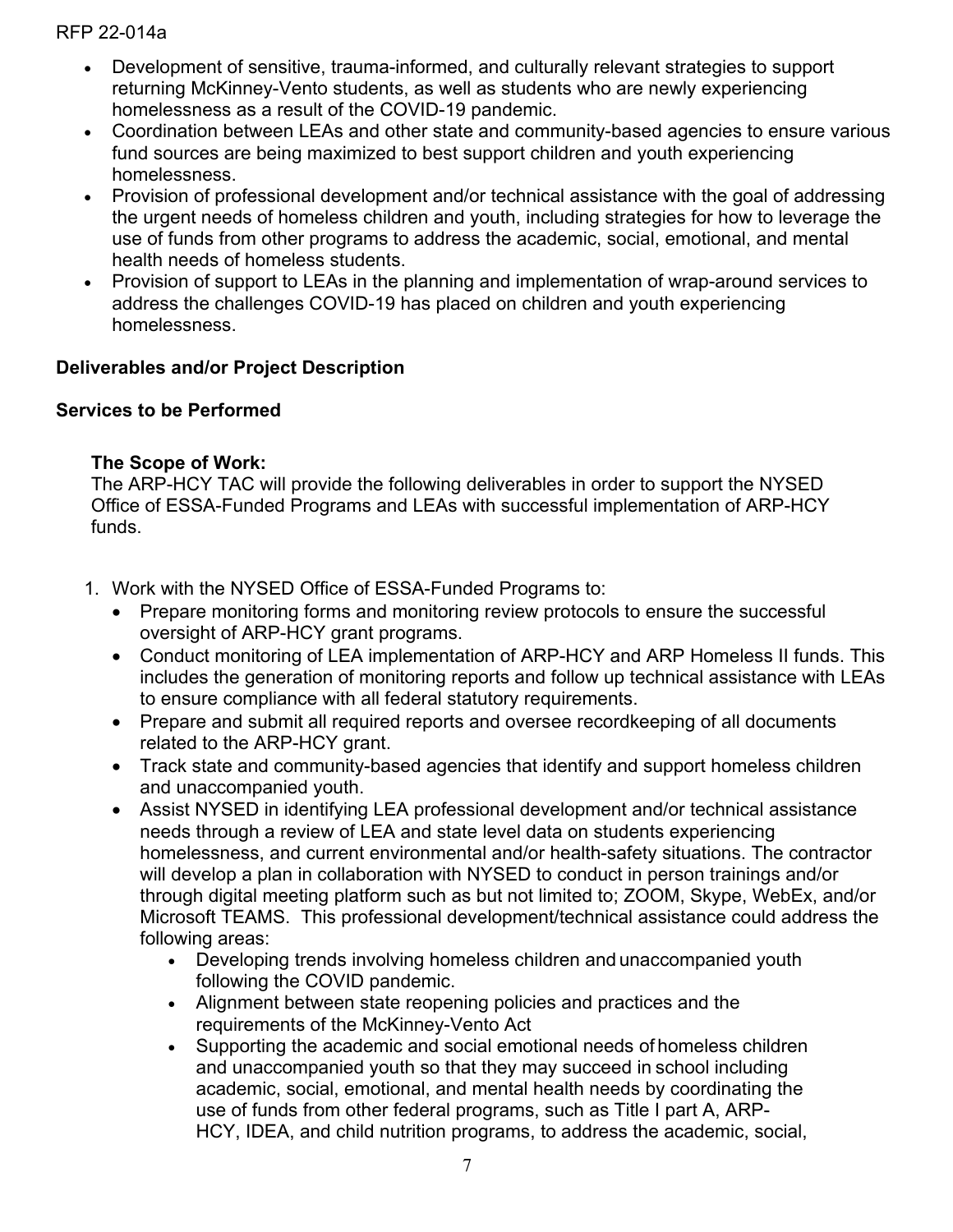emotional, and mental health needs of students.

- Implementation of wraparound services to children and youth experiencing homelessness, in collaboration with state and local agencies and other community-based organizations. These services could be provided in collaboration with and/or through subcontracts with community-based organizations, and could include academic supports, trauma-informed care, social-emotional support, and mental health services for LEAs.
- Implementation of trauma-informed training and practices being sensitive to take extra steps to ensure students of color have access to mental health supports, as research has found them less likely to reach out to teachers or counselors for mental health assistance.
- The use of LGBTQ+ positive mental health providers and online resources that are sensitive to the challenges of the LGBTQ+ community.
- 2. Support NYSED and LEAs with data gathering and analysis for planning and reporting purposes.
	- Conduct an analysis of LEA homeless data, comparing past years data in to 19-20SY and 20-21SY data in order to determine if the numbers of students experiencing homelessness in each district have changed dramatically as a result of the COVID-19 pandemic.
	- Develop data collection tools aligned with data elements required by the United States Department of Education (USDE) related to the administration of ARP-HCY funds.
	- Assist with reporting requirements established by USDE, including those outlined in the ARP-HCY program. This would include tracking the numbers of students experiencing homelessness identified and supported with ARP Homeless funds, and the specific details of supports and services received by students under the ARP-HCY grant.
	- Coordinate systems to track missing McKinney-Vento students who might have moved to another district within the state.
	- Assist LEAs who under-identify homeless children and youth due to the COVID -19 pandemic or any possible errors in their reporting of data.
	- Work collaboratively with NYSED to create and disseminate COVID-19 data reports to all school districts.
- 3. Provide professional development webinars and one-on-one technical assistance to LEAs (especially LEAs that have not received EHCY subgrant funding) to support re-engagement of students who continued to experience homelessness during the COVID-19 pandemic. The professional development provided would be related to:
	- Addressing urgent student needs, including academic, social, emotional, physical and mental health needs.
	- Identifying, planning for, and providing wraparound services to children and youth experiencing homelessness, in collaboration with state and local agencies and other community-based organizations. The wraparound services could include academic supports, trauma-informed care, social-emotional support, and mental health services for students.
	- Providing information to LEAs regarding how to target APR-HCY funds to meet the unique needs of children experiencing homelessness and in particular, the needs that have arisen due to the COVID-19 pandemic.
	- Support LEAs in coordinating the use of funds from other federal programs, such as Title I part A, ARP-HCY, IDEA, and child nutrition programs, to address the academic, social,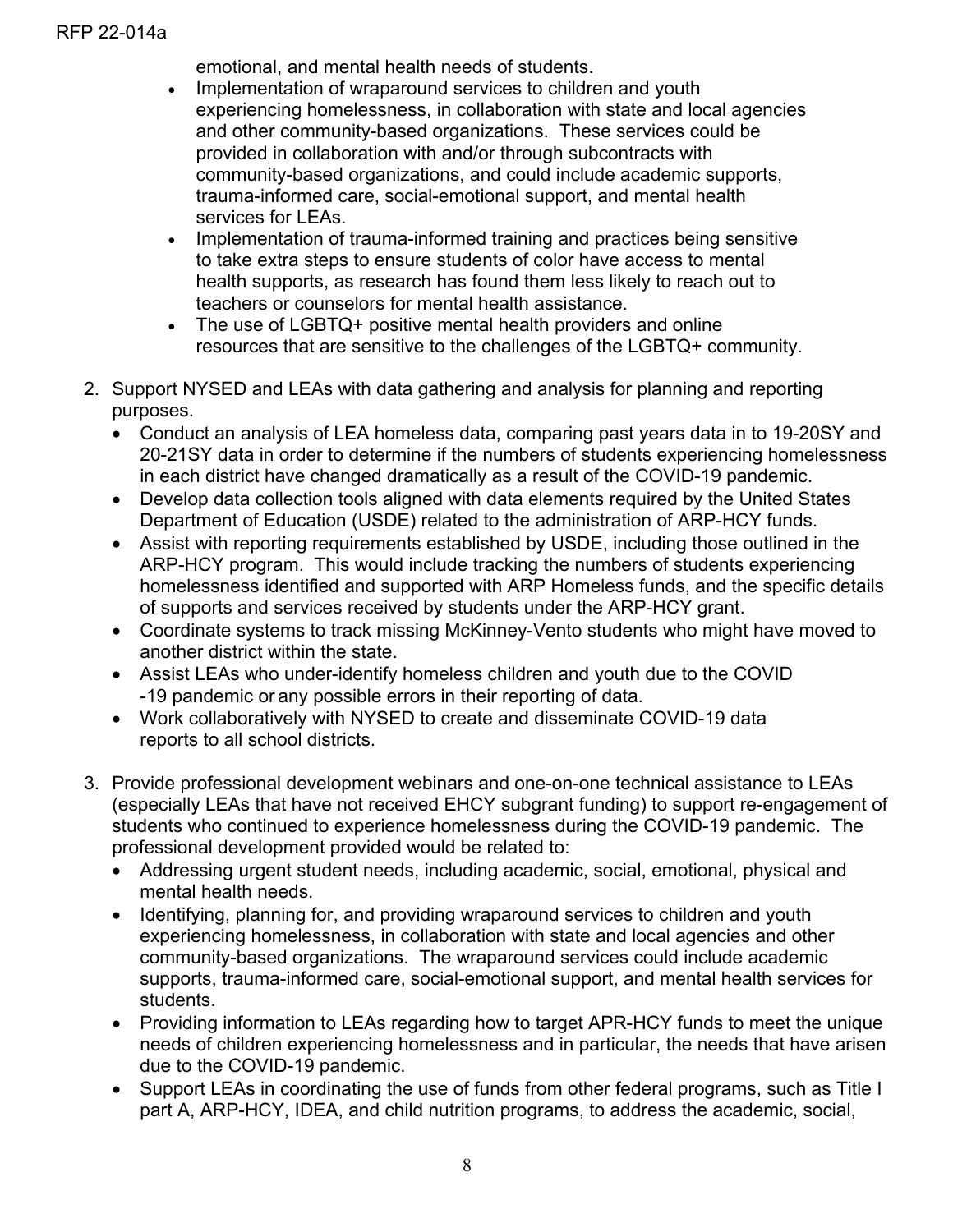emotional, and mental health needs of students which includes the collection of data related to use of funds.

- The vendor will host at least 10 regional area technical assistance trainings per year through an online platform conducive to meeting the needs of 20 to 50 participants.
	- Approximately 2-4 of these trainings should be held in areas of the state where school districts may have under-identified the number of students experiencing homelessness based on school-age poverty rates in the region. The trainings are 2-3 hours long.
	- In areas of the state where requested by NYSED, facilitate approximately 2-4 trainings assessing both the academic and social/emotional needs of homeless children and unaccompanied youth, including but not limited to those social-emotional needs specific to the COVID-19 pandemic. The trainings are 2-3 hours long.
	- Approximately 5 of these trainings should be held specifically for areas of the state with the largest numbers of students experiencing homelessness, including the Big 5 School Districts.
- 4. Provide technical assistance and/or professional development via webinars or field guidance to LEAs on how to utilize ARP-HCY funds in combination with other funding sources to ensure that funds are being maximized across various streams. This could include:
	- Information on how to use ARP funding in coordination with funding for early childhood, higher education, housing, and health care to best meet the needs of homeless youth.
	- Strategies on how to coordinate funds from other federal programs, such as Title I part A, ARP-HCY, IDEA, and child nutrition programs, to address the academic, social, emotional, and mental health needs of students.
		- The vendor shall conduct at least 5 planned webinars, with each webinar lasting 1-1  $\frac{1}{2}$  hours long. The vendor should tailor separate webinars for participants in New York City and those in the rest of the state. The vendor should strive to have approximately 50 people participating on average in each webinar, but the webinar platform should be able to accommodate several hundred. The webinars should cover topics such as identification, enrollment, and school participation of children and unaccompanied youth experiencing homelessness, including trauma sensitive practices in schools, braiding various federal income sources to support homeless students, and providing wrap-around services to address the challenges of COVID-19.
- 5. Provide targeted technical assistance to New York City Department of Education (NYCDOE) and relevant New York City agencies (e.g. Department of Homeless Services, Administration for Children's Services, and the Human Resource Administration) and address urgent student needs, including academic, social, emotional, and mental health needs by coordinating the use of funds from other federal programs, such as Title I part A, ARP HCY, IDEA, and child nutrition programs, to address the academic, social, emotional, and mental health needs of students.

# **Staffing Requirements**

The hiring, supervision, and evaluation of ARP-HCY TAC staff will be the responsibility of the contractor. Staff should have the knowledge, skills, and experience to support and carry out the work of ARP-HCY TAC. The bidder must either have sufficient staff at the time the contract is awarded to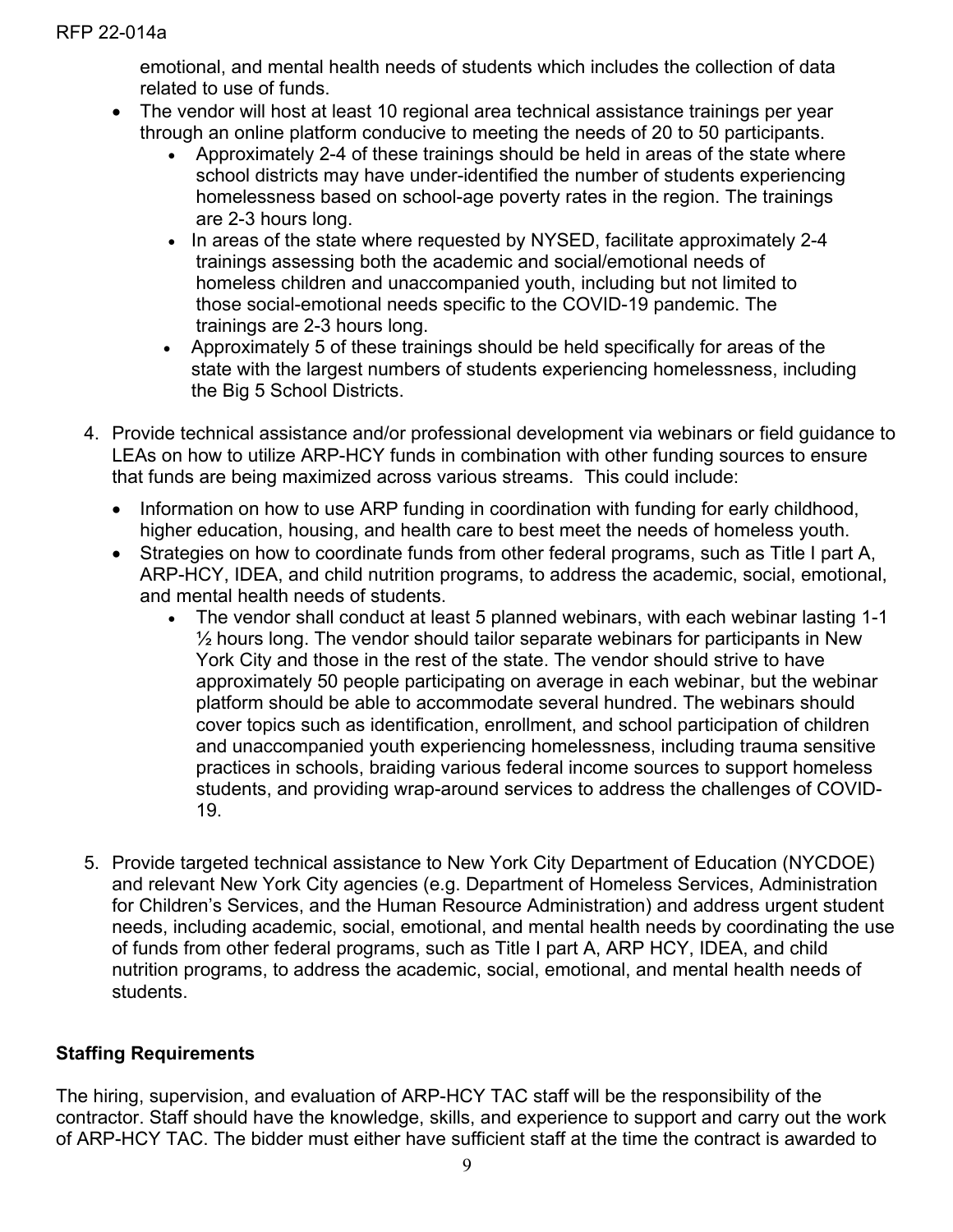carry out required activities within the very tight time frames of the contract or submit a plan for hiring sufficient staff. ARP-HCY TAC staffing guidelines are as follows:

## **Staffing Guidelines/Qualifications**

- ARP-HCY TAC will be staffed with a minimum of one (1.0 FTE) Project Director/Lead. The Project Director/Lead of the ARP-HCY TAC must have demonstrated experience and serve as a subject matter expert in addressing issues involving homeless children and unaccompanied youth with a working knowledge of the McKinney-Vento Act, Education Law 3209, Commissioners and Chancellors Regulations as well as New York's State Plan for the Education of Homeless Children and Youth and state and community-based agencies providing services to homeless children and youth.
- It is preferred that the Director possess an advanced degree in education and/or related field, and be able to describe past work that has led to the development of policies and procedures that have contributed to the implementation of McKinney Vento programs in New York State. The Project Director should also have demonstrated experience in working with state and community-based agencies that provide services to homeless children and youth, and organizations that are well-positioned to identify homeless children and youth. This experience should include leveraging contacts and networks at different agencies in order to connect homeless children and youth to educationally related supports and wrap-around services and developing cross-agency solutions to support homeless students.
- ARP-HCY TAC should be staffed with a minimum of three (3.0 FTE) professional/managerial staff, preferably with a bachelor's degree or above, including 1 FTE w/data analysis experience and 1 FTE with trauma sensitivity training, and experience meeting the social and emotional needs of students experiencing homelessness.
- ARP-HCY TAC should be staffed with a minimum of one (.50 FTE) administrative support staff.
- Project staff should have expertise with current research on the academic and social needsof homeless children and unaccompanied youth and be able to assist in fulfilling the goals and activities of ARP-HCY TAC.
- Project staff should have knowledge about and experience working with LEAs, local social service agencies and other homeless support agencies and advocates. Staff should have education and/or related field credentials with a comprehensive knowledge of the needs of homeless children and unaccompanied youth and the ability to accomplish the goals and activities of ARP-HCY TAC.
- Project staff should have expertise in professional development training and technical assistance.
- Project staff should have expertise in the use of technology for training.
- Project staff should have working knowledge of:
	- 1. [The McKinney-Vento Act,](https://nysteachs.org/wp-content/uploads/2018/10/INF_LP_MVAct.pdf) the primary piece of federal legislation dealing with the education of children and youth experiencing homelessness in U.S. public schools;
	- 2. [New York State Education Law 3209](http://www.p12.nysed.gov/sss/lawsregs/3209.html) that addresses the educational rights of students experiencing homelessness and the obligations of school districts to provide services to these students; and
	- 3. [Commissioners Regulations;](http://www.emsc.nysed.gov/part100/pages/1002.html#x)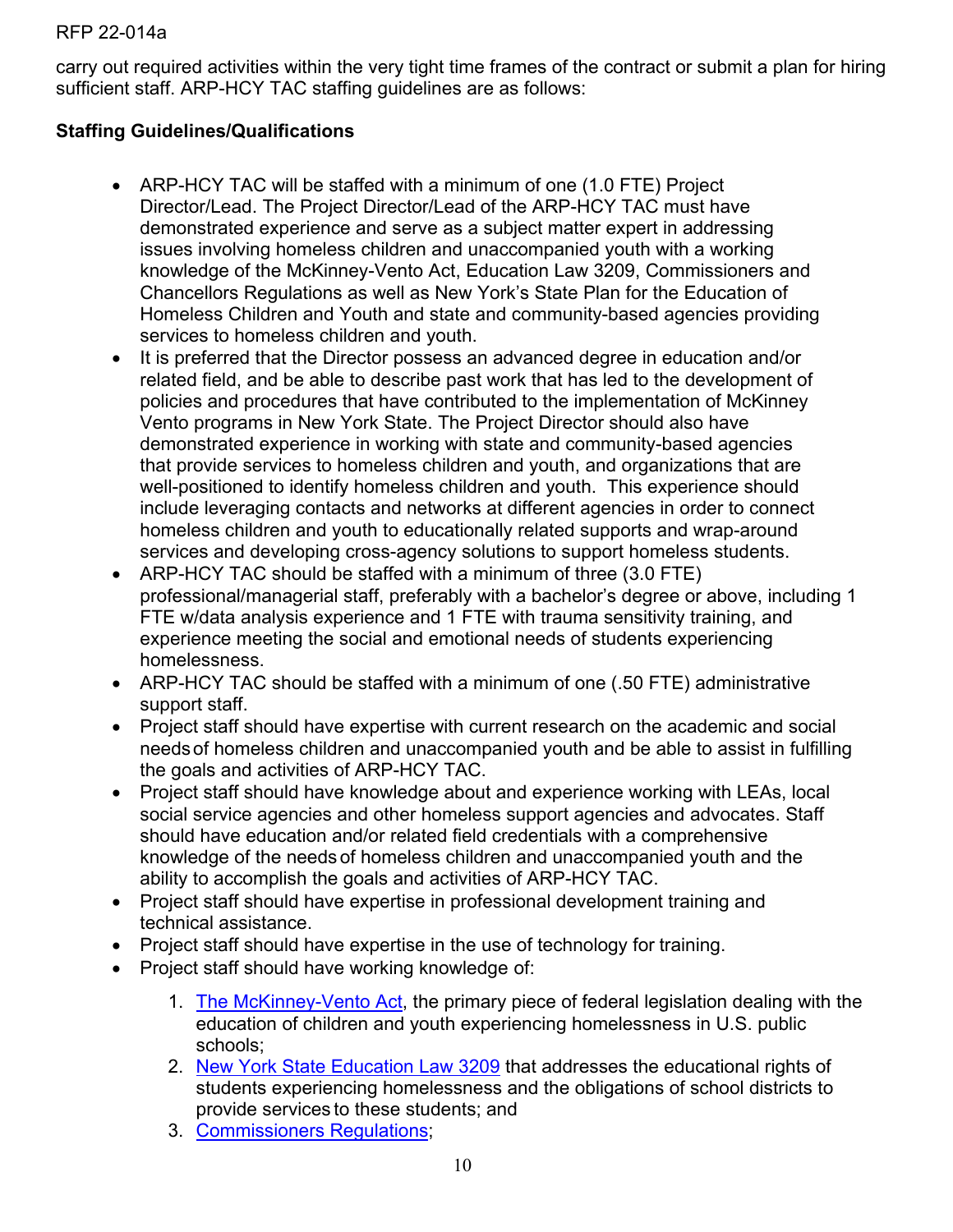- 4. [New York State Education Department American Rescue Plan \(ARP\)](http://www.p12.nysed.gov/funding/arp-esser/nysed-arp-esser-plan.pdf)  [Elementary and Secondary School Emergency Relief \(ESSER\)](http://www.p12.nysed.gov/funding/arp-esser/nysed-arp-esser-plan.pdf) State Plan;
- 5. [Revised State Template for the Consolidated State Plan](http://www.nysed.gov/common/nysed/files/programs/essa/nys-essa-plan.pdf) for The Elementary and Secondary Education Act of 1965, as amended by the Every Student Succeeds Act
- 6. [NYCDOE Chancellor's Regulations](https://www.schools.nyc.gov/docs/default-source/default-document-library/a-780-4-18-19-final-combined-remediated-wcag2-0)

#### **Payments and Reports**

The vendor for the ARP-HCY TAC will be required to submit quarterly program activity reports, describing its activities during the preceding quarter implementing the goals of the contract and reporting on progress toward key performance indicators. The vendor will be responsible for timely and accurate submission of all required quarterly reports. The reports will be due on the first day of January, April, July, and October of each contract year. **The first quarterly report will be due on October 1, 2022.** Payments will be approved after all reporting requirements are met. Payments will be processed and paid quarterly upon receipt and NYSED approval of an expenditure report and the NYS Standard Voucher.

#### **Allowable Costs**

Expenditure of funds is allowed for the following:

- Professional and non-professional salaries
- Employee benefits
- Purchased services (Consultants)
- Supplies, materials, and printing
- Expenses for travel, lodging, and subsistence shall be reimbursed at the perdiem rate in effect at the time for New York State Management/Confidential employees and may be found at: [GSA per diem rates.](http://www.gsa.gov/portal/content/104877)
- Purchased services with BOCES
- Indirect cost
- Budget should also include the following: Professional Development, including costs for use of facilities, morning and afternoon snacks (LUNCH IS NOT ALLOWED), travel expenses for speakers/presenters/ARP-TAC staff, and any other additional professional development expenses (postage, copying CD's, materials, equipment, etc.).

## **Requirements of Education Law Section 2-d**

The Contractor agrees to comply with FERPA and New York State Education Law § 2-d. The NYS Education Department (NYSED) is required to ensure that all contracts with a third-party contractor that receives PII include a Data Privacy and Security Plan, pursuant to Education Law § 2-d and § 121.6 of the Regulations of the Commissioner of Education. For every contract, the Contractor must complete the following or provide a plan that materially addresses its requirements, including alignment with the NIST Cybersecurity Framework, which is the standard for educational agency data privacy and security policies in New York state.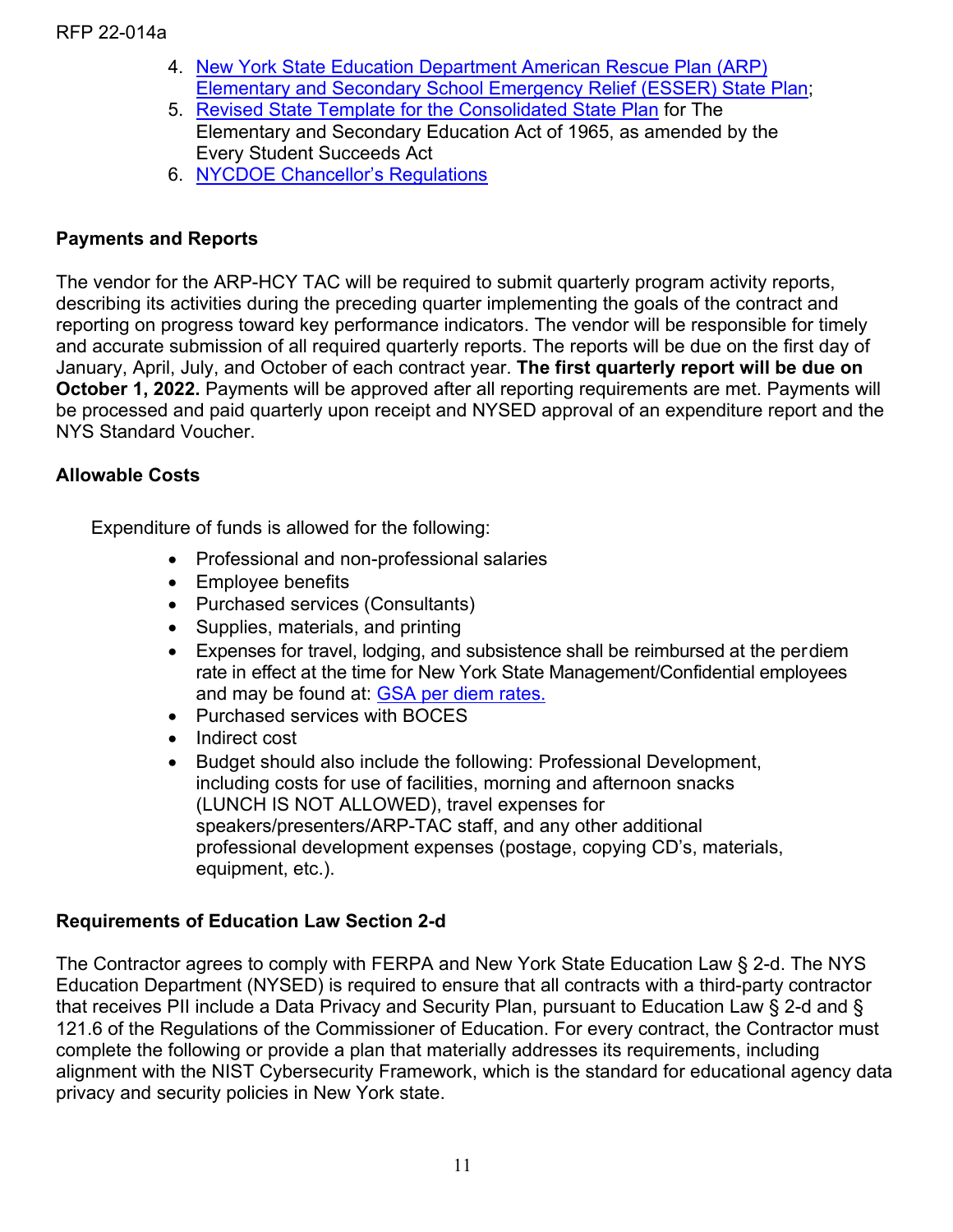Pursuant to Education Law § 2-d and § 121.3 of the Regulations of the Commissioner of Education, the NYS Education Department ("NYSED") is required to post information to its website about its contracts with third-party contractors that will receive Student PII and/or Teacher and/or Principal APPR data ("APPR Data"), collectively referred to as PII.

The New York State Education Department's Data Privacy Appendix (Appendix R) is annexed to this RFP, the terms of which are incorporated herein by reference, and shall also be part of the Contract.

#### **Bidders should use the templates and instructions in Appendix R to submit the required DPA EXHIBIT 1 - Contractor's Data Privacy and return them with their proposal for review.**

## **Accessibility of Web-Based Information and Applications**

Any documents, web-based information and applications development, or programming delivered pursuant to the contract or procurement, will comply with New York State Education Department IT Policy NYSED-WEBACC-001, Web Accessibility Policy as such policy may be amended, modified or superseded, which requires that state agency web-based information, including documents, and applications are accessible to persons with disabilities. Documents, web-based information and applications must conform to NYSED-WEBACC-001 as determined by quality assurance testing. Such quality assurance testing will be conducted by NYSED employee or contractor and the results of such testing must be satisfactory to NYSED before web-based information and applications will be considered a qualified deliverable under the contract or procurement.

## **Subcontracting Limit**

Subcontracting will be limited to 30% of the total contract budget. Subcontracting is defined as nonemployee direct personal services and related incidental expenses, including travel.

For vendors using subcontractors, a Vendor Responsibility Questionnaire and a NYSED vendor responsibility review are required for a subcontractor when:

- the subcontractor is known at the time of the contract award:
- the subcontractor is not an entity that is exempt from reporting by OSC; and
- the subcontract will equal or exceed \$100,000 over the life of the contract.

For additional information about Vendor Responsibility, see the **Vendor Responsibility** section contained in **3.) Evaluation Criteria and Method of Award** of this RFP.

If the vendor proposes to change subcontractors during the contract period, NYSED must be notified prior to the change. NYSED reserves the right to reject any replacement subcontractors proposed by the vendor and reserves the right to approve all changes in subcontractors. The Subcontracting Form located in the Submission Documents must be updated annually and submitted to NYSED. Using this form, the vendor must also report to NYSED, on an annual basis, actual expenditures incurred for all subcontractors and indicate which subcontracting costs are associated with M/WBE.

## **Staff Changes**

The contractor will maintain continuity of staff throughout the course of the contract. All changes in staff will be subject to NYSED approval. The replacement staff with comparable skills will be provided at the same or lower hourly rate.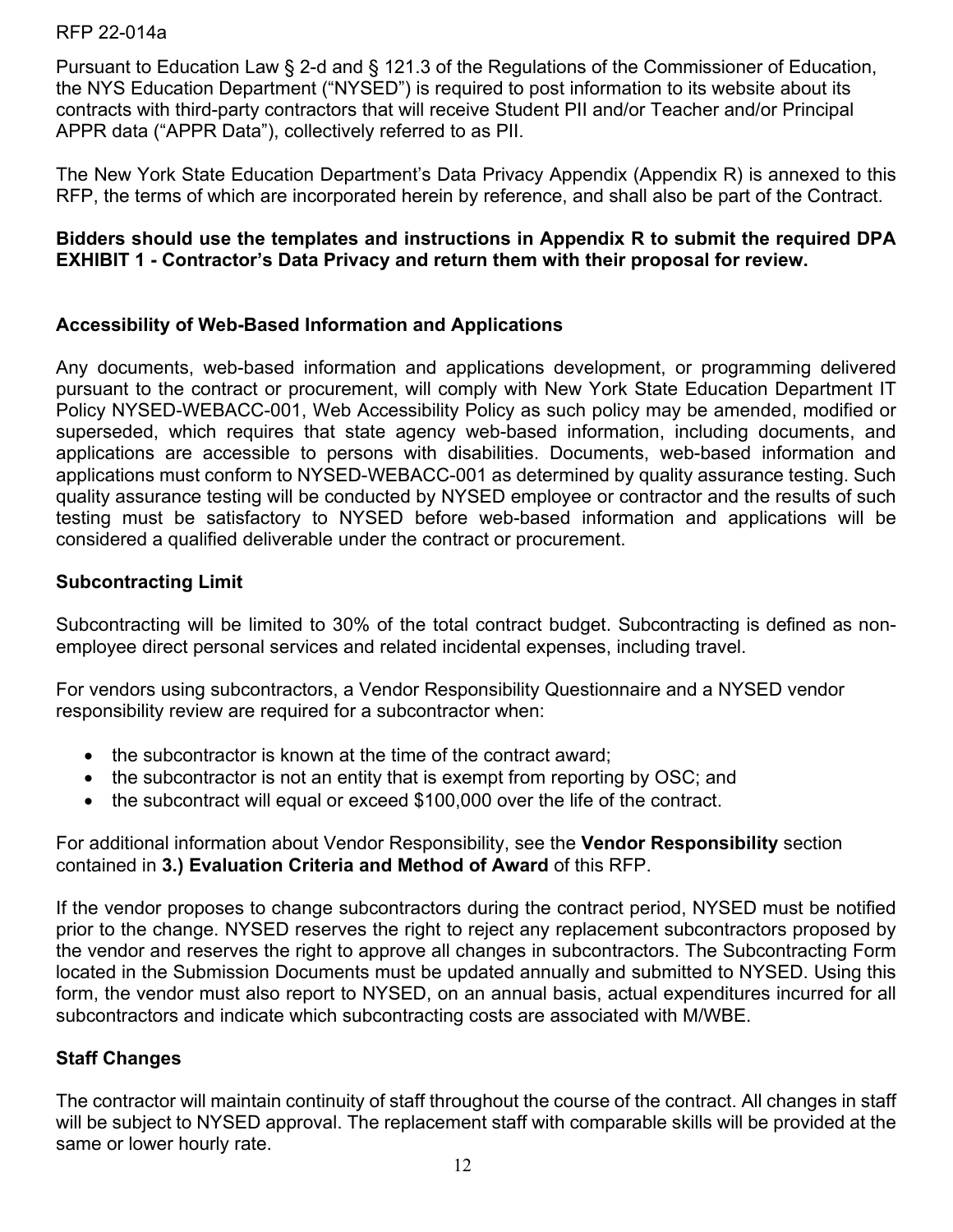## **Contract Period**

NYSED will award **one** contract pursuant to this RFP. The contract(s) resulting from this RFP will be for a term anticipated to begin **July 1, 2022 and to end September 30, 2024.**

#### **Electronic Processing of Payments**

In accordance with a directive dated January 22, 2010, by the Director of State Operations - Office of Taxpayer Accountability, all state agency contracts, grants, and purchase orders executed after February 28, 2010, shall contain a provision requiring that contractors and grantees accept electronic payments.

#### **M/WBE and Equal Employment Opportunities Requirements: Contractor Requirements and Obligations under New York State Executive Law, Article 15-A (Participation by Minority Group Members and Women with Respect to State Contracts)**

In an effort to eradicate barriers that have historically impeded access by minority group members and women in State contracting activities, Article 15-A, of the New York State Executive Law §310-318, (Participation By Minority Group Members and Women With Respect To State Contracts) was enacted to promote equality of economic opportunities for minority group members and women.

The New York State Education Department ("NYSED") has enacted its policies Equal Opportunity, Non-Discrimination and Affirmative Action and on Minority and Women-Owned Business Enterprise Procurements consistent with the requirements as set forth under the provisions of Article 15-A (the "Article") incorporated by reference, requiring Contracting Agencies to implement procedures to ensure that the "Contractor" (as defined under Article 15-A, §310.3 shall mean an individual, a business enterprise, including a sole proprietorship, a partnership, a corporation, a not-for-profit corporation, or any other party to a state contract, or a bidder in conjunction with the award of a state contract or a proposed party to a state contract, complies with requirements to ensure Equal Employment Opportunities for Minority Group Members and Women, in addition to providing Opportunities for Minority and Women-Owned Business Enterprises on all covered state contracts.

In keeping with the intent of the Law, it is the expectation of the Commissioner and the responsibility of all contractors participating in and/or selected for procurement opportunities with NYSED, to fulfill their obligations to comply with the requirements of the Article and its implementing regulations.

In accordance with these requirements, the contractor hereby agrees to make every good faith effort to promote and assist the participation of certified Minority and Women-Owned Business Enterprises ("M/WBE") as subcontractors and suppliers on this project for the provision of services and materials in an amount at least equal to the M/WBE goal (Included in the procurement document) as a percentage of the total dollar value of this project. In addition, the contractor shall ensure the following:

1. All state contracts and all documents soliciting bids or proposals for state contracts contain or make reference to the following provisions:

a. The contractor will not discriminate against employees or applicants for employment because of race, creed, color, national origin, sex, age, disability, marital status, gender, religion, veteran status, sexual orientation, genetic disposition or carrier status and will undertake or continue existing programs of affirmative action to ensure that minority group members and women are afforded equal employment opportunities without discrimination.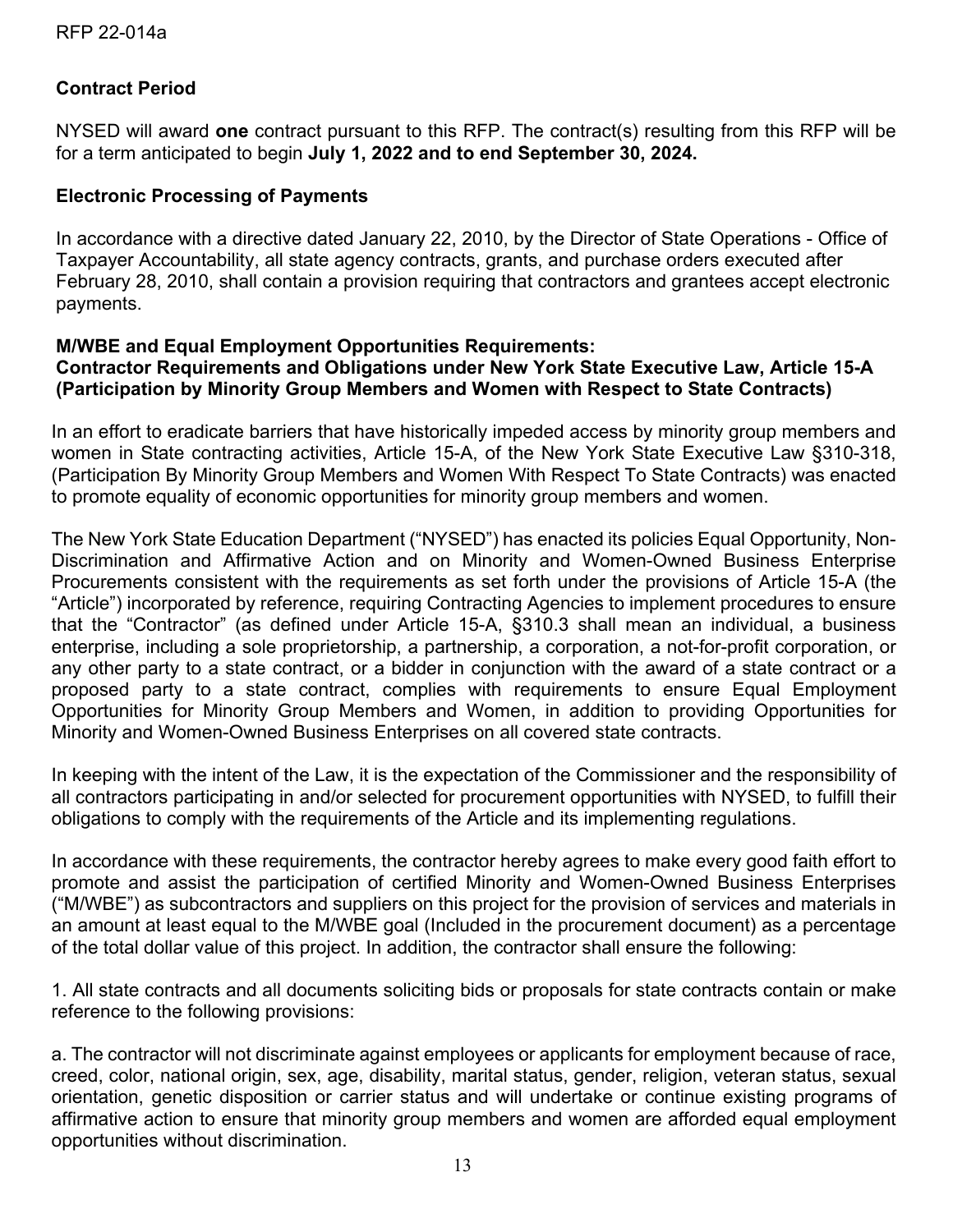For purposes of the Article, affirmative action shall mean recruitment, employment, job assignment, promotion, upgrading, demotion, transfer, layoff or termination and rate of pay or other forms of compensation.

b. The contractor shall request each employment agency, labor union, or authorized representative of workers with which it has a collective bargaining or other agreement or understanding, to furnish a written statement that such employment agency, labor union or representative will not discriminate on the basis of race, creed, color, national origin, sex, age, disability, marital status, gender, religion, veteran status, sexual orientation, genetic disposition or carrier status and that such union or representative will affirmatively cooperate in the implementation of the contractor's obligation herein.

c. The contractor shall state in all solicitations or advertisements for employees, that, in the performance of the State contract, all qualified applicants will be afforded equal employment opportunities without discrimination because of race, creed, color, national origin, sex, age, disability, marital status, gender, religion, veteran status, sexual orientation, genetic disposition or carrier status.

2. The contractor will include the provisions of subdivision one of this section in every subcontract as defined under §310.14, except as provided under §312.6 of the Article, in such a manner that the provisions will be binding upon each subcontractor as to work in connection with the State contract.

3. Contractors or subcontractors shall comply with the requirements of any federal law concerning equal employment opportunity, which effectuates the purpose of this section.

4. Contractors and subcontractors shall undertake programs of affirmative action and equal employment opportunity as required by this section<sup>1</sup>. In accordance with the provision of the Article, the bidder will submit, with their proposal, Staffing Plan (EEO 100).

5. Certified businesses (as defined under Article 15-A, §310.1 means a business verified as a minority or women-owned business enterprise pursuant to §314 of the Article) shall be given the opportunity for meaningful participation in the performance of this contract, to actively and affirmatively promote and assist their participation in the performance of this contract, so as to facilitate the award of a fair share of this contract to such businesses.

6. Contractor shall make a good faith effort to solicit active participation by enterprises identified in the [Empire State Development \("ESD"\) directory of certified businesses.](https://ny.newnycontracts.com/FrontEnd/VendorSearchPublic.asp?TN=ny&XID=4687) The contractor must document its good faith efforts as set forth in 5 NYCRR 142.8. This document, Contractors Good Faith Efforts, can be found in the M/WBE Submission Documents.

7. Contractor shall agree, as a condition of entering into said contract, to be bound by the provisions of Article 15-A, §316.

8. Contractor shall include the provisions set forth in paragraphs (6) and (7) above in every subcontract in a manner that the provisions will be binding upon each subcontractor as to work in connection with this contract.

9. Contractor shall comply with the requirements of any federal law concerning opportunities for M/WBEs that effectuates the purpose of this section.

<span id="page-13-0"></span> $<sup>1</sup>$  Notice – Contractors are provided with notice herein, NYSED may require a contractor to submit proof of an equal opportunity program after the proposal opening</sup> and prior to the award of any contract. In accordance with regulations set forth under Article 15-A §312.5, contractors and/or subcontractors will be required to submit compliance reports relating to the contractor's and/or subcontractor's program in effect as of the date the contract is executed.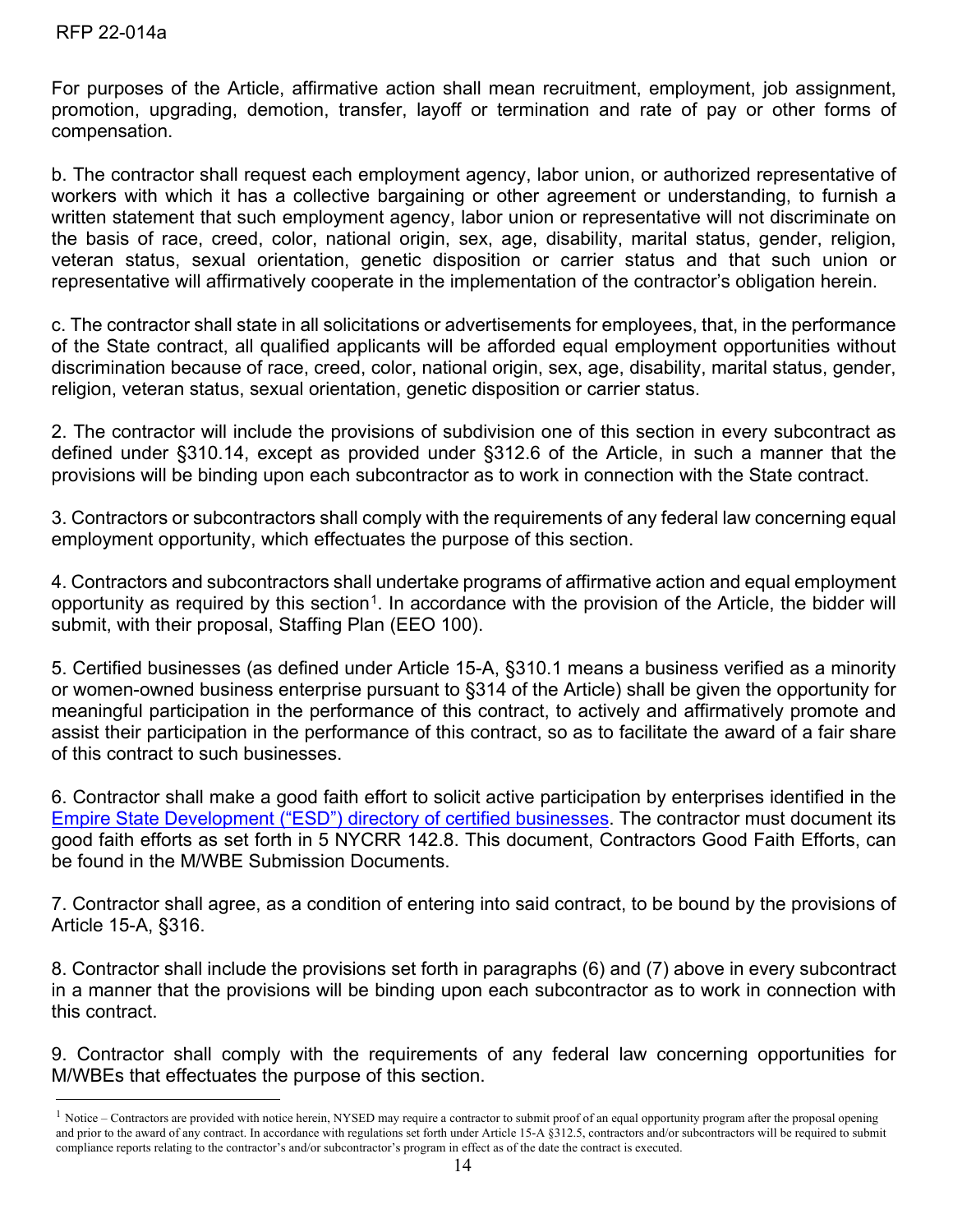10. Contractor shall submit all necessary M/WBE documents and/or forms as described above as part of their proposal in response to NYSED procurement.

11. The percentage goals established for this RFP are based on the overall availability of M/WBEs certified in the particular areas of expertise identified under this RFP. These goals should not be construed as rigid and inflexible quotas that must be met, but as targets reasonably attainable by means of applying every good faith effort to make all aspects of the entire Minority and Women-Owned Business Program work.

12. Contractor shall ensure that enterprises have been identified (M/WBE 102) within the Utilization Plan, and the contractor shall attempt, in good faith, to utilize such enterprise(s) at least to the extent indicated in the plan, as to what measures and procedures contractor intends to take to comply with the provisions of the Article.

13. Upon written notification from NYSED M/WBE Program Unit as to any deficiencies and required remedies thereof, the contractor shall, within the period of time specified, submit compliance reports documenting remedial actions taken and other information relating to the operation and implementation of the Utilization Plan.

14. Where it appears that a contractor cannot, after a good faith effort, comply with the M/WBE participation requirements, contractor may file a written application with NYSED M/WBE Program Unit requesting a partial or total waiver (M/WBE 101) of such requirements setting forth the reasons for such contractor's inability to meet any or all of the participation requirements, together with an explanation of the efforts undertaken by the contractor to obtain the required M/WBE participation.

For purposes of determining a contractor's good faith efforts to comply with the requirements of this section or be entitled to a waiver, NYSED shall consider at the least the following:

I. Whether the contractor has advertised in general circulation media, trade association publications and minority-focused and women-focused media and, in such event;

a. Whether or not the certified M/WBEs which have been solicited by the contractor exhibited interest in submitting proposals for a particular project by attending a pre-bid conference; and

b. Whether certified businesses solicited by the contractor responded in a timely fashion to the contractor's solicitations for timely competitive bid quotations prior to the contracting agency's deadline for submission of proposals.

II. Whether there has been written notification to appropriate certified M/WBEs that appear in the [Empire State Development website.](https://ny.newnycontracts.com/FrontEnd/VendorSearchPublic.asp?TN=ny&XID=4687)

All required Affirmative Action, EEO, and M/WBE forms to be submitted along with bids and/or proposals for NYSED procurements are attached hereto. Bidders must submit subcontracting forms that:

1) fully comply with the participation goals specified in the RFP; OR

2) partially comply with the participation goals specified in the RFP, and include a request for partial waiver, and document their good faith efforts to fully comply with the percentage goals specified in the RFP; OR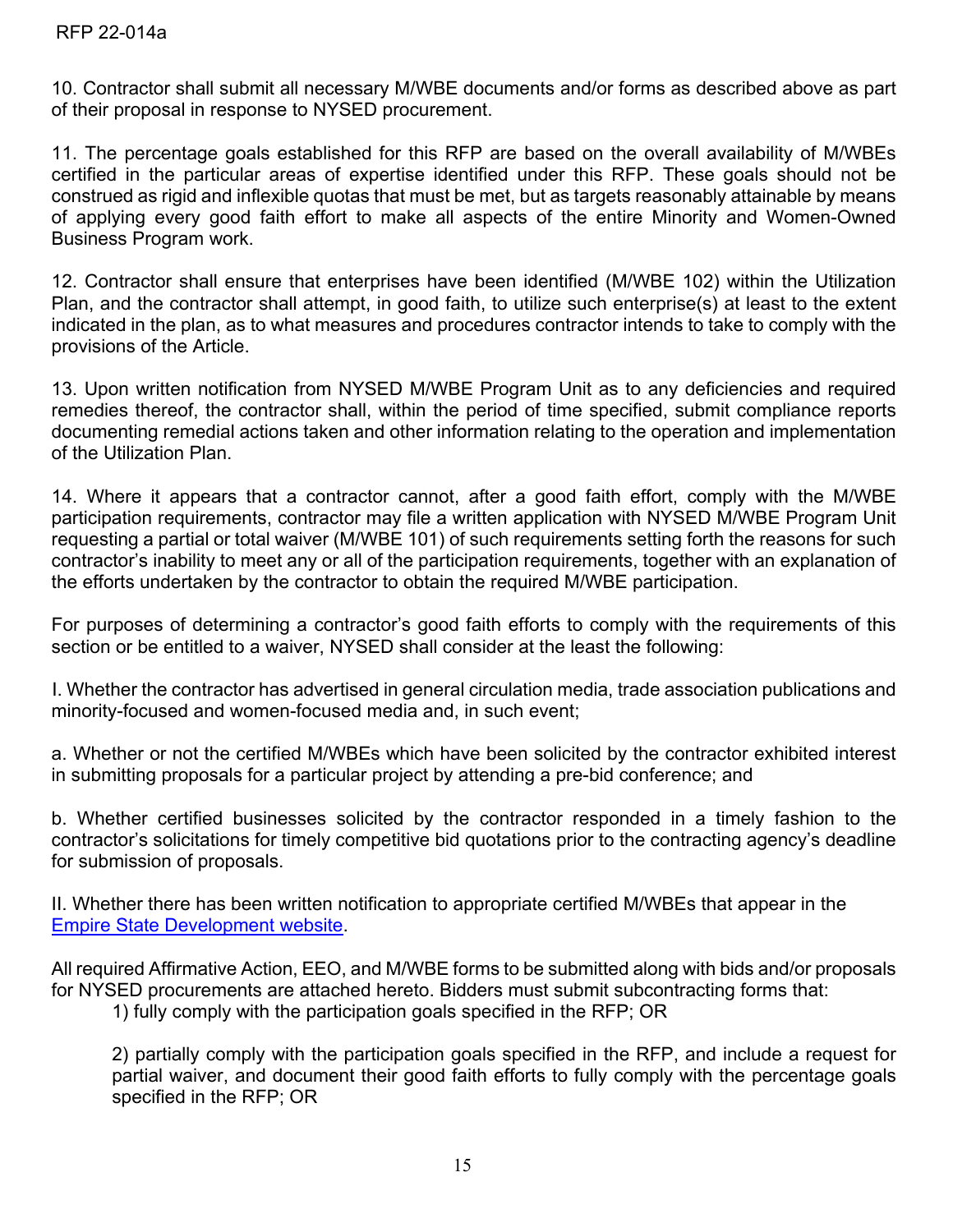3) do not include certified M/WBE subcontractors or suppliers, and include a request for a complete waiver, and document their good faith efforts to fully comply with the participation goals specified in the RFP.

All M/WBE firms are required to be certified by Empire State Development (ESD). Online Certification can be found at the [New York State Contract System](https://ny.newnycontracts.com/FrontEnd/StartCertification.asp?TN=ny&XID=2029) website.

**Failure to comply with the requirements of Article 15-A as set forth under this procurement and in conjunction with the corresponding contract, will result in the withholding of associated funds and other enforcement proceedings set forth under Article 15-A.**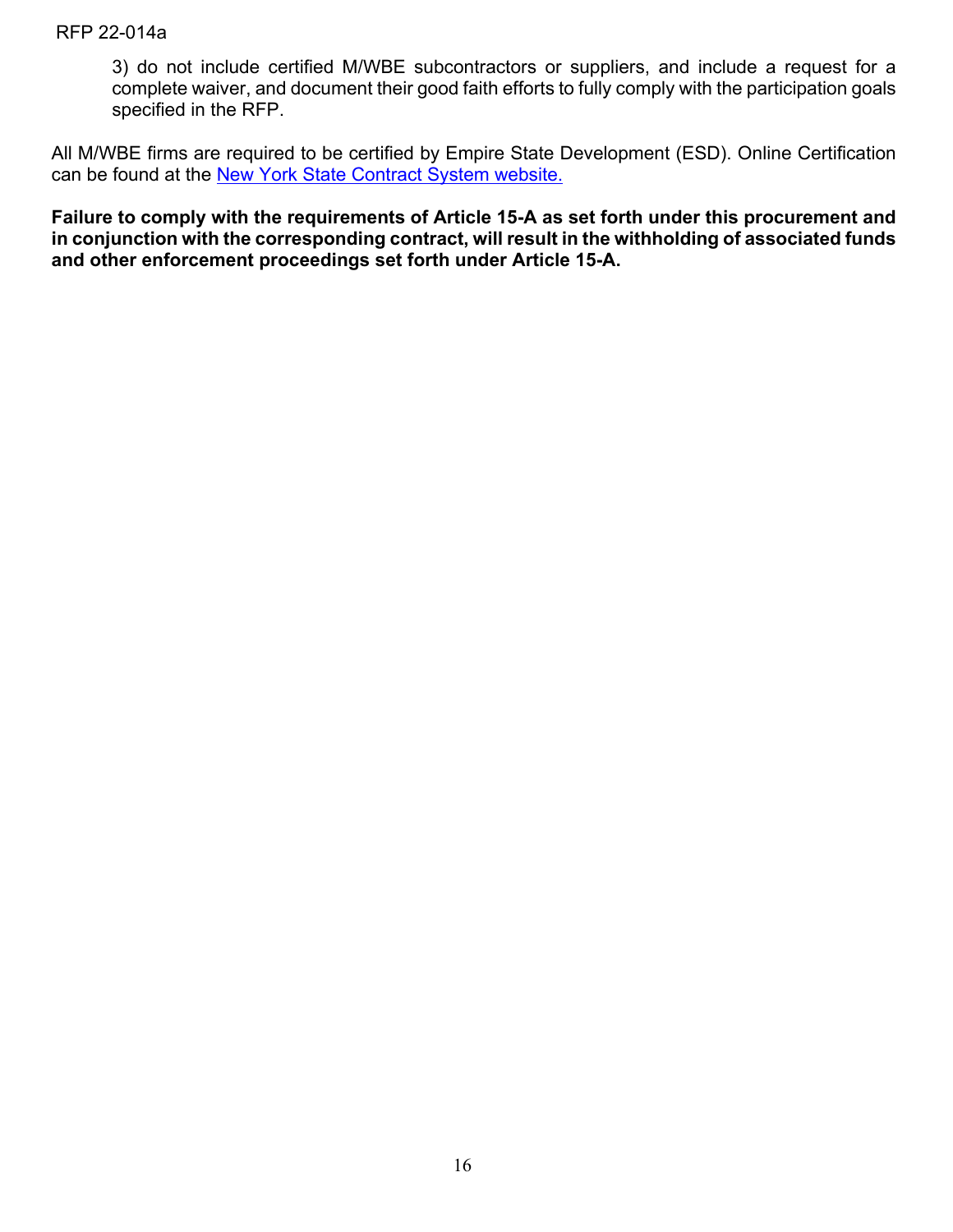#### RFP 22-014a **2.) Submission**

#### **Documents to be submitted with this proposal**

This section details the submission document or documents that are expected to be transmitted by the respondent to the State Education Department in response to this RFP. New York State Education Department shall own all materials, processes, and products (software, code, documentation and other written materials) developed under this contract. Materials prepared under this contract shall be in a form that will be ready for copyright in the name of the New York State Education Department. Any subcontractor is also bound by these terms. The submission will become the basis on which NYSED will judge the respondent's ability to perform the required services as laid out in the RFP.

## **Project Submission**

The proposal submitted in response to this RFP must include the following documents submitted by email to [cau@nysed.gov](mailto:cau@nysed.gov) in Microsoft Office or editable PDF per the electronic proposal submission procedures outlined above, preferably with each of the following sets of documents attached as a single file (i.e. one email with four attachments):

- 1. Submission Documents bearing signature
- 2. Technical Proposal
- 3. Cost Proposal bearing signature
- 4. M/WBE Documents bearing signature

The proposal must be received by **March 10, 2022, by 3:00 PM** at NYSED by email to [cau@nysed.gov.](mailto:cau@nysed.gov)

Proposals should be prepared simply and economically, avoiding the use of elaborate promotional materials beyond those sufficient to provide complete presentation. If supplemental materials are a necessary part of the proposal, the bidder should reference these materials in the technical proposal, identifying the document(s) and citing the appropriate section and page(s) to be reviewed.

The proposal must communicate an understanding of the deliverables of the RFP, describe how the tasks are to be performed and identify potential problems in the conduct of the deliverables and methods to identify and solve such problems.

Bidders should specify all details and dates required to evaluate the technical proposal and should limit aspects of the project plan that are to be determined only after the award of a contract. No optional deliverables to be provided only at an additional cost should be included and will not be considered in the evaluation of the technical proposal. Contractual terms, conditions and assumptions are inappropriate for inclusion in the proposal.

**Any proprietary material considered confidential by the bidder will specifically be so identified, and the basis for such confidentiality will be specifically set forth in the proposal by submitting the form "Request for Exemption from Disclosure Pursuant to the Freedom of Information Law," located in 5) Submission Documents.**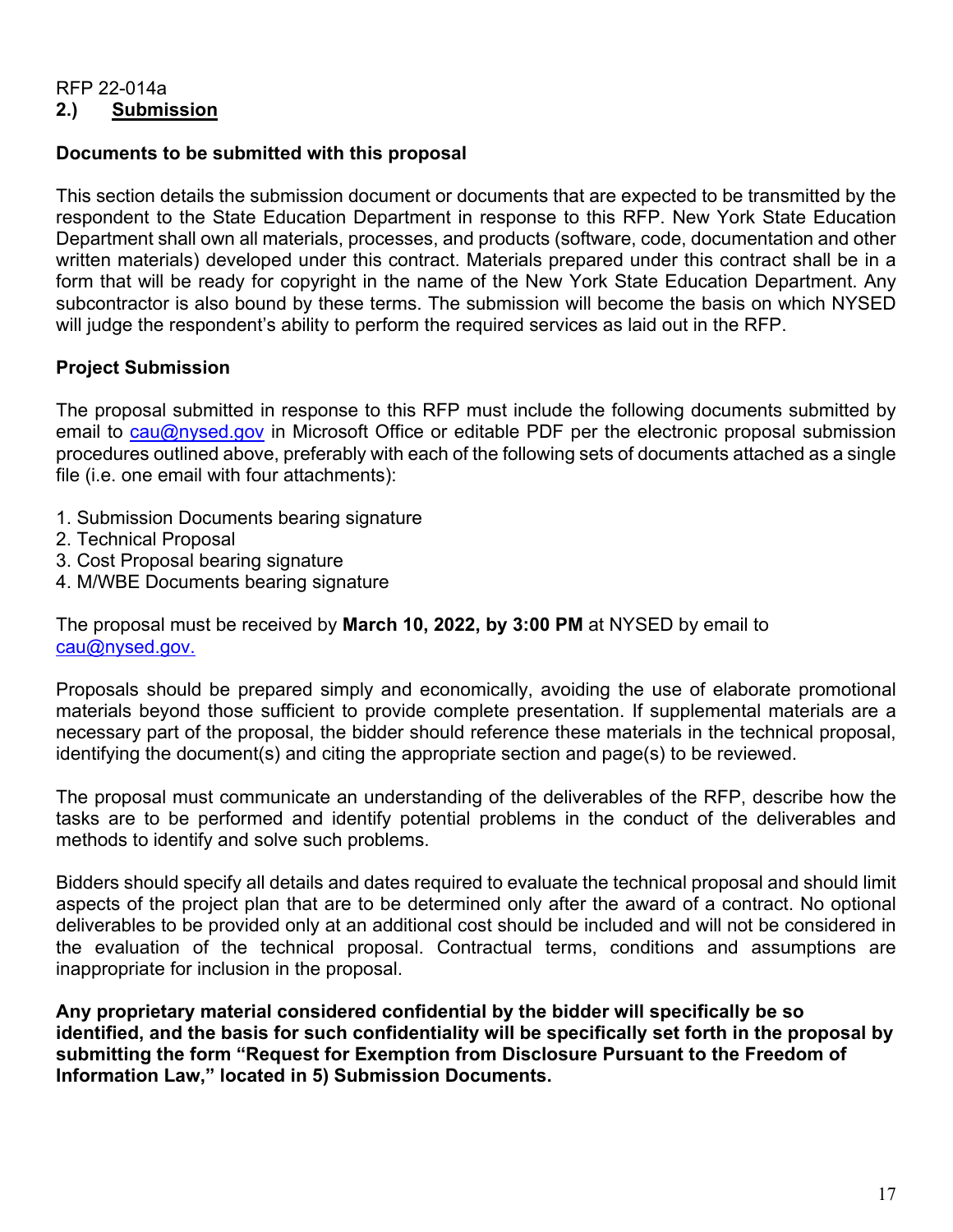#### **Technical Proposal (70 points)**

The completed Technical Proposal should be emailed and labeled **[name of bidder] Technical Proposal RFP # 22-014a** and include the following:

- TAC Certification Form (found in Submission Documents) **Signature Required**
- Vendor Narrative
- Plan of Operation (template below)
- Data Privacy Appendix R

## **Vendor Narrative: (35 Points)**

The Project Narrative submitted in response to this RFP should reflect an understanding of the required activities and focus areas and should include the following, clearly labeled and in this order:

• A brief and general project abstract for meeting the goals and complying with the requirements of this RFP.

• A description of the bidder's knowledge, ability and experience that would achieve the outcomes and carry out the activities set forth in this RFP including:

- $\triangleright$  A written plan to conduct compliance monitoring of McKinney Vento subgrantees (those LEAs that have received ARP HCY I and II funds, under a methodology described in the State's ARP HCY State Plan to the USDE), as per requirements in this RFP, within either NYC or ROS. Plan should reflect the applicant's knowledge of federal requirements associated with ARP-HCY funds. Include applicant's experience and success conducting compliance monitoring of federal grant programs.
- $\triangleright$  A written plan for the development of data collection tools focused on ensuring that NYSED provides the United Stated Department of Education (USDE) with the required data around use and impact of ARP-HCY funds
- $\triangleright$  Best practices in addressing issues involving homeless children and unaccompanied youth
- $\triangleright$  Providing in-person and/or remote professional development using a variety of activities (if restrictions related to COVID-19 were to be in effect during the course of the contract, describe how methods such as video-conferencing may be utilized)

• A description of the proposed ARP-HCY TAC staffing. The description should address each of the bullets in the Staffing Guidelines/Qualifications section of this RFP, with an emphasis on the preferred qualifications of the Project Director. Include resumes of the project director as well as all other professional/managerial staff, if available.

# **Plan of Operation (35 Points)**

The Plan of Operation must describe how the organization intends to implement all of the activities described in the Deliverables section of this RFP. The Plan of Operation template, provided below, must be used for this purpose. The Plan of Operation must be specific enough to establish evaluation criteria and benchmarks for each activity, responsibility, or service. The Plan of Operation should provide a detailed outline of the proposed activities described in the RFP including indicators of success, how each indicator of success will be measured, and the timeline for implementation.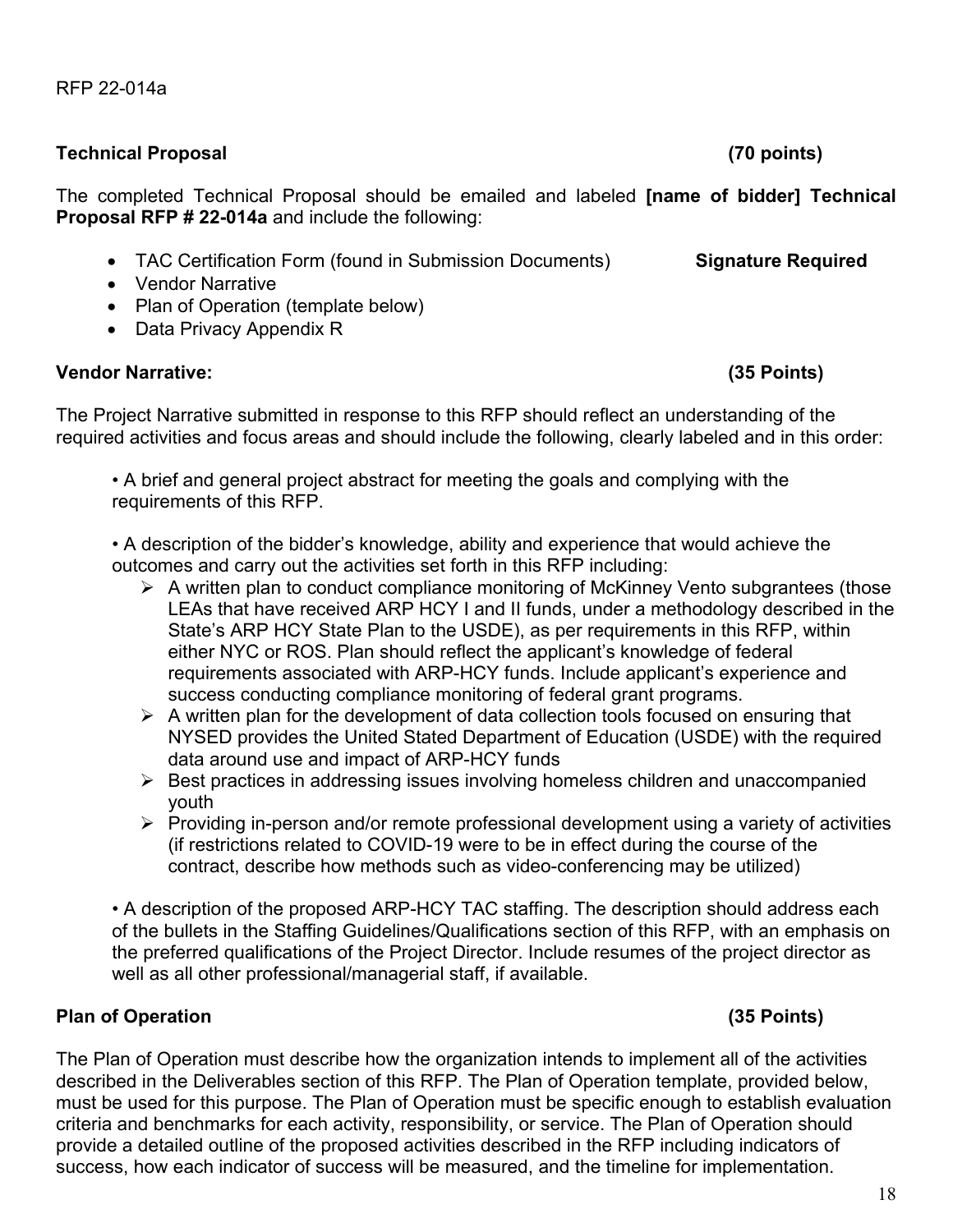The Plan of Operation must provide activities that will result in the expected outcomes described in the RFP. These sections will be evaluated based on the comprehensiveness of the applicant's plan to achieve NYSED anticipated results for each of the following deliverables (see pages 7-10 for the full descriptions) in the Scope of Work:

- **1.** Work with NYSED Office of ESSA Funded Programs to: prepare monitoring forms and monitoring review protocols; conduct monitoring of LEA implementation of ARP-HCY and ARP Homeless II funds; prepare and submit all required reports and oversee recordkeeping of all documents related to the ARP-HCY grant; track state and community-based agencies that identify and support homeless children and unaccompanied youth; assist NYSED in identifying LEA professional development and/or technical assistance needs through a review of LEA and state level data on students experiencing homelessness, and current environmental and/or health-safety situations. **(15 points)**
- **2.** Support NYSED and LEAs with data gathering and analysis for planning and reporting purposes. **(5 points)**
- **3.** Provide professional development webinars and one-on-one technical assistance to LEAs (especially LEAs that have not received EHCY subgrant funding) to support re-engagement of students who continued to experience homelessness during the COVID-19 pandemic. **(5 points)**
- **4.** Provide technical assistance and/or professional development via webinars or field guidance to LEAs on how to utilize ARP-HCY funds in combination with other funding sources to ensure that funds are being maximized across various streams. **(5 points)**
- **5.** Provide targeted technical assistance to New York City Department of Education (NYCDOE) and relevant New York City agencies (e.g. Department of Homeless Services, Administration for Children's Services, and the Human Resource Administration) and address urgent student needs, including academic, social, emotional, and mental health needs by coordinating the use of funds from other federal programs, such as Title I part A, ARP HCY, IDEA, and child nutrition programs, to address the academic, social, emotional, and mental health needs of students. **(5 points)**

#### **Workplan Template**

| <b>ACTIVITY</b> | <b>SCHEDULE OF</b><br><b>IMPLEMENTATION</b> | <b>BENCHMARKS AGAINST WHICH</b><br><b>SUCCESS IS MEASURED,</b><br>INCLUDING EVALUATIONS USED TO<br><b>MEASURE THAT SUCCESS</b> |
|-----------------|---------------------------------------------|--------------------------------------------------------------------------------------------------------------------------------|
|                 |                                             |                                                                                                                                |

#### **Cost Proposal (30 points)**

The completed Cost Proposal should be emailed and labeled **[name of bidder] Cost Proposal RFP #22-014a** and include the following:

1.) Year 1 Detailed Budget (July 1, 2022 – June 30, 2023)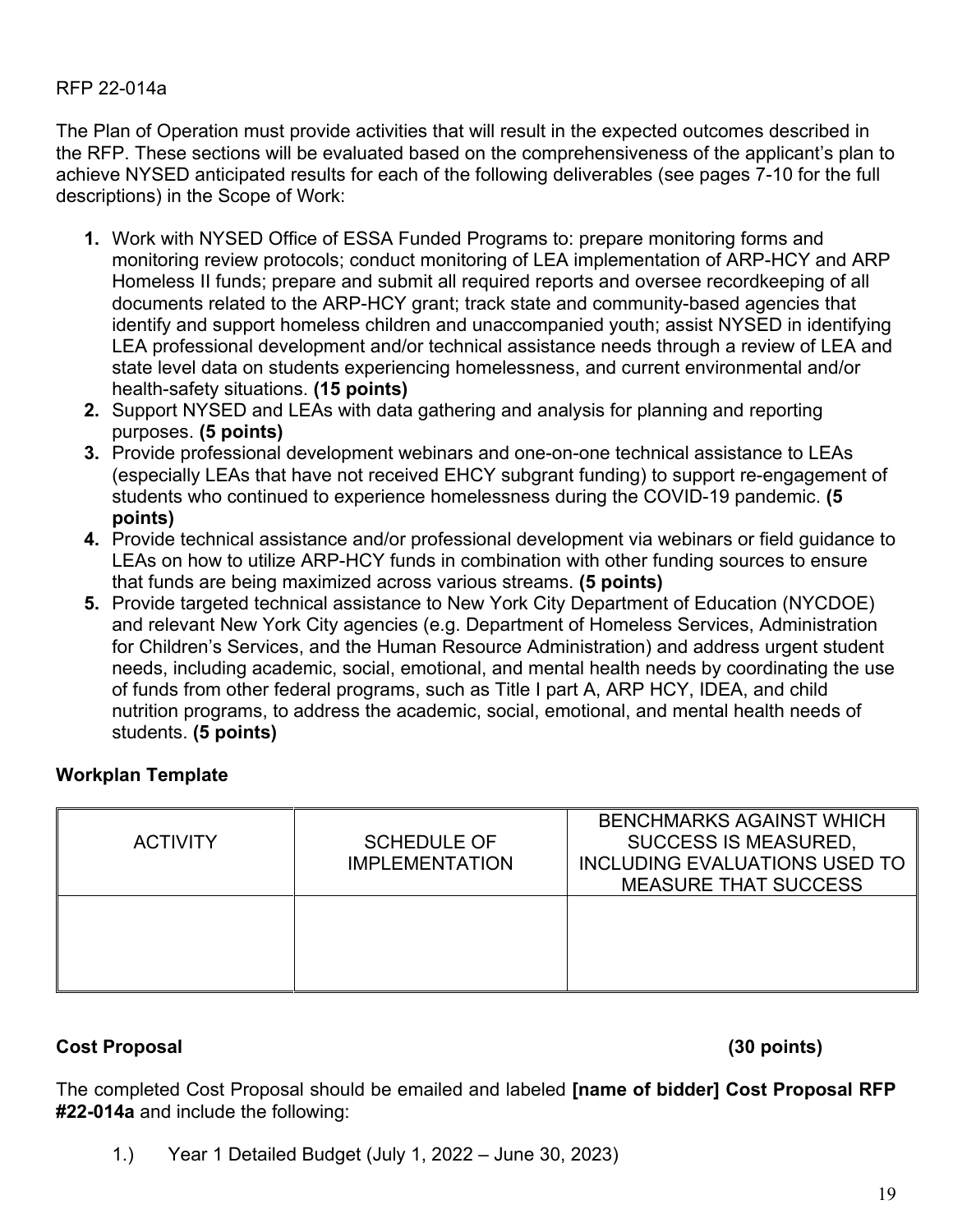- 2.) 2 Year, 3 months Budget Summary, **Signature Required**
- Subcontracting Form
- 4.) M/WBE Purchases Form

Budgets must be submitted using whole dollar numbers.

## **The Financial Criteria portion of the RFP will be scored based upon the grand total of the two year, three months budget summary.**

## **M/WBE Documents**

The completed M/WBE Documents should be emailed and labeled **[name of bidder] M/WBE Documents RFP # 22-014a.** Please return the documents listed for the compliance method bidder has achieved:

## **Full Participation-No Request for Waiver**

- 1. M/WBE Cover Letter, **Signatures Required**
- 2. **M/WBE 100** Utilization Plan
- 3. **M/WBE 102** Notice of Intent to Participate
- 4. **EEO 100** Staffing Plan

#### **Partial Participation-Request for Partial Waiver**

- 1. M/WBE Cover Letter, **Signatures Required**
- 2. **M/WBE 100** Utilization Plan
- 3. **M/WBE 102** Notice of Intent to Participate
- 4. **EEO 100** Staffing Plan
- 5. **M/WBE 101** Request for Waiver
- 6. **M/WBE 105** Contractor's Good Faith Efforts

## **No Participation-Request for Complete Waiver**

- 1. M/WBE Cover Letter, **Signatures Required**
- 2. **EEO 100** Staffing Plan
- 3. **M/WBE 10**1 Request for Waiver
- 4. **M/WBE 105** Contractor's Good Faith Efforts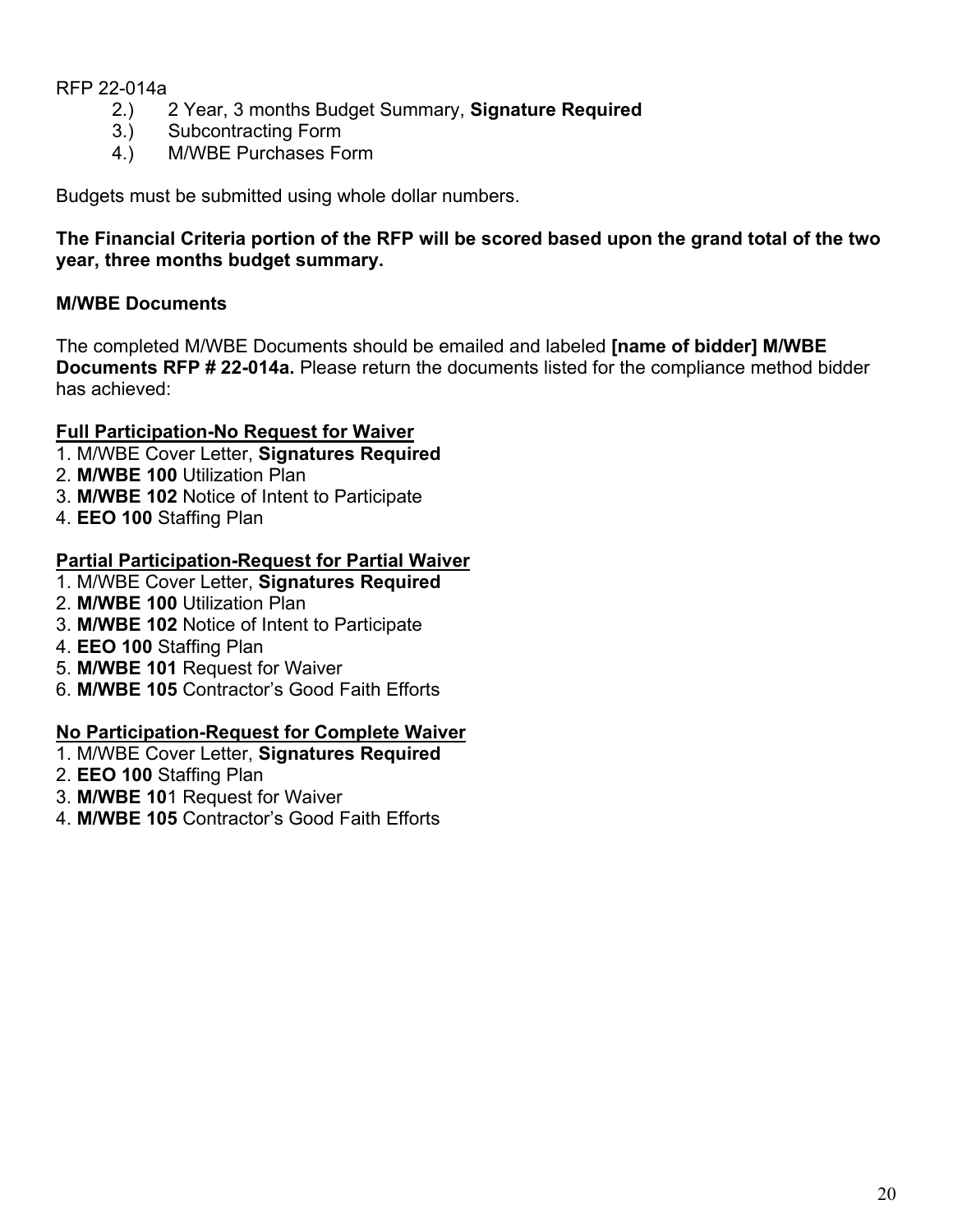#### RFP 22-014a **3.) Evaluation Criteria and Method of Award**

This section begins with the criteria the agency will use to evaluate bids and closes with the "method of award," or how the contractor will be selected. This will be followed by various terms and conditions that reflect the specific needs of this project as well as New York State contract guidelines and requirements.

## **Criteria for Evaluating Bids**

All eligible proposals received by the deadline will be reviewed using the following criteria and ratings. Applicants must ensure that all components of this application request have been addressed, the required number of copies has been provided, all forms and assurances have been completed, and the original signatures are included as required.

An evaluation committee will complete a review of all proposals submitted. The committee will review each proposal based upon the submitted proposal and the requirements of the RFP only. Bidders should not assume that committee review members will be familiar with the current program or have any previous experience with the bidder. Appropriate description should be included to inform review committee members about the bidder's qualifications and capacity to perform all required deliverables.

The committee will review each proposal to determine compliance with the requirements described in the RFP. NYSED retains the right to determine whether any deviation from the requirements of this RFP is substantial in nature and may reject in whole or in part any and all proposals, waive minor irregularities and conduct discussions with all responsible bidders.

## **Technical Criteria (70 Points)**

Each proposal received by the deadline will be reviewed and rated on the quality and extent to which the applicant meets the following criteria:

#### **Vendor Narrative (35 points)**

- Abstract **(3 points)**
- Applicant capacity **(17 points)**
- Staffing plan **(15 points)**

#### **Plan of Operation (35 Points)**

- Deliverable #1 **(15 points)**
- Deliverable #2 **(5 points)**
- Deliverable #3 **(5 Points)**
- Deliverable #4 **(5 Points)**
- Deliverable #5 **(5 Points)**

**Financial Criteria (30 Points)**

**The Financial Criteria portion of this RFP will be scored based upon the grand total for the two year, three months budget summary.**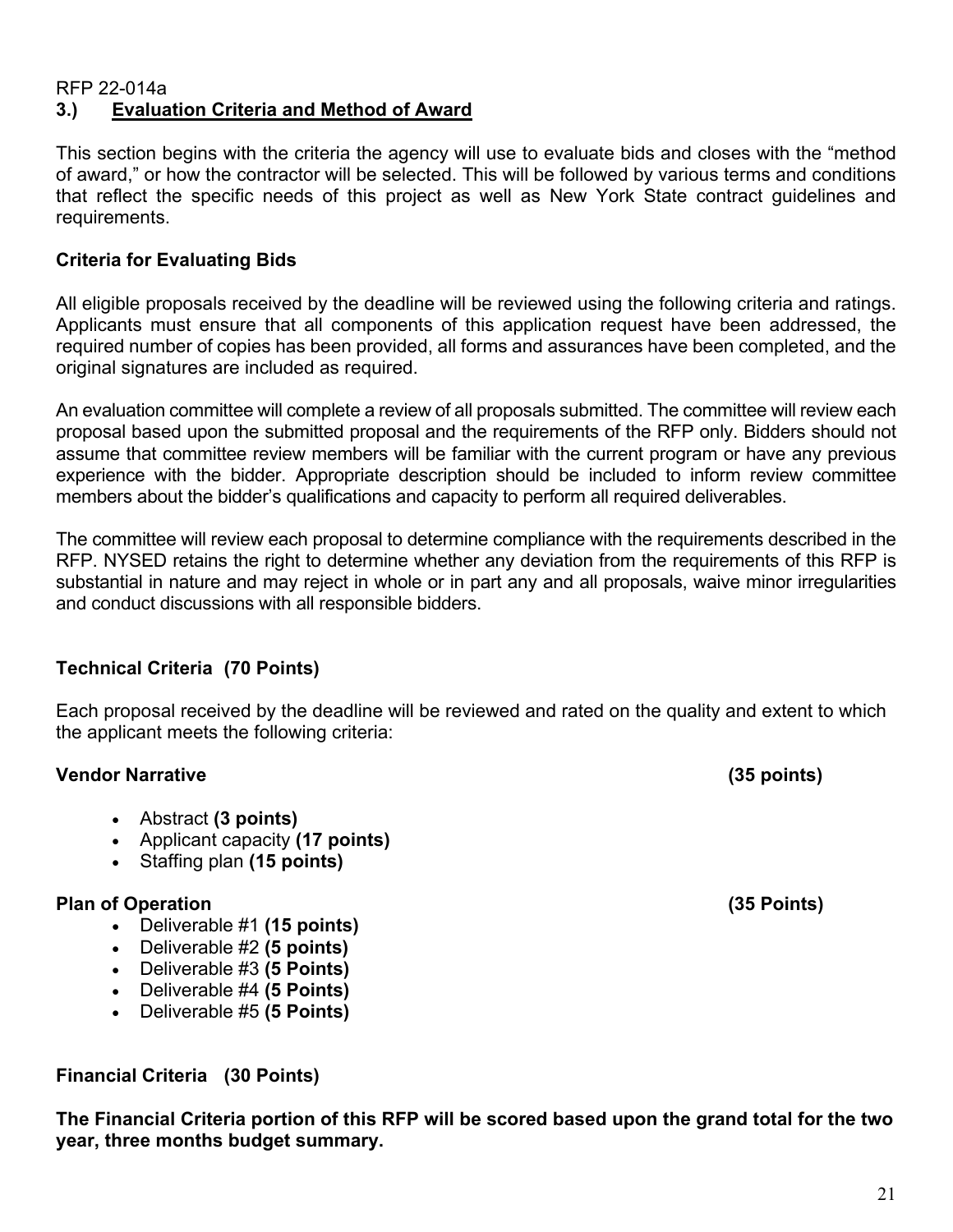- The **financial portion** of the proposal represents 30 points of the overall score and will be awarded up to 30 points pursuant to a formula. This calculation will be computed by the Contract Administration Unit upon completion of the technical scoring by the technical review panel.
- The submitted budget will be awarded points pursuant to a formula that awards the highest score of 30 points to the budget that reflects the lowest overall cost. The remaining budgets will be awarded points based on a calculation that computes the relative difference of each proposal against the lowest budget submitted. The resulting percentage is then applied to the maximum point value of 30 points.
- **NYSED reserves the right to request best and final offers. In the event NYSED exercises this right, all responsive bidders will be asked to provide a best and final offer. The Contract Administration Unit will recalculate the financial score.**

## **Method of Award**

The aggregate score of all the criteria listed will be calculated for each proposal received.

The contract issued pursuant to this proposal will be awarded to the vendor whose aggregate technical and cost score is the highest among all the proposals rated. **If NYSED exercises the right to request best and final offers, the contract must be issued to the vendor with the highest aggregate technical and financial score that results from the best and final offer.**

In the event that more than one proposal obtains the highest aggregate score, the contract will be awarded to the vendor in that group of highest aggregate scores whose budget component reflects the lowest overall cost.

# **NYSED's Reservation of Rights**

NYSED reserves the right to: (1) reject any or all proposals received in response to the RFP; (2) withdraw the RFP at any time, at the agency's sole discretion; (3) make an award under the RFP in whole or in part; (4) disqualify any bidder whose conduct and/or proposal fails to conform to the requirements of the RFP; (5) seek clarifications of proposals; (6) use proposal information obtained through site visits, management interviews and the state's investigation of a bidder's qualifications, experience, ability or financial standing, and any material or information submitted by the bidder in response to the agency's request for clarifying information in the course of evaluation and/or selection under the RFP; (7) prior to the bid opening, amend the RFP specifications to correct errors or oversights, or to supply additional information, as it becomes available; (8) prior to the bid opening, direct bidders to submit proposal modifications addressing subsequent RFP amendments; (9) change any of the scheduled dates; (10) waive any requirements that are not material; (11) negotiate with the successful bidder within the scope of the RFP in the best interests of the state; (12) conduct contract negotiations with the next responsible bidder, should the agency be unsuccessful in negotiating with the selected bidder; (13) utilize any and all ideas submitted in the proposals received; (14) unless otherwise specified in the solicitation, every offer is firm and not revocable for a period of 90 days from the bid opening; (15) require clarification at any time during the procurement process and/or require correction of arithmetic or other apparent errors for the purpose of assuring a full and complete understanding of an offeror's proposal and/or to determine an offeror's compliance with the requirements of the solicitation; (16) request best and final offers.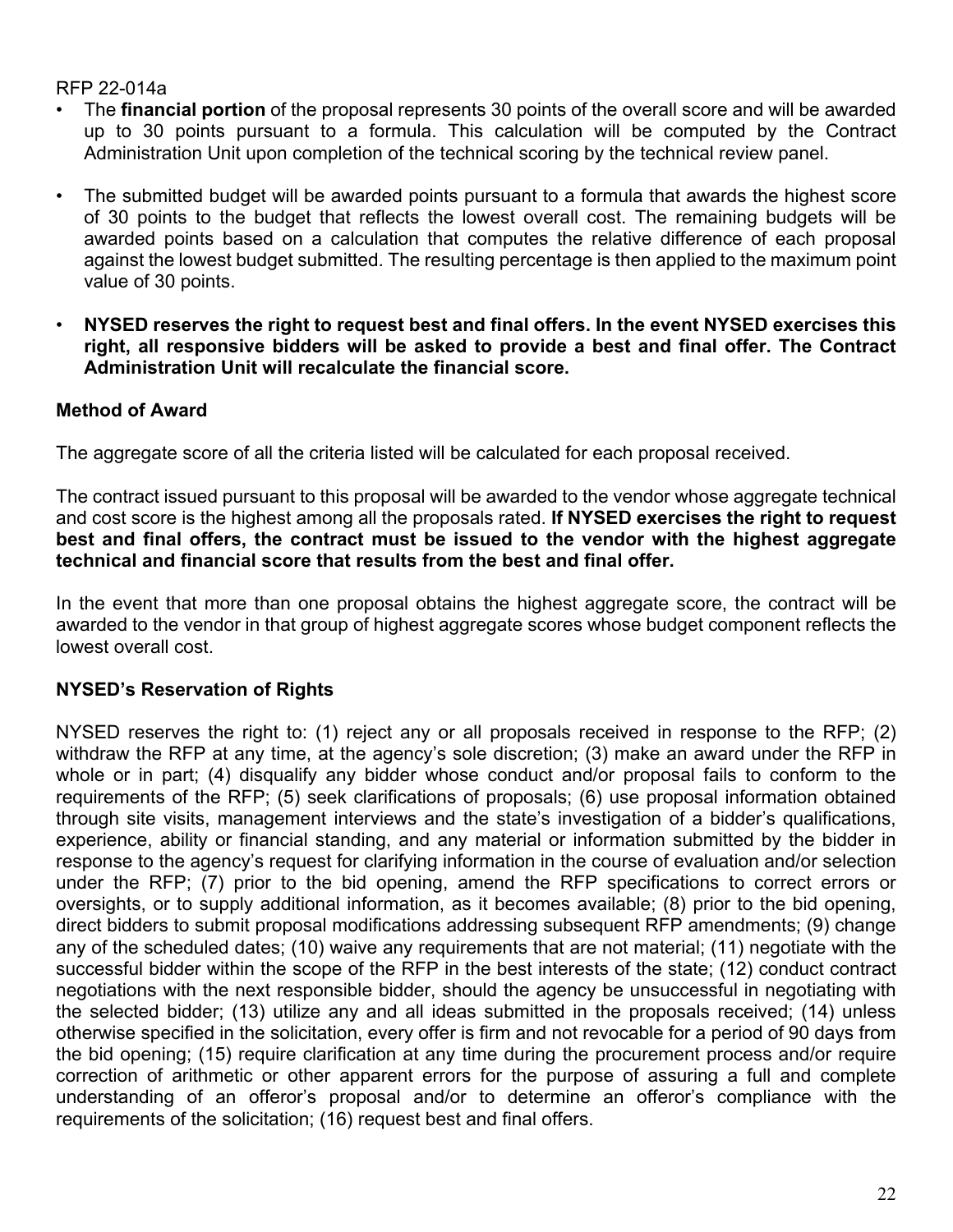#### RFP 22-014a **Post Selection Procedures**

Upon selection, the successful bidder will receive a proposed contract from NYSED. The selected bidder may be given an opportunity to reduce its cost proposal in accordance with the agency's right to negotiate a final best price. The contents of this RFP, any subsequent correspondence during the proposal evaluation period, and such other stipulations as agreed upon may be made a part of the final contract prepared by NYSED. Successful bidders may be subject to audit and should ensure that adequate controls are in place to document the allowable activities and expenditure of State funds.

## **Debriefing Procedures**

In accordance with section 163 of the NY State Finance Law, NYSED, upon request, must provide a debriefing to any unsuccessful bidder regarding the reasons their proposal was not selected for an award.

- 1. All unsuccessful bidders may request a debriefing within fifteen (15) calendar days of receiving notice from NYSED of non-award. Bidders may request a debriefing by submitting a written request to the Fiscal Contact person at [ARPHomeless@nysed.gov.](mailto:ARPHomeless@nysed.gov)
- 2. Upon receipt of a timely written request from the unsuccessful bidder, NYSED will schedule the debriefing to occur within a reasonable time following receipt of the request. Debriefings will be conducted in person, unless NYSED and the bidder mutually agree to utilize other means, including but not limited to telephone, video-conferencing or other types of electronic communication.
- 3. The debriefing will include: a) the reasons that the proposal submitted by the unsuccessful bidder was not selected for an award; b) the qualitative and quantitative analysis employed by NYSED in assessing the relative merits of the proposals; c) the application of the selection criteria to the unsuccessful bidder's proposal; and d) when the debriefing is held after the final award, the reasons for the selection of the winning proposal. The debriefing will also provide, to the greatest extent practicable, general advice and guidance to the unsuccessful bidder concerning potential ways that their future proposals could be more responsive.

## **Contract Award Protest Procedures**

Bidders who receive a notice of non-award or disqualification may protest the NYSED award decision subject to the following:

- 1. The protest must be in writing and must contain specific factual and/or legal allegations setting forth the basis on which the protesting party challenges the contract award by NYSED.
- 2. The protest must be filed within ten (10) business days of receipt of a debriefing or disqualification letter. The protest letter must be filed with the Contract Administration Unit by emailing [ARPHomeless@nysed.gov.](mailto:ARPHomeless@nysed.gov)
- 3. The NYSED Contract Administration Unit (CAU) will convene a review team that will include at least one staff member from each of NYSED's Office of Counsel, CAU, and the Program Office. The review team will review and consider the merits of the protest and will decide whether the protest is approved or denied. Counsel's Office will provide the bidder with written notification of the review team's decision within ten (10) business days of the receipt of the protest. The original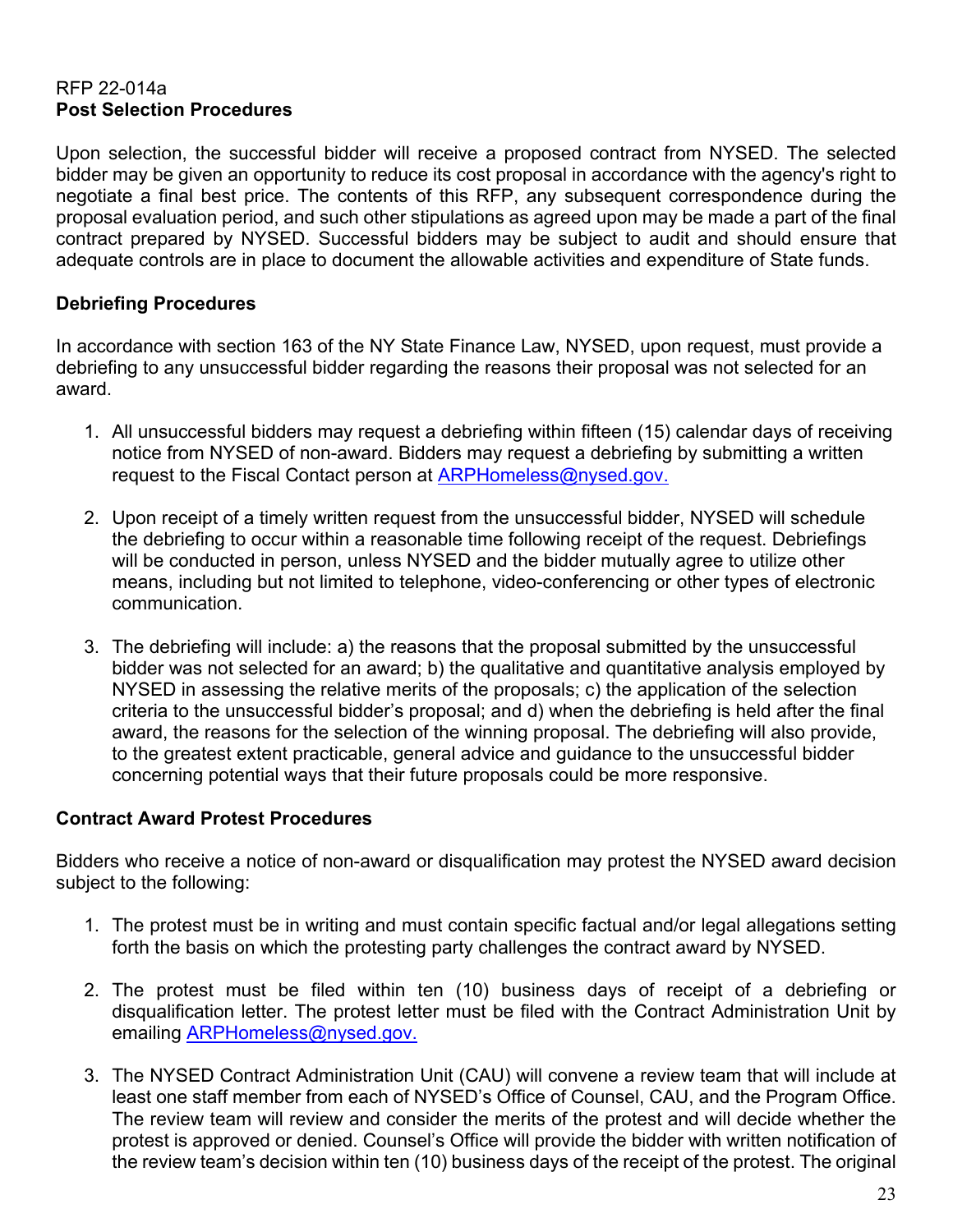protest and decision will be filed with OSC when the contract procurement record is submitted for approval and CAU will advise OSC that a protest was filed.

4. The NYSED Contract Administration Unit (CAU) may summarily deny a protest that fails to contain specific factual or legal allegations, or where the protest only raises issues of law that have already been decided by the courts.

## **Vendor Responsibility**

State law requires that the award of state contracts be made to responsible vendors. Before an award is made to a not-for-profit entity, a for-profit entity, a private college or university or a public entity not exempted by the Office of the State Comptroller, NYSED must make an affirmative responsibility determination. The factors to be considered include legal authority to do business in New York State; integrity; capacity – both organizational and financial; and previous performance. Before an award of \$100,000 or greater can be made to a covered entity, the entity will be required to complete and submit a [Vendor Responsibility Questionnaire.](http://osc.state.ny.us/vendrep/) School districts, Charter Schools, BOCES, public colleges and universities, public libraries, and the Research Foundation for SUNY and CUNY are some of the exempt entities. A complete list of exempt entities can be viewed at the [Office of the State Comptroller's](http://www.osc.state.ny.us/vendrep/resources_docreq_agency.htm)  [website.](http://www.osc.state.ny.us/vendrep/resources_docreq_agency.htm)

NYSED recommends that vendors file the required Vendor Responsibility Questionnaire online via the New York State VendRep System. To enroll in and use the New York State VendRep System, see the [VendRep System Instructions](https://www.osc.state.ny.us/vendrep/info_vrsystem.htm) or go directly to the [VendRep System on the Office of the State](https://onlineservices.osc.state.ny.us/)  [Comptroller's website.](https://onlineservices.osc.state.ny.us/)

Vendors must provide their New York State Vendor Identification Number when enrolling. To request assignment of a Vendor ID or for VendRep System assistance, contact the [Office of the State](https://www.osc.state.ny.us/portal/contactbuss.htm)  [Comptroller's Help Desk](https://www.osc.state.ny.us/portal/contactbuss.htm) at 866-370-4672 or 518-408-4672 or by email at [ITServiceDesk@osc.ny.gov.](mailto:ITServiceDesk@osc.ny.gov)

Vendors opting to complete and submit a paper questionnaire can obtain the appropriate questionnaire from the [VendRep website](https://www.osc.state.ny.us/vendrep/forms_vendor.htm) or may contact NYSED or the Office of the State Comptroller's Help Desk for a copy of the paper form.

## **Subcontractors:**

For vendors using subcontractors, a Vendor Responsibility Questionnaire and a NYSED vendor responsibility review are required for a subcontractor where:

- the subcontractor is known at the time of the contract award;
- the subcontractor is not an entity that is exempt from reporting by OSC; and
- the subcontract will equal or exceed \$100,000 over the life of the contract.

#### **Note: Bidders must acknowledge their method of filing their questionnaire by checking the appropriate box on the Response Sheet for Bids (5. Submission Documents).**

## **Procurement Lobbying Law**

Pursuant to State Finance Law §§139-j and 139-k, this solicitation includes and imposes certain restrictions on communications between the New York State Education Department ("NYSED") and an Offerer/bidder during the procurement process. An Offerer/bidder is restricted from making contacts from the earliest notice of the solicitation through final award and approval of the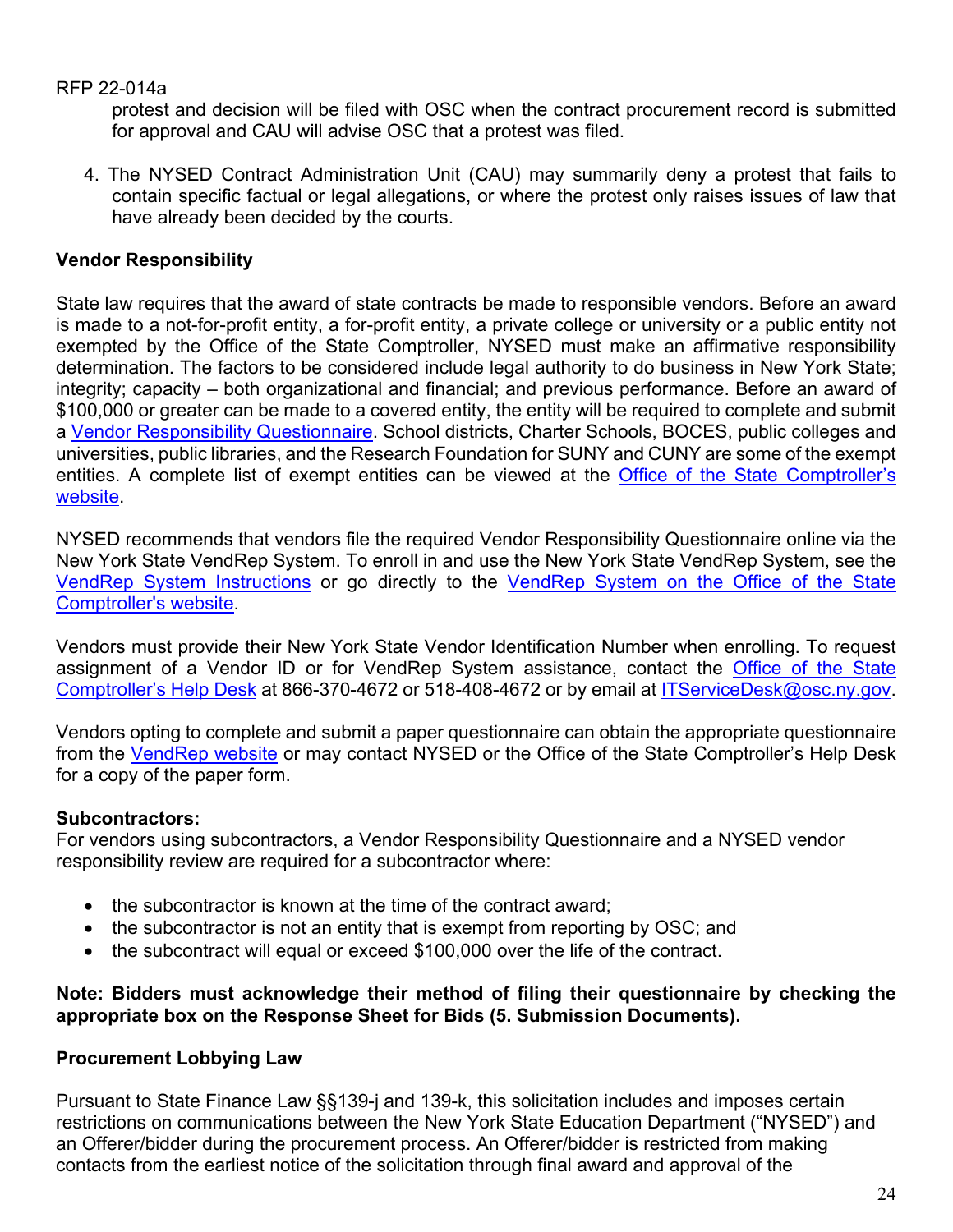Procurement Contract by NYSED and, if applicable, Office of the State Comptroller ("restricted period") to other than designated staff unless it is a contact that is included among certain statutory exceptions set forth in State Finance Law §139-j(3)(a). Designated staff, as of the date hereof, is identified below. NYSED employees are also required to obtain certain information when contacted during the restricted period and make a determination of the responsibility of the Offerer/bidder pursuant to these two statutes. Certain findings of non-responsibility can result in rejection for contract award and in the event of two findings within a four year period, the Offerer/bidder is debarred from obtaining governmental Procurement Contracts. Further information about these requirements can be found at [NYSED's Procurement Lobbying Law Policy Guidelines](http://www.oms.nysed.gov/fiscal/cau/PLL/procurementpolicy.htm) webpage.

Designated Contacts for NYSED Program Office – **Melanie Faby** Contract Administration Unit – **Adam Kutryb** M/WBE – **Brian Hackett**

## **Consultant Disclosure Legislation**

Effective June 19, 2006, new reporting requirements became effective for State contractors, as the result of an amendment to State Finance Law §§ 8 and 163. As a result of these changes in law, State contractors will be required to disclose, by employment category, the number of persons employed to provide services under a contract for consulting services, the number of hours worked and the amount paid to the contractor by the State as compensation for work performed by these employees. This will include information on any persons working under any subcontracts with the State contractor.

Chapter 10 of the Laws of 2006 expands the definition of contracts for consulting services to include any contract entered into by a State agency for analysis, evaluation, research, training, data processing, computer programming, engineering, environmental, health, and mental health services, accounting, auditing, paralegal, legal, or similar services.

To enable compliance with the law, State agencies must include in the Procurement Record submitted to OSC for new consultant contracts, the State Consultant Services Contractor's Planned Employment from Contract Start Date Through the End of the Contract Term (Form A). The completed form must include information for all employees providing service under the contract whether employed by the contractor or a subcontractor. Please note that the form captures the necessary planned employment information *prospectively from the start date of the contract through the end of the contract term.*

[Form A](https://www.osc.state.ny.us/agencies/forms/ac3271s.doc) is available on OSC's website.

**Please note that although this form is not required as part of the bid submission, NYSED encourages bidders to include it in their bid submission to expedite contract execution if the bidder is awarded the contract. Note also that only the form listed above is acceptable.**

Chapter 10 of the Laws of 2006 mandates that State agencies must now require State contractors to **report annually** on the employment information described above, including work performed by subcontractors. The legislation mandates that the annual employment reports are to be submitted by the contractor to the contracting agency, to OSC and to the Department of Civil Service. State Consultant Services Contractor's Annual Employment Report (Form B) is to be used to report the information for all procurement contracts above \$15,000. Please note that, in contrast to the information to be included on Form A, which is a one-time report of planned employment data for the entire term of a consulting contract on a projected basis, *Form B will be submitted each year the contract is in*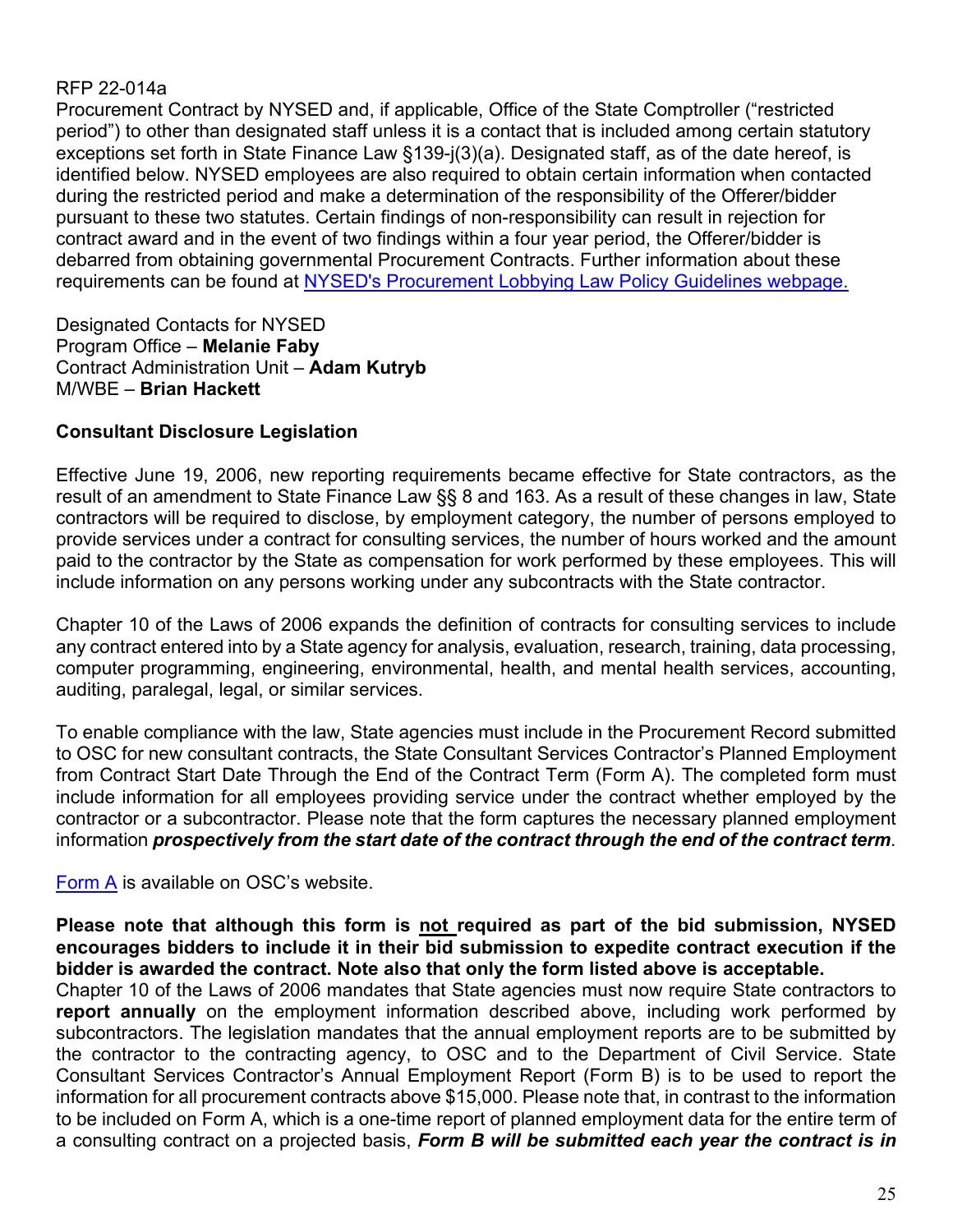#### RFP 22-014a *effect and will capture historical information, detailing actual employment data for the most recently concluded State fiscal year (April 1 – March 31)***.**

[Form B](https://www.osc.state.ny.us/agencies/forms/ac3272s.doc) is available on OSC's website.

For more information, please visit [OSC Guide to Financial Operations.](https://www.osc.state.ny.us/agencies/guide/MyWebHelp/)

#### **Public Officer's Law Section 73**

All bidders must comply with Public Officer's Law Section 73 (4)(a), as follows:

4. (a) No statewide elected official, state officer or employee, member of the legislature, legislative employee or political party chairman or firm or association of which such person is a member, or corporation, ten per centum or more of the stock of which is owned or controlled directly or indirectly by such person, shall (i) sell any goods or services having a value in excess of twenty-five dollars to any state agency, or (ii) contract for or provide such goods or services with or to any private entity where the power to contract, appoint or retain on behalf of such private entity is exercised, directly or indirectly, by a state agency or officer thereof, unless such goods or services are provided pursuant to an award or contract let after public notice and competitive bidding. This paragraph shall not apply to the publication of resolutions, advertisements or other legal propositions or notices in newspapers designated pursuant to law for such purpose and for which the rates are fixed pursuant to law.

(i) The term "state officer or employee" shall mean:

(i) heads of state departments and their deputies and assistants other than members of the board of regents of the university of the state of New York who receive no compensation or are compensated on a per diem basis;

(ii) officers and employees of statewide elected officials;

(iii) officers and employees of state departments, boards, bureaus, divisions, commissions, councils or other state agencies other than officers of such boards, commissions or councils who receive no compensation or are compensated on a per diem basis; and

(iv) members or directors of public authorities, other than multistate authorities, public benefit corporations and commissions at least one of whose members is appointed by the governor, who receive compensation other than on a per diem basis, and employees of such authorities, corporations and commissions.

Review [Public Officer's Law Section 73.](https://jcope.ny.gov/sites/g/files/oee746/files/documents/2017/09/public-officers-law-73.pdf)

#### **NYSED Substitute Form W-9**

Any payee/vendor/organization receiving Federal and/or State payments from NYSED must complete the NYSED Substitute Form W-9 if they are not yet registered in the Statewide Financial System centralized vendor file.

The NYS Education Department (NYSED) is using the NYSED Substitute Form W-9 to obtain certification of a vendor's Tax Identification Number in order to facilitate a vendor's registration with the SFS centralized vendor file and to ensure accuracy of information contained therein. We ask for the information on the NYSED Substitute Form W-9 to carry out the Internal Revenue laws of the United **States**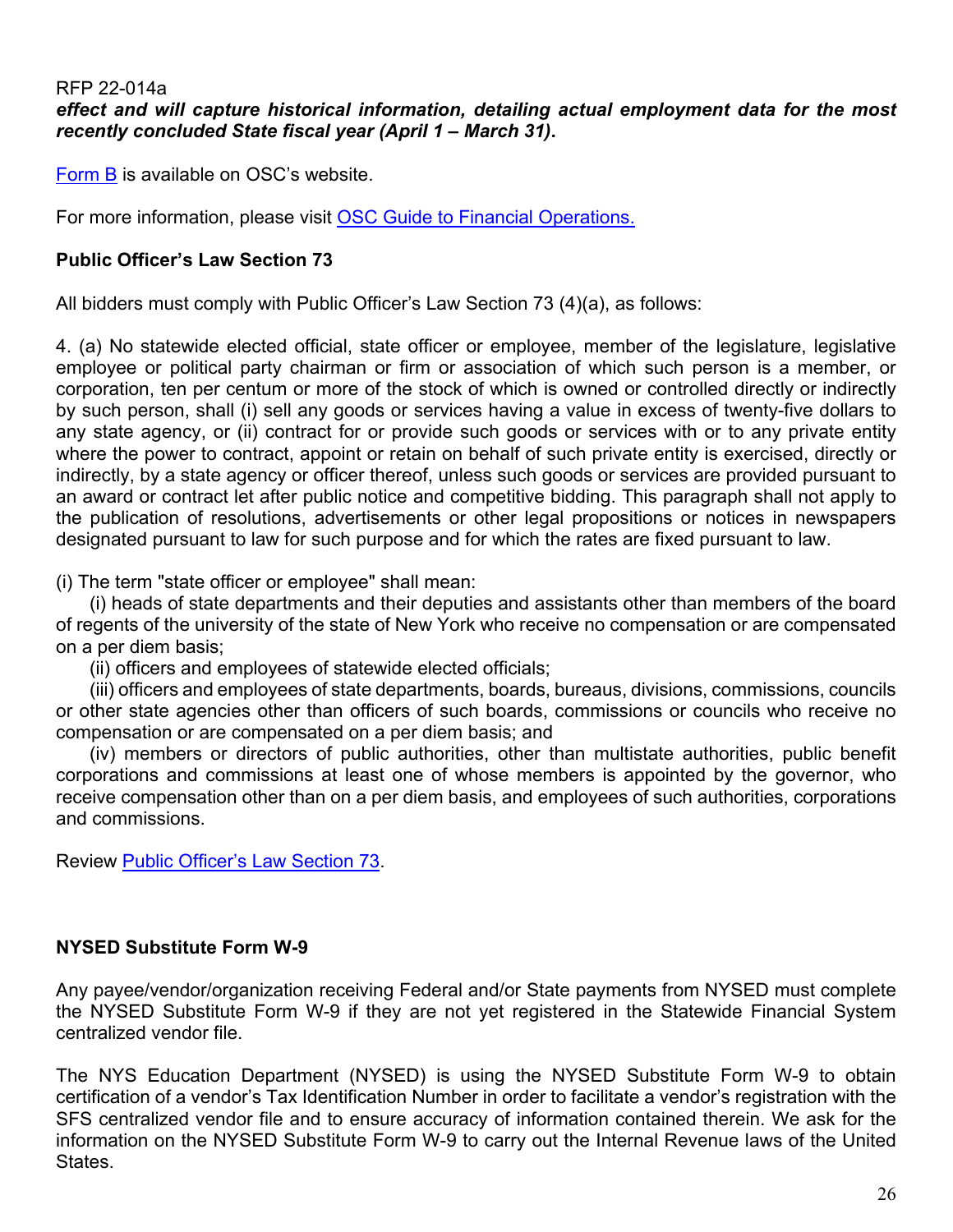#### **Workers' Compensation Coverage and Debarment**

New York State Workers' Compensation Law (WCL) has specific coverage requirements for businesses contracting with New York State and additional requirements which provide for the debarment of vendors that violate certain sections of WCL. The WCL requires, and has required since introduction of the law in 1922, the heads of all municipal and State entities to ensure that businesses have appropriate workers' compensation and disability benefits insurance coverage *prior* to issuing any permits or licenses, or *prior* to entering into contracts.

Workers' compensation requirements are covered by WCL Section 57, while disability benefits are covered by WCL Section 220(8). The Workers' Compensation Benefits clause in Appendix A  $-$ STANDARD CLAUSES FOR NEW YORK STATE CONTRACTS states that in accordance with Section 142 of the State Finance Law, a contract shall be void and of no force and effect unless the contractor provides and maintains coverage during the life of the contract for the benefit of such employees as are required to be covered by the provisions of the WCL.

Under provisions of the 2007 Workers' Compensation Reform Legislation (WCL Section 141-b), any person, or entity substantially owned by that person: subject to a final assessment of civil fines or penalties, subject to a stop-work order, or convicted of a misdemeanor for violation of Workers' Compensation laws Section 52 or 131, is barred from bidding on, or being awarded, any public work contract or subcontract with the State, any municipal corporation or public body for one year for each violation. The ban is five years for each felony conviction.

#### **PROOF OF COVERAGE REQUIREMENTS**

The Workers' Compensation Board has developed several forms to assist State contracting entities in ensuring that businesses have the appropriate workers' compensation and disability insurance coverage as required by Sections 57 and 220(8) of the WCL.

#### *Please note – an ACORD form is not acceptable proof of New York State workers' compensation or disability benefits insurance coverage*.

#### **Proof of Workers' Compensation Coverage**

To comply with coverage provisions of the WCL, the Workers' Compensation Board requires that a business seeking to enter into a State contract submit appropriate proof of coverage to the State contracting entity issuing the contract. For each new contract or contract renewal, the contracting entity must obtain ONE of the following forms from the contractor and submit to OSC to prove the contractor has appropriate workers' compensation insurance coverage:

- **Form C-105.2** Certificate of Workers' Compensation Insurance issued by private insurance carriers, or **Form U-26.3** issued by the State Insurance Fund; or
- **Form SI-12** Certificate of Workers' Compensation Self-Insurance; or **Form GSI-105.2** Certificate of Participation in Workers' Compensation Group Self-Insurance; or
- **CE-200** Certificate of Attestation of Exemption from NYS Workers' Compensation and/or Disability Benefits Coverage.

#### **Proof of Disability Benefits Coverage**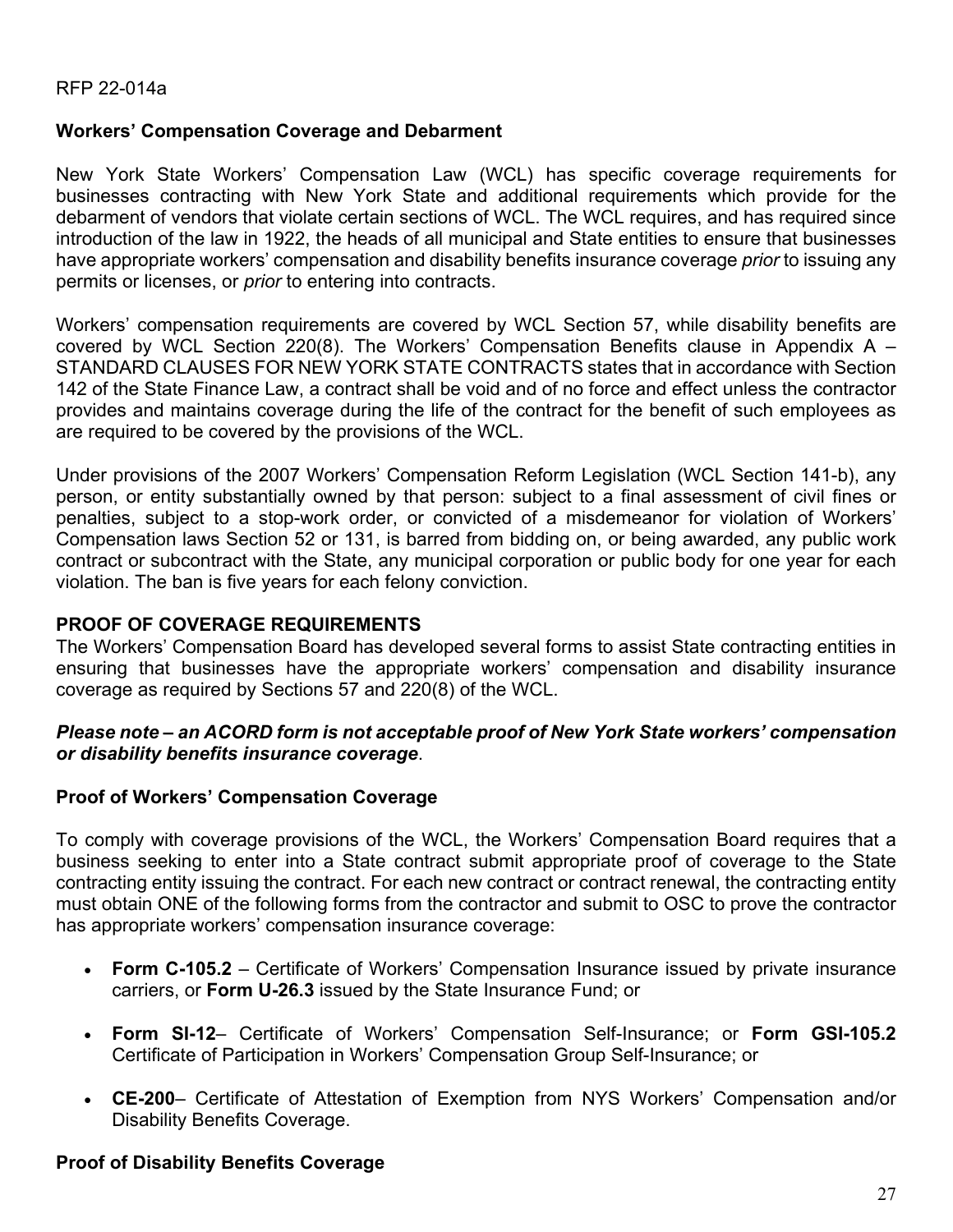To comply with coverage provisions of the WCL regarding disability benefits, the Workers' Compensation Board requires that a business seeking to enter into a State contract must submit appropriate proof of coverage to the State contracting entity issuing the contract. For each new contract or contract renewal, the contracting entity must obtain ONE of the following forms from the contractor and submit to OSC to prove the contractor has appropriate disability benefits insurance coverage:

- **Form DB-120.1** Certificate of Disability Benefits Insurance; or
- **Form DB-155** Certificate of Disability Benefits Self-Insurance; or
- **CE-200** Certificate of Attestation of Exemption from New York State Workers' Compensation and/or Disability Benefits Coverage.

For additional information regarding workers' compensation and disability benefits requirements, please refer to the [New York State Workers' Compensation Board website.](http://www.wcb.ny.gov/content/main/Employers/lp_permits-licenses-contracts.jsp) Alternatively, questions relating to either workers' compensation or disability benefits coverage should be directed to the NYS Workers' Compensation Board, Bureau of Compliance at (518) 486-6307.

#### **Please note that although these forms are not required as part of the bid submissions, NYSED encourages bidders to include them in their bid submission to expedite contract execution if the bidder is awarded the contract. Note also that only the forms listed above are acceptable.**

#### **Sales and Compensating Use Tax Certification (Tax Law, § 5-a)**

Tax Law § 5-a requires contractors awarded State contracts for commodities or services valued at more than \$100,000 over the full term of the contract to certify to the New York State Department of Taxation and Finance ("DTF") that they are registered to collect New York State and local sales and compensating use taxes, if they made sales delivered by any means to locations within New York State of tangible personal property or taxable services having a cumulative value in excess of \$300,000, measured over a specific period of time. The registration requirement applies if the contractor made a cumulative total of more than \$300,000 in sales during the four completed sales tax quarters which immediately precede the sales tax quarter in with the certification is made. Sales tax quarters are June – August, September – November, December – February, and March – May. In addition, contractors must certify to DTF that each affiliate and subcontractor of such contractor exceeding such sales threshold during a specified period is registered to collect New York State and local sales and compensating use taxes. Contractors must also certify to the procuring State entity that they filed the certification with the DTF and that it is correct and complete.

The selected bidder must file a properly completed Form ST-220-CA (with NYSED as the Contracting Agency) and Form ST-220-TD (with the DTF). These requirements must be met before a contract may take effect. Further information can be found at the [New York State Department of Taxation and](https://www.tax.ny.gov/pdf/publications/sales/pub223.pdf)  [Finance's w](https://www.tax.ny.gov/pdf/publications/sales/pub223.pdf)ebsite. Forms are available through these links:

- • [ST-220 CA](https://www.tax.ny.gov/pdf/current_forms/st/st220ca_fill_in.pdf)
- • [ST-220 TD](https://www.tax.ny.gov/pdf/current_forms/st/st220td_fill_in.pdf)

**Please note that although these forms are not required as part of the bid submissions, NYSED encourages bidders to include them with their bid submissions to expedite contract execution if the bidder is awarded the contract.**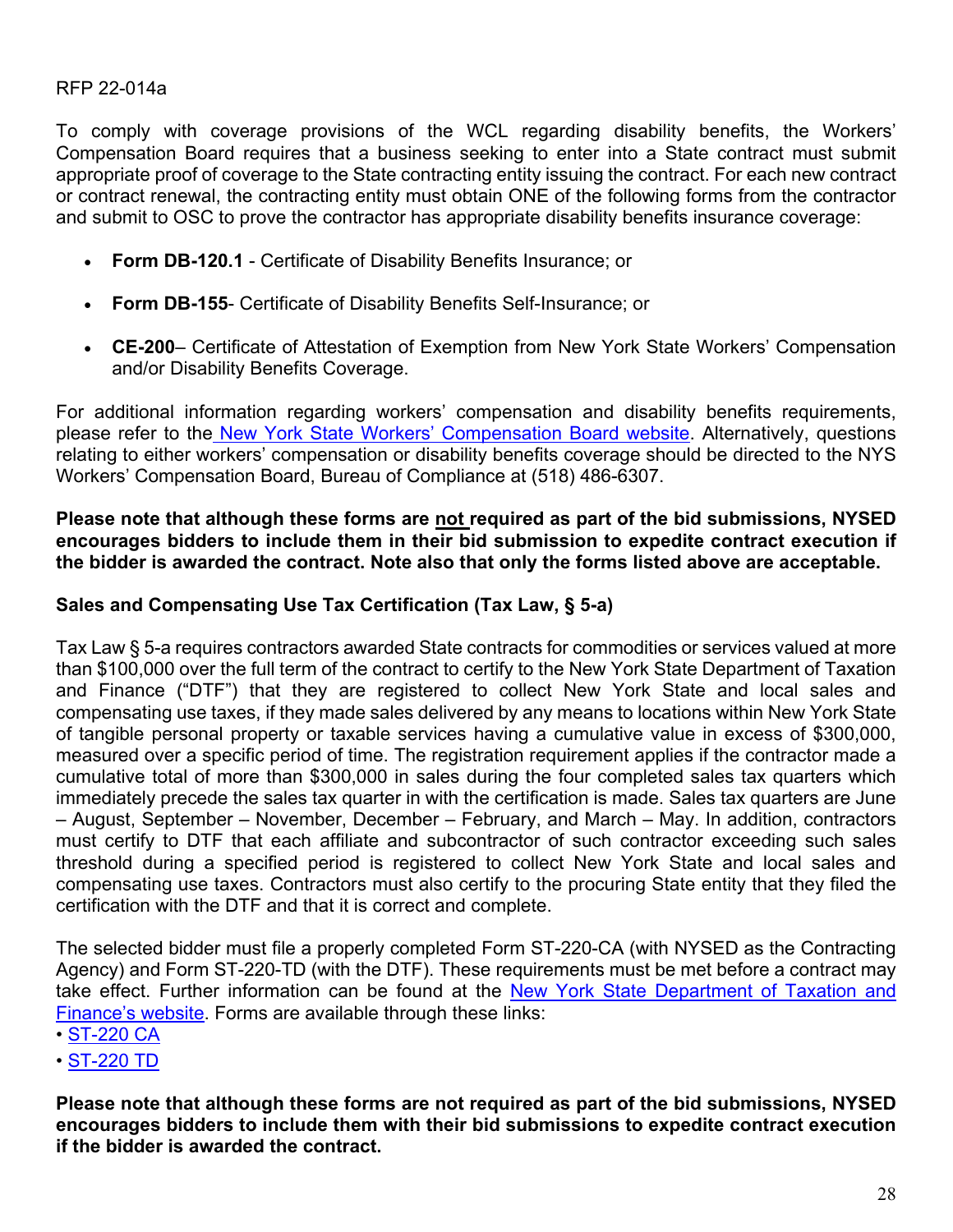#### RFP 22-014a **4.) Assurances**

The State of New York Agreement, Appendix A (Standard Clauses for all New York State Contracts), Appendix A-1 (Agency-Specific Clauses), and Appendix R (Data Privacy Appendix) **will be included** in the contract that results from this RFP. Vendors who are unable to complete or abide by these assurances should not respond to this request.

The documents listed below are included in **5.) Submission Documents**, which must be signed by the Chief Administrative Officer. Please review the terms and conditions. Certain documents will become part of the resulting contract that will be executed between the successful bidder and the NYS Education Department.

- 1. Non-Collusion Certification
- 2. MacBride Certification
- 3. Certification-Omnibus Procurement Act of 1992
- 4. Certification Regarding Lobbying; Debarment and Suspension; and Drug-Free Workplace Requirements
- 5. Offerer Disclosure of Prior Non-Responsibility Determinations
- 6. NYSED Substitute Form W-9 (If bidder is not yet registered in the SFS centralized vendor file.)
- 7. Iran Divestment Act Certification
- 8. Sexual Harassment Policy Certification

# M/WBE Documents **– (the forms below are included in 5.) Submission Documents)**

Please return the documents listed for the compliance method bidder has achieved:

## **Full Participation-No Request for Waiver**

- 1. M/WBE Cover Letter
- 2. **M/WBE 100** Utilization Plan
- 3. **M/WBE 102** Notice of Intent to Participate
- 4. **EEO 100** Staffing Plan

## **Partial Participation-Request for Partial Waiver**

- 1. M/WBE Cover Letter
- 2. **M/WBE 100** Utilization Plan
- 3. **M/WBE 102** Notice of Intent to Participate
- 4. **EEO 100** Staffing Plan
- 5. **M/WBE 101** Request for Waiver
- 6. **M/WBE 105** Contractor's Good Faith Efforts

#### **No Participation-Request for Complete Waiver**

- 1. M/WBE Cover Letter
- 2. **EEO 100** Staffing Plan
- 3. **M/WBE 101** Request for Waiver
- 4. **M/WBE 105** Contractor's Good Faith Efforts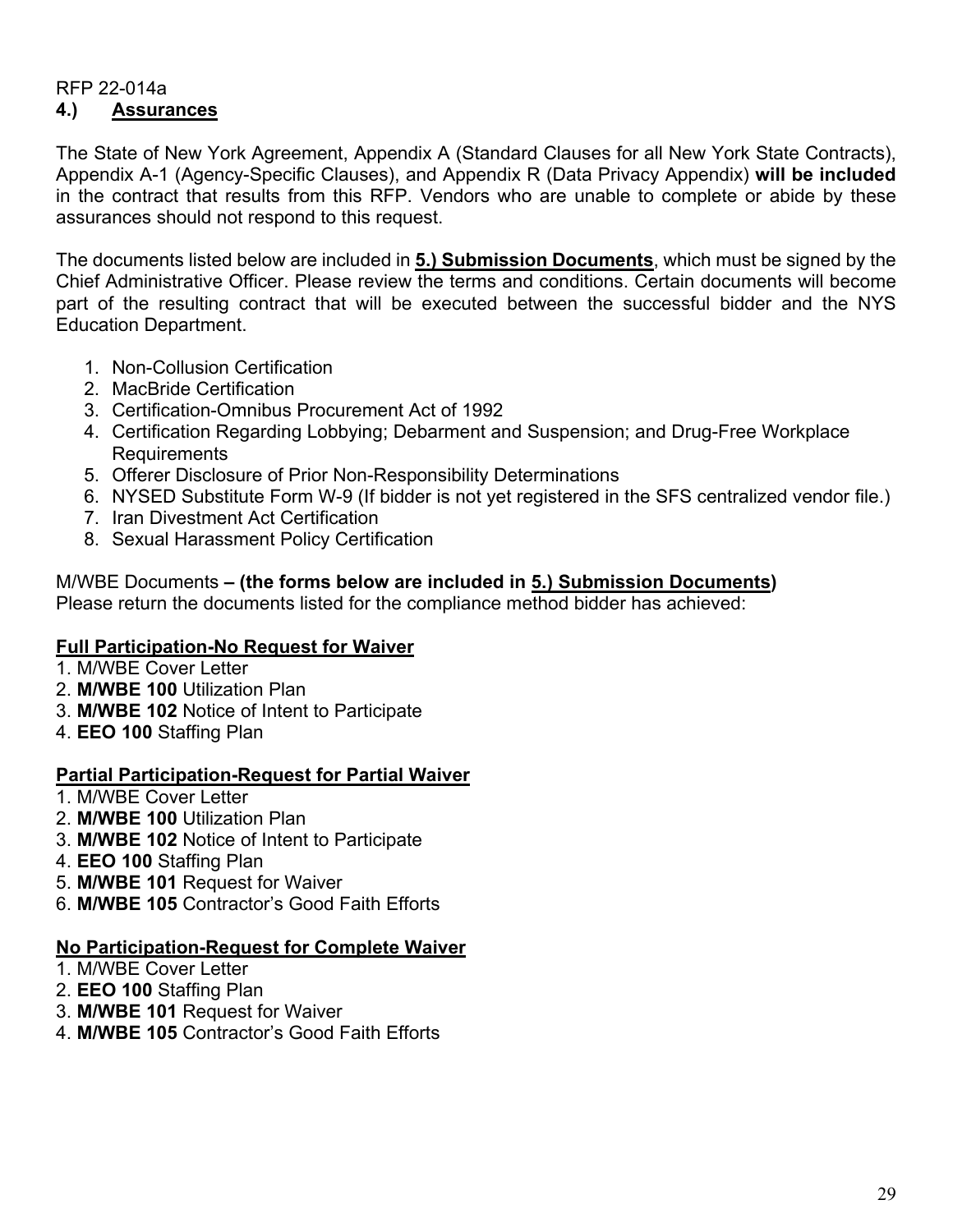#### STATE OF NEW YORK AGREEMENT

This AGREEMENT is hereby made by and between the People of the State of New York, acting through Dr. Betty A. Rosa, Commissioner of Education of the State of New York, party of the first part, hereinafter referred to as the (STATE) and the public or private agency (CONTRACTOR) identified on the face page hereof.

#### WITNESSETH:

WHEREAS, the STATE has the authority to regulate and provide funding for the establishment and operation of program services and desires to contract with skilled parties possessing the necessary resources to provide such services; and

WHEREAS, the CONTRACTOR is ready, willing and able to provide such program services and possesses or can make available all necessary qualified personnel, licenses, facilities and expertise to perform or have performed the services required pursuant to the terms of this AGREEMENT;

NOW THEREFORE, in consideration of the promises, responsibilities and covenants herein, the STATE and the CONTRACTOR agree as follows:

#### I. Conditions of Agreement

A. This AGREEMENT may consist of successive periods (PERIOD), as specified within the AGREEMENT or within a subsequent Modification Agreement(s) (Appendix X). Each additional or superseding PERIOD shall be on the forms specified by the particular State agency, and shall be incorporated into this AGREEMENT.

B. Funding for the first PERIOD shall not exceed the funding amount specified on the face page hereof. Funding for each subsequent PERIOD, if any, shall not exceed the amount specified in the appropriate appendix for that PERIOD.

C. This AGREEMENT incorporates the face pages attached and all of the marked appendices identified on the face page hereof.

D. For each succeeding PERIOD of this AGREEMENT, the parties shall prepare new appendices, to the extent that any require modification, and a Modification Agreement (The attached Appendix X is the blank form to be used). Any terms of this AGREEMENT not modified shall remain in effect for each PERIOD of the AGREEMENT.

To modify the AGREEMENT within an existing PERIOD, the parties shall revise or complete the appropriate appendix form(s). Any change in the amount of consideration to be paid, or change in the term, is subject to the approval of the Office of the State Comptroller. Any other modifications shall be processed in accordance with agency guidelines as stated in Appendix A1.

E. The CONTRACTOR shall perform all services to the satisfaction of the STATE. The CONTRACTOR shall provide services and meet the program objectives summarized in the Program Workplan (Appendix D) in accordance with: provisions of the AGREEMENT; relevant laws, rules and regulations, administrative and fiscal guidelines; and where applicable, operating certificates for facilities or licenses for an activity or program.

F. If the CONTRACTOR enters into subcontracts for the performance of work pursuant to this AGREEMENT, the CONTRACTOR shall take full responsibility for the acts and omissions of its subcontractors. Nothing in the subcontract shall impair the rights of the STATE under this AGREEMENT. No contractual relationship shall be deemed to exist between the subcontractor and the STATE.

G. Appendix A (Standard Clauses as required by the Attorney General for all State contracts) takes precedence over all other parts of the AGREEMENT.

#### II. Payment and Reporting

A. The CONTRACTOR, to be eligible for payment, shall submit to the STATE's designated payment office (identified in Appendix C) any appropriate documentation as required by the Payment and Reporting Schedule (Appendix C) and by agency fiscal guidelines, in a manner acceptable to the STATE.

B. The STATE shall make payments and any reconciliations in accordance with the Payment and Reporting Schedule (Appendix C). The STATE shall pay the CONTRACTOR, in consideration of contract services for a given PERIOD, a sum not to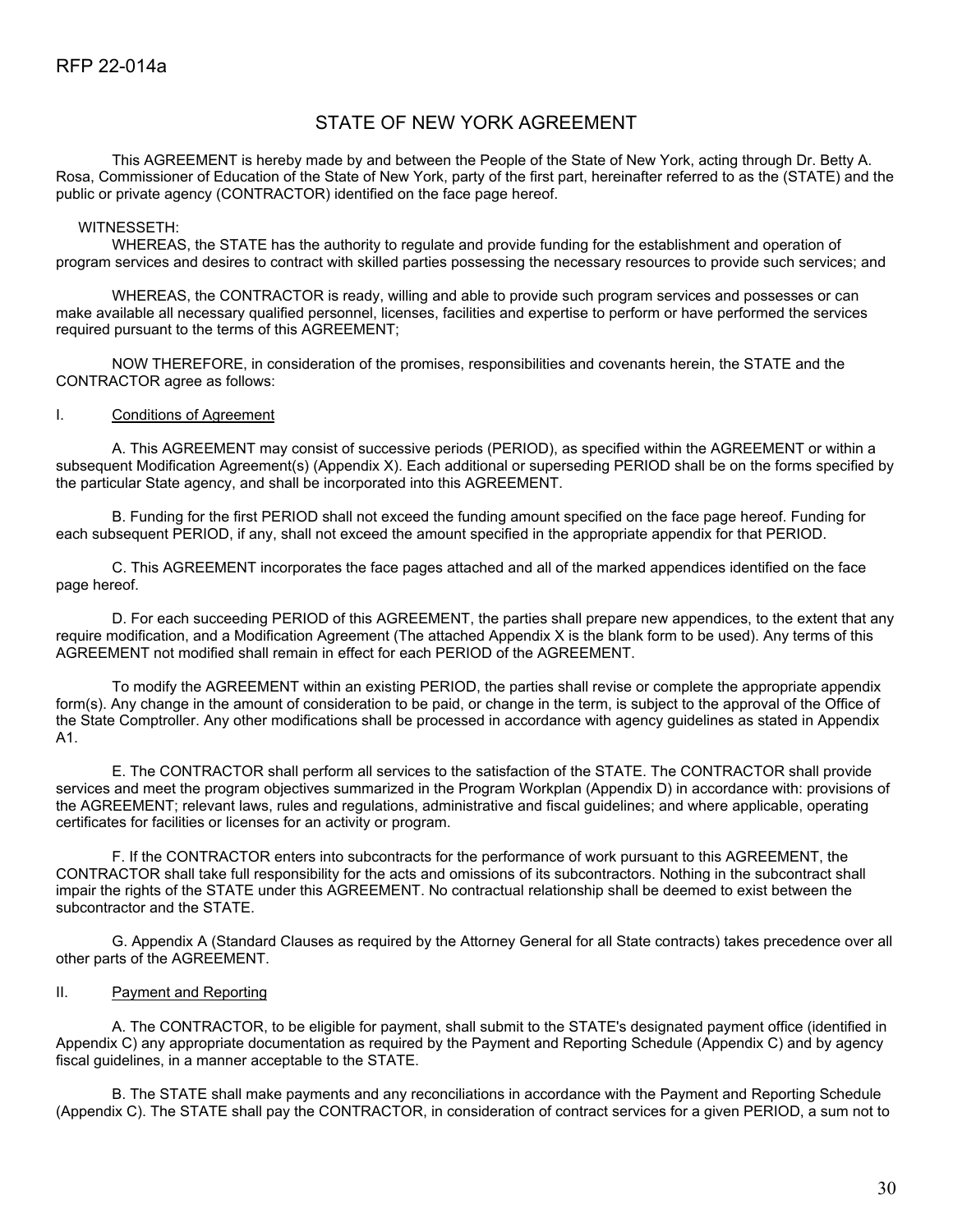exceed the amount noted on the face page hereof or in the respective Appendix designating the payment amount for that given PERIOD. This sum shall not duplicate reimbursement from other sources for CONTRACTOR costs and services provided pursuant to this AGREEMENT.

C. The CONTRACTOR shall meet the audit requirements specified by the STATE.

#### III. Terminations

A. This AGREEMENT may be terminated at any time upon mutual written consent of the STATE and the CONTRACTOR.

B. The STATE may terminate the AGREEMENT immediately, upon written notice of termination to the CONTRACTOR, if the CONTRACTOR fails to comply with the terms and conditions of this AGREEMENT and/or with any laws, rules, regulations, policies or procedures affecting this AGREEMENT.

C. The STATE may also terminate this AGREEMENT for any reason in accordance with provisions set forth in Appendix A1.

D. Written notice of termination, where required, shall be sent by personal messenger service or by certified mail, return receipt requested. The termination shall be effective in accordance with the terms of the notice.

E. Upon receipt of notice of termination, the CONTRACTOR agrees to cancel, prior to the effective date of any prospective termination, as many outstanding obligations as possible, and agrees not to incur any new obligations after receipt of the notice without approval by the STATE.

F. The STATE shall be responsible for payment on claims pursuant to services provided and costs incurred pursuant to terms of the AGREEMENT. In no event shall the STATE be liable for expenses and obligations arising from the program(s) in this AGREEMENT after the termination date.

#### IV. Indemnification

A. The CONTRACTOR shall be solely responsible and answerable in damages for any and all accidents and/or injuries to persons (including death) or property arising out of or related to the services to be rendered by the CONTRACTOR or its subcontractors pursuant to this AGREEMENT. The CONTRACTOR shall indemnify and hold harmless the STATE and its officers and employees from claims, suits, actions, damages and costs of every nature arising out of the provision of services pursuant to this AGREEMENT.

B. The CONTRACTOR is an independent contractor and may neither hold itself out nor claim to be an officer, employee or subdivision of the STATE nor make any claim, demand or application to or for any right based upon any different status.

#### V. Property

Any equipment, furniture, supplies or other property purchased pursuant to this AGREEMENT is deemed to be the property of the STATE except as may otherwise be governed by Federal or State laws, rules or regulations, or as stated in Appendix Al.

#### VI. Safeguards for Services and Confidentiality

A. Services performed pursuant to this AGREEMENT are secular in nature and shall be performed in a manner that does not discriminate on the basis of religious belief, or promote or discourage adherence to religion in general or particular religious beliefs.

B. Funds provided pursuant to this AGREEMENT shall not be used for any partisan political activity, or for activities that may influence legislation or the election or defeat of any candidate for public office.

C. Information relating to individuals who may receive services pursuant to this AGREEMENT shall be maintained and used only for the purposes intended under the contract and in conformity with applicable provisions of laws and regulations, or specified in Appendix A1.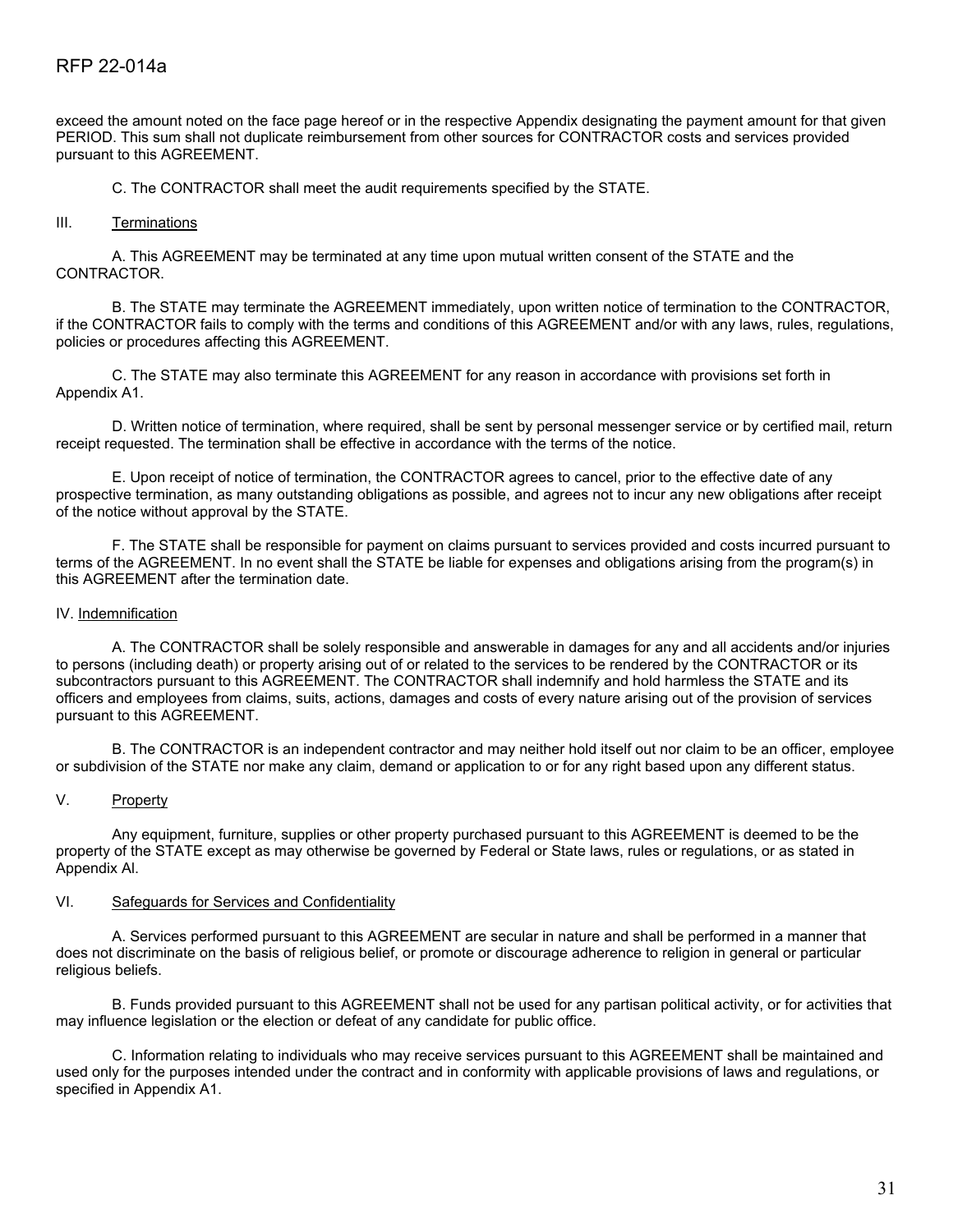#### **Appendix A STANDARD CLAUSES FOR NYS CONTRACTS**

The parties to the attached contract, license, lease, amendment or other agreement of any kind (hereinafter, "the contract" or "this contract") agree to be bound by the following clauses which are hereby made a part of the contract (the word "Contractor" herein refers to any party other than the State, whether a contractor, licenser, licensee, lessor, lessee or any other party):

**1. EXECUTORY CLAUSE.** In accordance with Section 41 of the State Finance Law, the State shall have no liability under this contract to the Contractor or to anyone else beyond funds appropriated and available for this contract.

**2. NON-ASSIGNMENT CLAUSE.** In accordance with Section 138 of the State Finance Law, this contract may not be assigned by the Contractor or its right, title or interest therein assigned, transferred, conveyed, sublet or otherwise disposed of without the State's previous written consent, and attempts to do so are null and void. Notwithstanding the foregoing, such prior written consent of an assignment of a contract let pursuant to Article XI of the State Finance Law may be waived at the discretion of the contracting agency and with the concurrence of the State Comptroller where the original contract was subject to the State Comptroller's approval, where the assignment is due to a reorganization, merger or consolidation of the Contractor's business entity or enterprise. The State retains its right to approve an assignment and to require that any Contractor demonstrate its responsibility to do business with the State. The Contractor may, however, assign its right to receive payments without the State's prior written consent unless this contract concerns Certificates of Participation pursuant to Article 5-A of the State Finance Law.

**3. COMPTROLLER'S APPROVAL.** In accordance with Section 112 of the State Finance Law (or, if this contract is with the State University or City University of New York, Section 355 or Section 6218 of the Education Law), if this contract exceeds \$50,000 (or the minimum thresholds agreed to by the Office of the State Comptroller for certain S.U.N.Y. and C.U.N.Y. contracts), or if this is an amendment for any amount to a contract which, as so amended, exceeds said statutory amount, or if, by this contract, the State agrees to give something other than money when the value or reasonably estimated value of such consideration exceeds \$25,000, it shall not be valid, effective or binding upon the State until it has been approved by the State Comptroller and filed in his office. Comptroller's approval of contracts let by the Office of General Services is required when such contracts exceed \$85,000 (State Finance Law § 163.6-a). However, such pre-approval shall not be required for any contract established as a centralized contract through the Office of General Services or for a purchase order or other transaction issued under such centralized contract.

**4. WORKERS' COMPENSATION BENEFITS.** In accordance with Section 142 of the State Finance Law, this contract shall be void and of no force and effect unless the Contractor shall provide and maintain coverage during the life of this contract for the benefit of such employees as are required to be covered by the provisions of the Workers' Compensation Law.

**5. NON-DISCRIMINATION REQUIREMENTS.** To the extent required by Article 15 of the Executive Law (also known as

the Human Rights Law) and all other State and Federal statutory and constitutional non-discrimination provisions, the Contractor will not discriminate against any employee or applicant for employment, nor subject any individual to harassment, because of age, race, creed, color, national origin, sexual orientation, gender identity or expression, military status, sex, disability, predisposing genetic characteristics, familial status, marital status, or domestic violence victim status or because the individual has opposed any practices forbidden under the Human Rights Law or has filed a complaint, testified, or assisted in any proceeding under the Human Rights Law. Furthermore, in accordance with Section 220-e of the Labor Law, if this is a contract for the construction, alteration or repair of any public building or public work or for the manufacture, sale or distribution of materials, equipment or supplies, and to the extent that this contract shall be performed within the State of New York, Contractor agrees that neither it nor its subcontractors shall, by reason of race, creed, color, disability, sex, or national origin: (a) discriminate in hiring against any New York State citizen who is qualified and available to perform the work; or (b) discriminate against or intimidate any employee hired for the performance of work under this contract. If this is a building service contract as defined in Section 230 of the Labor Law, then, in accordance with Section 239 thereof, Contractor agrees that neither it nor its subcontractors shall by reason of race, creed, color, national origin, age, sex or disability: (a) discriminate in hiring against any New York State citizen who is qualified and available to perform the work; or (b) discriminate against or intimidate any employee hired for the performance of work under this contract. Contractor is subject to fines of \$50.00 per person per day for any violation of Section 220-e or Section 239 as well as possible termination of this contract and forfeiture of all moneys due hereunder for a second or subsequent violation.

**6. WAGE AND HOURS PROVISIONS.** If this is a public work contract covered by Article 8 of the Labor Law or a building service contract covered by Article 9 thereof, neither Contractor's employees nor the employees of its subcontractors may be required or permitted to work more than the number of hours or days stated in said statutes, except as otherwise provided in the Labor Law and as set forth in prevailing wage and supplement schedules issued by the State Labor Department. Furthermore, Contractor and its subcontractors must pay at least the prevailing wage rate and pay or provide the prevailing supplements, including the premium rates for overtime pay, as determined by the State Labor Department in accordance with the Labor Law. Additionally, effective April 28, 2008, if this is a public work contract covered by Article 8 of the Labor Law, the Contractor understands and agrees that the filing of payrolls in a manner consistent with Subdivision 3-a of Section 220 of the Labor Law shall be a condition precedent to payment by the State of any State approved sums due and owing for work done upon the project.

**7. NON-COLLUSIVE BIDDING CERTIFICATION.** In accordance with Section 139-d of the State Finance Law, if this contract was awarded based upon the submission of bids, Contractor affirms, under penalty of perjury, that its bid was arrived at independently and without collusion aimed at restricting competition. Contractor further affirms that, at the time Contractor submitted its bid, an authorized and responsible person executed and delivered to the State a non-collusive bidding certification on Contractor's behalf.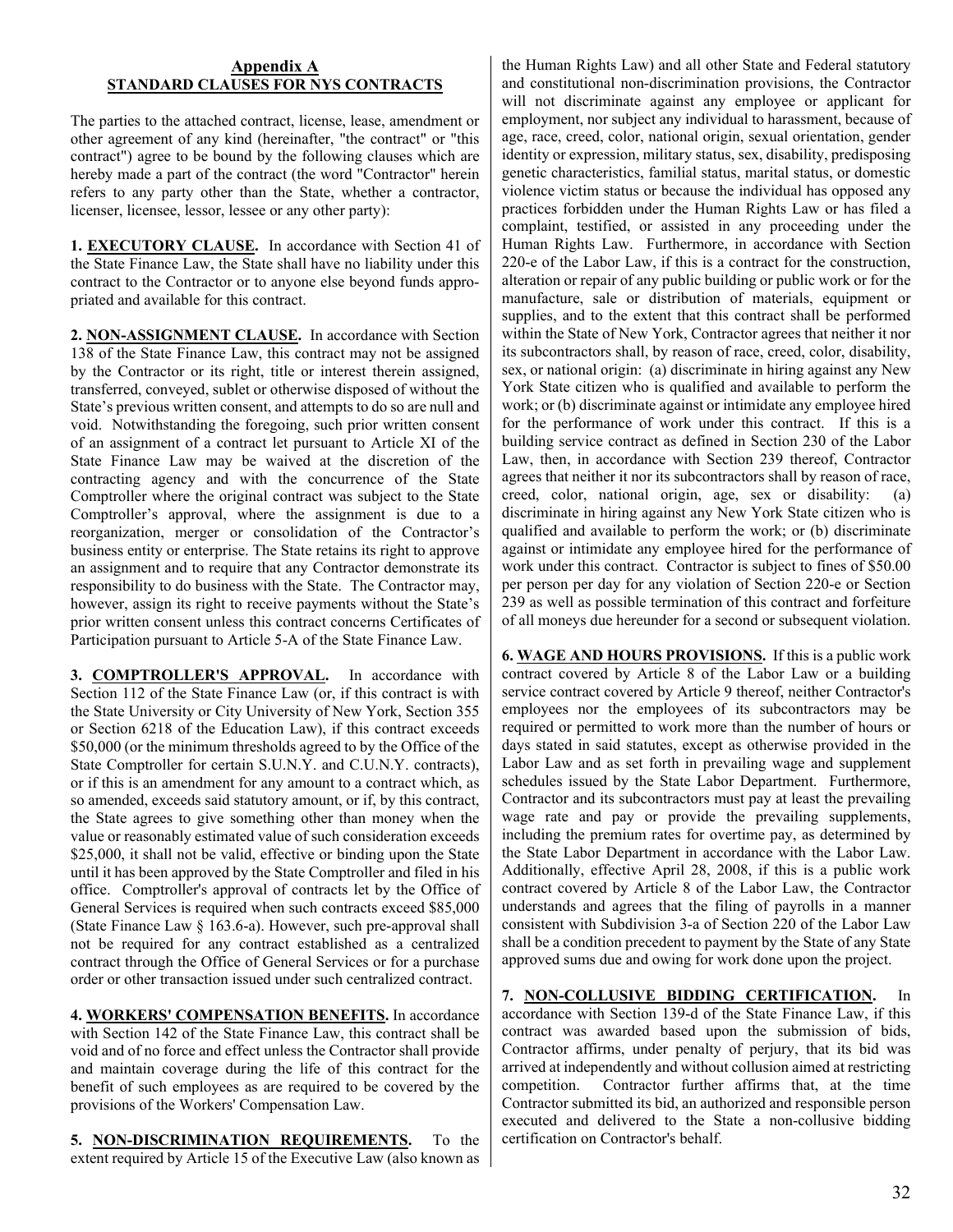#### **8. INTERNATIONAL BOYCOTT PROHIBITION.** In

accordance with Section 220-f of the Labor Law and Section 139 h of the State Finance Law, if this contract exceeds \$5,000, the Contractor agrees, as a material condition of the contract, that neither the Contractor nor any substantially owned or affiliated person, firm, partnership or corporation has participated, is participating, or shall participate in an international boycott in violation of the federal Export Administration Act of 1979 (50 USC App. Sections 2401 et seq.) or regulations thereunder. If such Contractor, or any of the aforesaid affiliates of Contractor, is convicted or is otherwise found to have violated said laws or regulations upon the final determination of the United States Commerce Department or any other appropriate agency of the United States subsequent to the contract's execution, such contract, amendment or modification thereto shall be rendered forfeit and void. The Contractor shall so notify the State Comptroller within five (5) business days of such conviction, determination or disposition of appeal (2 NYCRR § 105.4).

**9. SET-OFF RIGHTS.** The State shall have all of its common law, equitable and statutory rights of set-off. These rights shall include, but not be limited to, the State's option to withhold for the purposes of set-off any moneys due to the Contractor under this contract up to any amounts due and owing to the State with regard to this contract, any other contract with any State department or agency, including any contract for a term commencing prior to the term of this contract, plus any amounts due and owing to the State for any other reason including, without limitation, tax delinquencies, fee delinquencies or monetary penalties relative thereto. The State shall exercise its set-off rights in accordance with normal State practices including, in cases of set-off pursuant to an audit, the finalization of such audit by the State agency, its representatives, or the State Comptroller.

**10. RECORDS.** The Contractor shall establish and maintain complete and accurate books, records, documents, accounts and other evidence directly pertinent to performance under this contract (hereinafter, collectively, the "Records"). The Records must be kept for the balance of the calendar year in which they were made and for six (6) additional years thereafter. The State Comptroller, the Attorney General and any other person or entity authorized to conduct an examination, as well as the agency or agencies involved in this contract, shall have access to the Records during normal business hours at an office of the Contractor within the State of New York or, if no such office is available, at a mutually agreeable and reasonable venue within the State, for the term specified above for the purposes of inspection, auditing and copying. The State shall take reasonable steps to protect from public disclosure any of the Records which are exempt from disclosure under Section 87 of the Public Officers Law (the "Statute") provided that: (i) the Contractor shall timely inform an appropriate State official, in writing, that said records should not be disclosed; and (ii) said records shall be sufficiently identified; and (iii) designation of said records as exempt under the Statute is reasonable. Nothing contained herein shall diminish, or in any way adversely affect, the State's right to discovery in any pending or future litigation.

**11. IDENTIFYING INFORMATION AND PRIVACY NOTIFICATION.** (a) Identification Number(s). Every invoice or New York State Claim for Payment submitted to a New York State agency by a payee, for payment for the sale of goods or

services or for transactions (e.g., leases, easements, licenses, etc.) related to real or personal property must include the payee's identification number. The number is any or all of the following: (i) the payee's Federal employer identification number, (ii) the payee's Federal social security number, and/or (iii) the payee's Vendor Identification Number assigned by the Statewide Financial System. Failure to include such number or numbers may delay payment. Where the payee does not have such number or numbers, the payee, on its invoice or Claim for Payment, must give the reason or reasons why the payee does not have such number or numbers.

(b) Privacy Notification. (1) The authority to request the above personal information from a seller of goods or services or a lessor of real or personal property, and the authority to maintain such information, is found in Section 5 of the State Tax Law. Disclosure of this information by the seller or lessor to the State is mandatory. The principal purpose for which the information is collected is to enable the State to identify individuals, businesses and others who have been delinquent in filing tax returns or may have understated their tax liabilities and to generally identify persons affected by the taxes administered by the Commissioner of Taxation and Finance. The information will be used for tax administration purposes and for any other purpose authorized by law. (2) The personal information is requested by the purchasing unit of the agency contracting to purchase the goods or services or lease the real or personal property covered by this contract or lease. The information is maintained in the Statewide Financial System by the Vendor Management Unit within the Bureau of State Expenditures, Office of the State Comptroller, 110 State Street, Albany, New York 12236.

**12. EQUAL EMPLOYMENT OPPORTUNITIES FOR MINORITIES AND WOMEN.** In accordance with Section 312 of the Executive Law and 5 NYCRR Part 143, if this contract is: (i) a written agreement or purchase order instrument, providing for a total expenditure in excess of \$25,000.00, whereby a contracting agency is committed to expend or does expend funds in return for labor, services, supplies, equipment, materials or any combination of the foregoing, to be performed for, or rendered or furnished to the contracting agency; or (ii) a written agreement in excess of \$100,000.00 whereby a contracting agency is committed to expend or does expend funds for the acquisition, construction, demolition, replacement, major repair or renovation of real property and improvements thereon; or (iii) a written agreement in excess of \$100,000.00 whereby the owner of a State assisted housing project is committed to expend or does expend funds for the acquisition, construction, demolition, replacement, major repair or renovation of real property and improvements thereon for such project, then the following shall apply and by signing this agreement the Contractor certifies and affirms that it is Contractor's equal employment opportunity policy that:

(a) The Contractor will not discriminate against employees or applicants for employment because of race, creed, color, national origin, sex, age, disability or marital status, shall make and document its conscientious and active efforts to employ and utilize minority group members and women in its work force on State contracts and will undertake or continue existing programs of affirmative action to ensure that minority group members and women are afforded equal employment opportunities without discrimination. Affirmative action shall mean recruitment,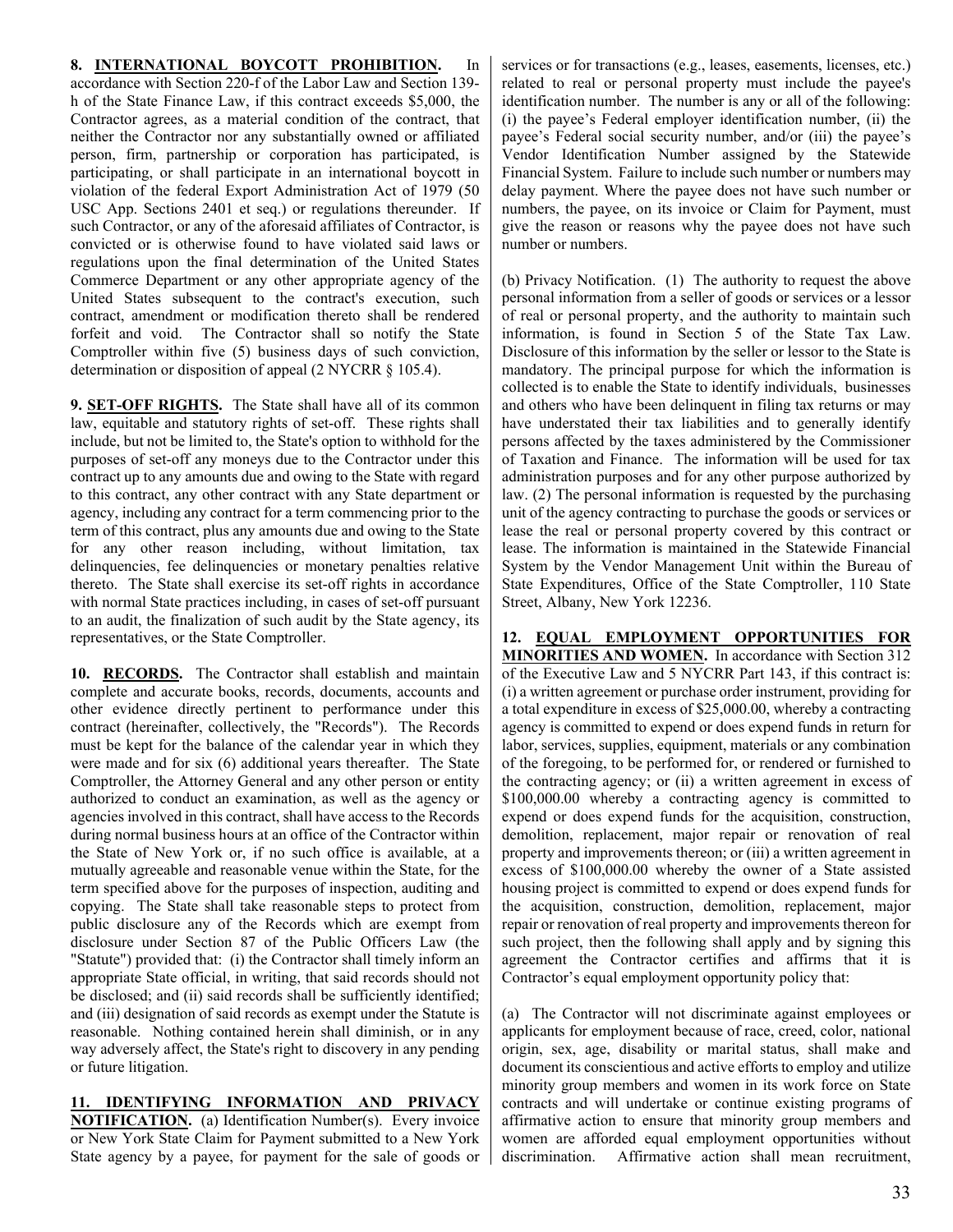employment, job assignment, promotion, upgradings, demotion, transfer, layoff, or termination and rates of pay or other forms of compensation;

(b) at the request of the contracting agency, the Contractor shall request each employment agency, labor union, or authorized representative of workers with which it has a collective bargaining or other agreement or understanding, to furnish a written statement that such employment agency, labor union or representative will not discriminate on the basis of race, creed, color, national origin, sex, age, disability or marital status and that such union or representative will affirmatively cooperate in the implementation of the Contractor's obligations herein; and

(c) the Contractor shall state, in all solicitations or advertisements for employees, that, in the performance of the State contract, all qualified applicants will be afforded equal employment opportunities without discrimination because of race, creed, color, national origin, sex, age, disability or marital status.

Contractor will include the provisions of "a," "b," and "c" above, in every subcontract over \$25,000.00 for the construction, demolition, replacement, major repair, renovation, planning or design of real property and improvements thereon (the "Work") except where the Work is for the beneficial use of the Contractor. Section 312 does not apply to: (i) work, goods or services unrelated to this contract; or (ii) employment outside New York State. The State shall consider compliance by a contractor or subcontractor with the requirements of any federal law concerning equal employment opportunity which effectuates the purpose of this clause. The contracting agency shall determine whether the imposition of the requirements of the provisions hereof duplicate or conflict with any such federal law and if such duplication or conflict exists, the contracting agency shall waive the applicability of Section 312 to the extent of such duplication or conflict. Contractor will comply with all duly promulgated and lawful rules and regulations of the Department of Economic Development's Division of Minority and Women's Business Development pertaining hereto.

**13. CONFLICTING TERMS.** In the event of a conflict between the terms of the contract (including any and all attachments thereto and amendments thereof) and the terms of this Appendix A, the terms of this Appendix A shall control.

**14. GOVERNING LAW.** This contract shall be governed by the laws of the State of New York except where the Federal supremacy clause requires otherwise.

**15. LATE PAYMENT.** Timeliness of payment and any interest to be paid to Contractor for late payment shall be governed by Article 11-A of the State Finance Law to the extent required by law.

**16. NO ARBITRATION.** Disputes involving this contract, including the breach or alleged breach thereof, may not be submitted to binding arbitration (except where statutorily authorized), but must, instead, be heard in a court of competent jurisdiction of the State of New York.

17. **SERVICE OF PROCESS.** In addition to the methods of service allowed by the State Civil Practice Law & Rules ("CPLR"), Contractor hereby consents to service of process upon it by registered or certified mail, return receipt requested. Service hereunder shall be complete upon Contractor's actual receipt of process or upon the State's receipt of the return thereof by the United States Postal Service as refused or undeliverable. Contractor must promptly notify the State, in writing, of each and every change of address to which service of process can be made. Service by the State to the last known address shall be sufficient. Contractor will have thirty (30) calendar days after service hereunder is complete in which to respond.

**18. PROHIBITION ON PURCHASE OF TROPICAL HARDWOODS.** The Contractor certifies and warrants that all wood products to be used under this contract award will be in accordance with, but not limited to, the specifications and provisions of Section 165 of the State Finance Law, (Use of Tropical Hardwoods) which prohibits purchase and use of tropical hardwoods, unless specifically exempted, by the State or any governmental agency or political subdivision or public benefit corporation. Qualification for an exemption under this law will be the responsibility of the contractor to establish to meet with the approval of the State.

In addition, when any portion of this contract involving the use of woods, whether supply or installation, is to be performed by any subcontractor, the prime Contractor will indicate and certify in the submitted bid proposal that the subcontractor has been informed and is in compliance with specifications and provisions regarding use of tropical hardwoods as detailed in § 165 State Finance Law. Any such use must meet with the approval of the State; otherwise, the bid may not be considered responsive. Under bidder certifications, proof of qualification for exemption will be the responsibility of the Contractor to meet with the approval of the State.

**19. MACBRIDE FAIR EMPLOYMENT PRINCIPLES.** In accordance with the MacBride Fair Employment Principles (Chapter 807 of the Laws of 1992), the Contractor hereby stipulates that the Contractor either (a) has no business operations in Northern Ireland, or (b) shall take lawful steps in good faith to conduct any business operations in Northern Ireland in accordance with the MacBride Fair Employment Principles (as described in Section 165 of the New York State Finance Law), and shall permit independent monitoring of compliance with such principles.

**20. OMNIBUS PROCUREMENT ACT OF 1992.** It is the policy of New York State to maximize opportunities for the participation of New York State business enterprises, including minority- and women-owned business enterprises as bidders, subcontractors and suppliers on its procurement contracts.

Information on the availability of New York State subcontractors and suppliers is available from:

NYS Department of Economic Development Division for Small Business Albany, New York 12245 Telephone: 518-292-5100 Fax: 518-292-5884 email: [opa@esd.ny.gov](mailto:opa@esd.ny.gov)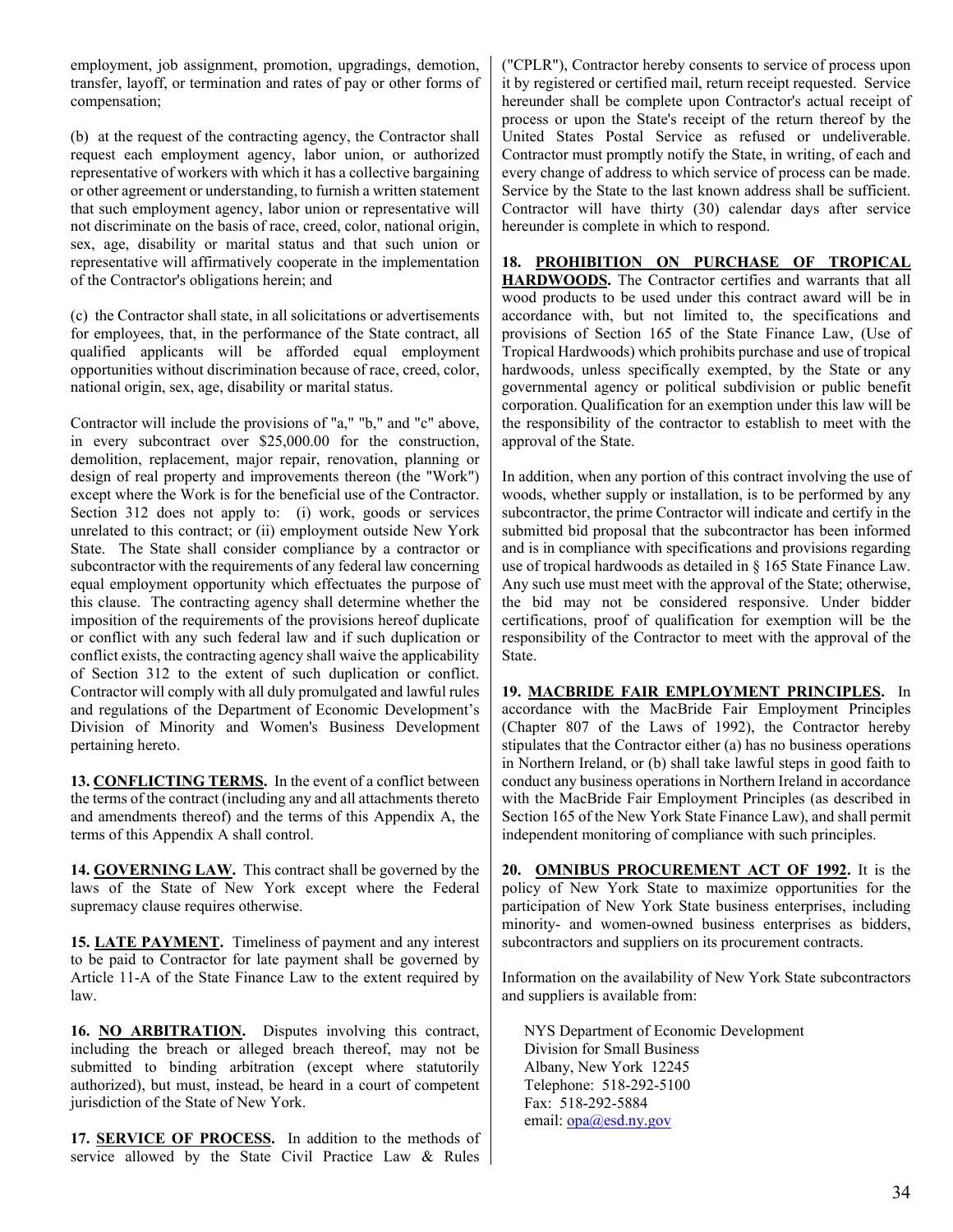A directory of certified minority- and women-owned business enterprises is available from:

NYS Department of Economic Development Division of Minority and Women's Business Development 633 Third Avenue New York, NY 10017 212-803-2414 email: [mwbecertification@esd.ny.gov](mailto:mwbecertification@esd.ny.gov) [NYS M/WBE Directory](https://ny.newnycontracts.com/FrontEnd/VendorSearchPublic.asp)

The Omnibus Procurement Act of 1992 (Chapter 844 of the Laws of 1992, codified in State Finance Law § 139-i and Public Authorities Law  $\S 2879(3)(n)$ –(p)) requires that by signing this bid proposal or contract, as applicable, Contractors certify that whenever the total bid amount is greater than \$1 million:

(a) The Contractor has made reasonable efforts to encourage the participation of New York State Business Enterprises as suppliers and subcontractors, including certified minority- and womenowned business enterprises, on this project, and has retained the documentation of these efforts to be provided upon request to the State;

(b) The Contractor has complied with the Federal Equal Opportunity Act of 1972 (P.L. 92-261), as amended;

(c) The Contractor agrees to make reasonable efforts to provide notification to New York State residents of employment opportunities on this project through listing any such positions with the Job Service Division of the New York State Department of Labor, or providing such notification in such manner as is consistent with existing collective bargaining contracts or agreements. The Contractor agrees to document these efforts and to provide said documentation to the State upon request; and

(d) The Contractor acknowledges notice that the State may seek to obtain offset credits from foreign countries as a result of this contract and agrees to cooperate with the State in these efforts.

#### **21. RECIPROCITY AND SANCTIONS PROVISIONS.**

Bidders are hereby notified that if their principal place of business is located in a country, nation, province, state or political subdivision that penalizes New York State vendors, and if the goods or services they offer will be substantially produced or performed outside New York State, the Omnibus Procurement Act 1994 and 2000 amendments (Chapter 684 and Chapter 383, respectively, codified in State Finance Law § 165(6) and Public Authorities Law  $\S 2879(5)$ ) require that they be denied contracts which they would otherwise obtain. NOTE: As of October 2019, the list of discriminatory jurisdictions subject to this provision includes the states of South Carolina, Alaska, West Virginia, Wyoming, Louisiana and Hawaii.

#### **22. COMPLIANCE WITH BREACH NOTIFICATION AND**

**DATA SECURITY LAWS.** Contractor shall comply with the provisions of the New York State Information Security Breach and Notification Act (General Business Law § 899-aa and State Technology Law § 208) and commencing March 21, 2020 shall also comply with General Business Law § 899-bb.

#### **23. COMPLIANCE WITH CONSULTANT DISCLOSURE**

**LAW.** If this is a contract for consulting services, defined for purposes of this requirement to include analysis, evaluation, research, training, data processing, computer programming, engineering, environmental, health, and mental health services, accounting, auditing, paralegal, legal or similar services, then, in accordance with Section 163  $(4)(g)$  of the State Finance Law (as amended by Chapter 10 of the Laws of 2006), the Contractor shall timely, accurately and properly comply with the requirement to submit an annual employment report for the contract to the agency that awarded the contract, the Department of Civil Service and the State Comptroller.

**24. PROCUREMENT LOBBYING.** To the extent this agreement is a "procurement contract" as defined by State Finance Law §§ 139-j and 139-k, by signing this agreement the contractor certifies and affirms that all disclosures made in accordance with State Finance Law §§ 139-j and 139-k are complete, true and accurate. In the event such certification is found to be intentionally false or intentionally incomplete, the State may terminate the agreement by providing written notification to the Contractor in accordance with the terms of the agreement.

#### **25. CERTIFICATION OF REGISTRATION TO COLLECT SALES AND COMPENSATING USE TAX BY CERTAIN STATE CONTRACTORS, AFFILIATES AND SUBCONTRACTORS.**

To the extent this agreement is a contract as defined by Tax Law § 5-a, if the contractor fails to make the certification required by Tax Law § 5-a or if during the term of the contract, the Department of Taxation and Finance or the covered agency, as defined by Tax Law  $\delta$  5-a, discovers that the certification, made under penalty of perjury, is false, then such failure to file or false certification shall be a material breach of this contract and this contract may be terminated, by providing written notification to the Contractor in accordance with the terms of the agreement, if the covered agency determines that such action is in the best interest of the State.

**26**. **IRAN DIVESTMENT ACT.** By entering into this Agreement, Contractor certifies in accordance with State Finance Law § 165-a that it is not on the "Entities Determined to be Non-Responsive Bidders/Offerers pursuant to the New York State Iran Divestment Act of 2012" (["Prohibited Entities List"](https://ogs.ny.gov/list-entities-determined-be-non-responsive-biddersofferers-pursuant-nys-iran-divestment-act-2012)).

Contractor further certifies that it will not utilize on this Contract any subcontractor that is identified on the Prohibited Entities List. Contractor agrees that should it seek to renew or extend this Contract, it must provide the same certification at the time the Contract is renewed or extended. Contractor also agrees that any proposed Assignee of this Contract will be required to certify that it is not on the Prohibited Entities List before the contract assignment will be approved by the State.

During the term of the Contract, should the state agency receive information that a person (as defined in State Finance Law § 165 a) is in violation of the above-referenced certifications, the state agency will review such information and offer the person an opportunity to respond. If the person fails to demonstrate that it has ceased its engagement in the investment activity which is in violation of the Act within 90 days after the determination of such violation, then the state agency shall take such action as may be appropriate and provided for by law, rule, or contract, including,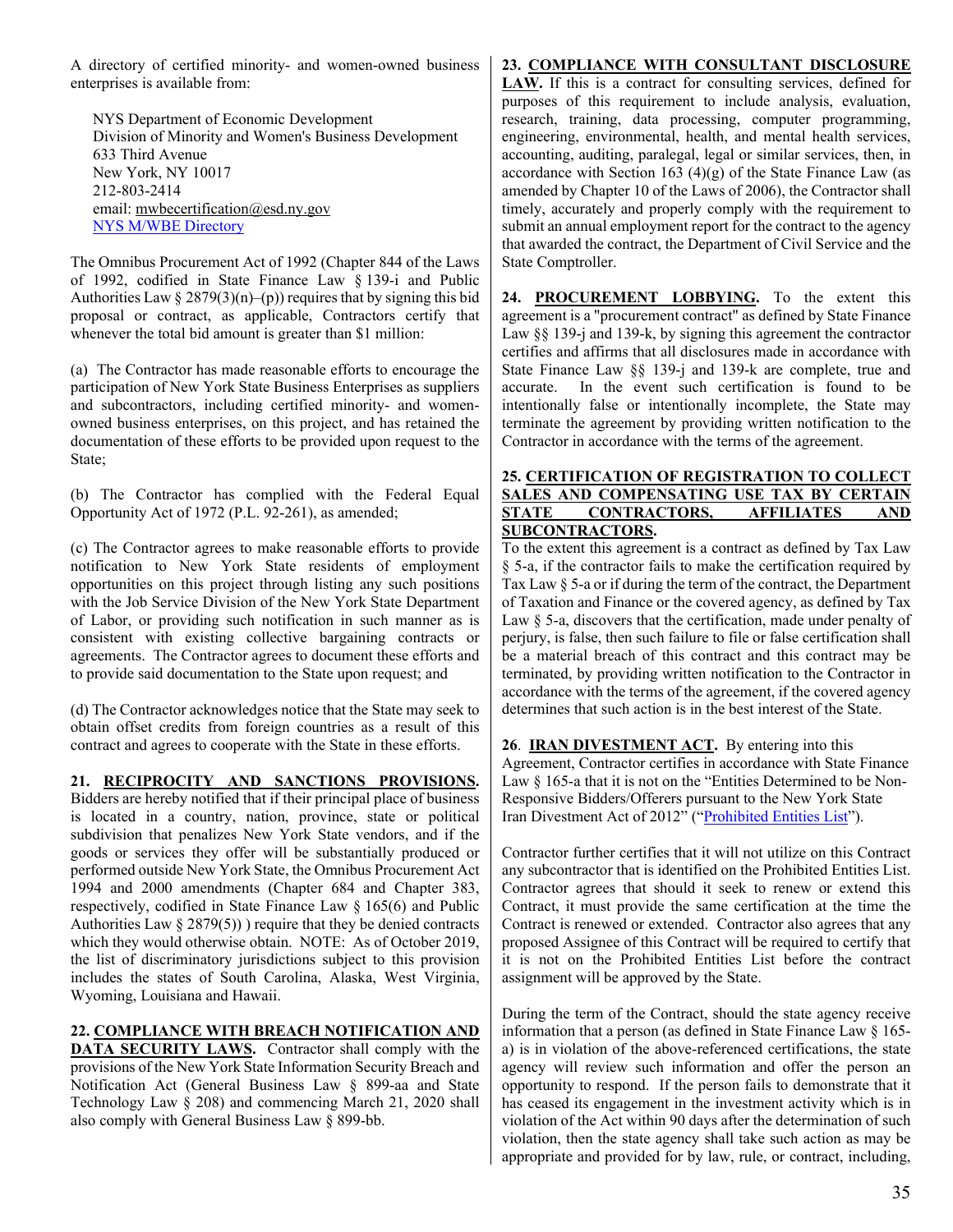but not limited to, imposing sanctions, seeking compliance, recovering damages, or declaring the Contractor in default.

The state agency reserves the right to reject any bid, request for assignment, renewal or extension for an entity that appears on the Prohibited Entities List prior to the award, assignment, renewal or extension of a contract, and to pursue a responsibility review with respect to any entity that is awarded a contract and appears on the Prohibited Entities list after contract award.

#### **27. ADMISSIBILITY OF REPRODUCTION OF**

**CONTRACT.** Notwithstanding the best evidence rule or any other legal principle or rule of evidence to the contrary, the Contractor acknowledges and agrees that it waives any and all objections to the admissibility into evidence at any court proceeding or to the use at any examination before trial of an electronic reproduction of this contract, in the form approved by the State Comptroller, if such approval was required, regardless of whether the original of said contract is in existence.

(October 2019)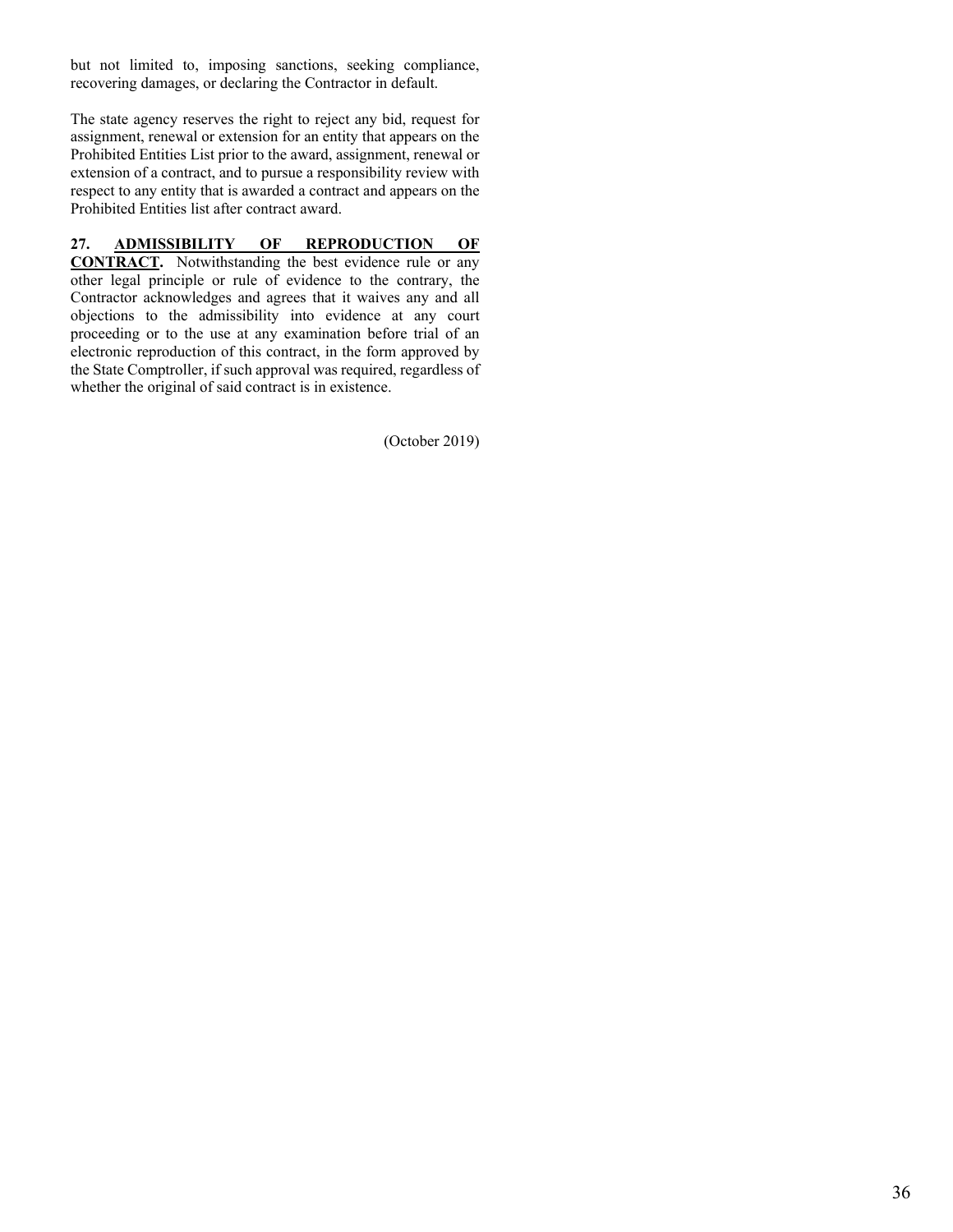#### APPENDIX A-1 AGENCY-SPECIFIC CLAUSES

#### Payment and Reporting

- A. In the event that Contractor shall receive, from any source whatsoever, sums the payment of which is in consideration for the same costs and services provided to the State, the monetary obligation of the State hereunder shall be reduced by an equivalent amount provided, however, that nothing contained herein shall require such reimbursement where additional similar services are provided and no duplicative payments are received.
- B. Variations in each budget category not exceeding ten percent (10%) of such category may be approved by the Commissioner of Education. Any such variations shall be reflected in the final expenditure report and filed in the Office of the State Comptroller. Variations in each budget category which do exceed ten percent (10%) of such category must be submitted to the Office of the State Comptroller for approval.
- C. For each individual for whom costs are claimed under this agreement, the contractor warrants that the individual has been classified as an employee or as an independent contractor in accordance with 2 NYCRR 315 and all applicable laws including, but not limited to, the Internal Revenue Code, the New York Retirement and Social Security Law, the New York Education Law, the New York Labor Law, and the New York Tax Law. Furthermore, the contractor warrants that all project funds allocated to the proposed budget for Employee Benefits, represent costs for employees of the contractor only and that such funds will not be expended on any individual classified as an independent contractor.

#### Terminations

- A. The State may terminate this Agreement without cause by thirty (30) days prior written notice. In the event of such termination, the parties will adjust the accounts due and the Contractor will undertake no additional expenditures not already required. Upon any such termination, the parties shall endeavor in an orderly manner to wind down activities hereunder.
- B. SED reserves the right to terminate this Agreement in the event it is found that the certification by the Contractor in accordance with New York State Finance Law §139-k was intentionally false or intentionally incomplete. Upon such finding, SED may exercise its termination right by providing written notification to the Contractor in accordance with the written notification terms of this Agreement.

#### Responsibility Provisions

A. General Responsibility Language

The Contractor shall at all times during the Contract term remain responsible. The Contractor agrees, if requested by the Commissioner of Education or his or her designee, to present evidence of its continuing legal authority to do business in New York State, integrity, experience, ability, prior performance, and organizational and financial capacity.

B. Suspension of Work (for Non-Responsibility)

The Commissioner of Education or his or her designee, in his or her sole discretion, reserves the right to suspend any or all activities under this Contract, at any time, when he or she discovers information that calls into question the responsibility of the Contractor. In the event of such suspension, the Contractor will be given written notice outlining the particulars of such suspension. Upon issuance of such notice, the Contractor must comply with the terms of the suspension order. Contract activity may resume at such time as the Commissioner of Education or his or her designee issues a written notice authorizing a resumption of performance under the Contract.

C. Termination (for Non-Responsibility)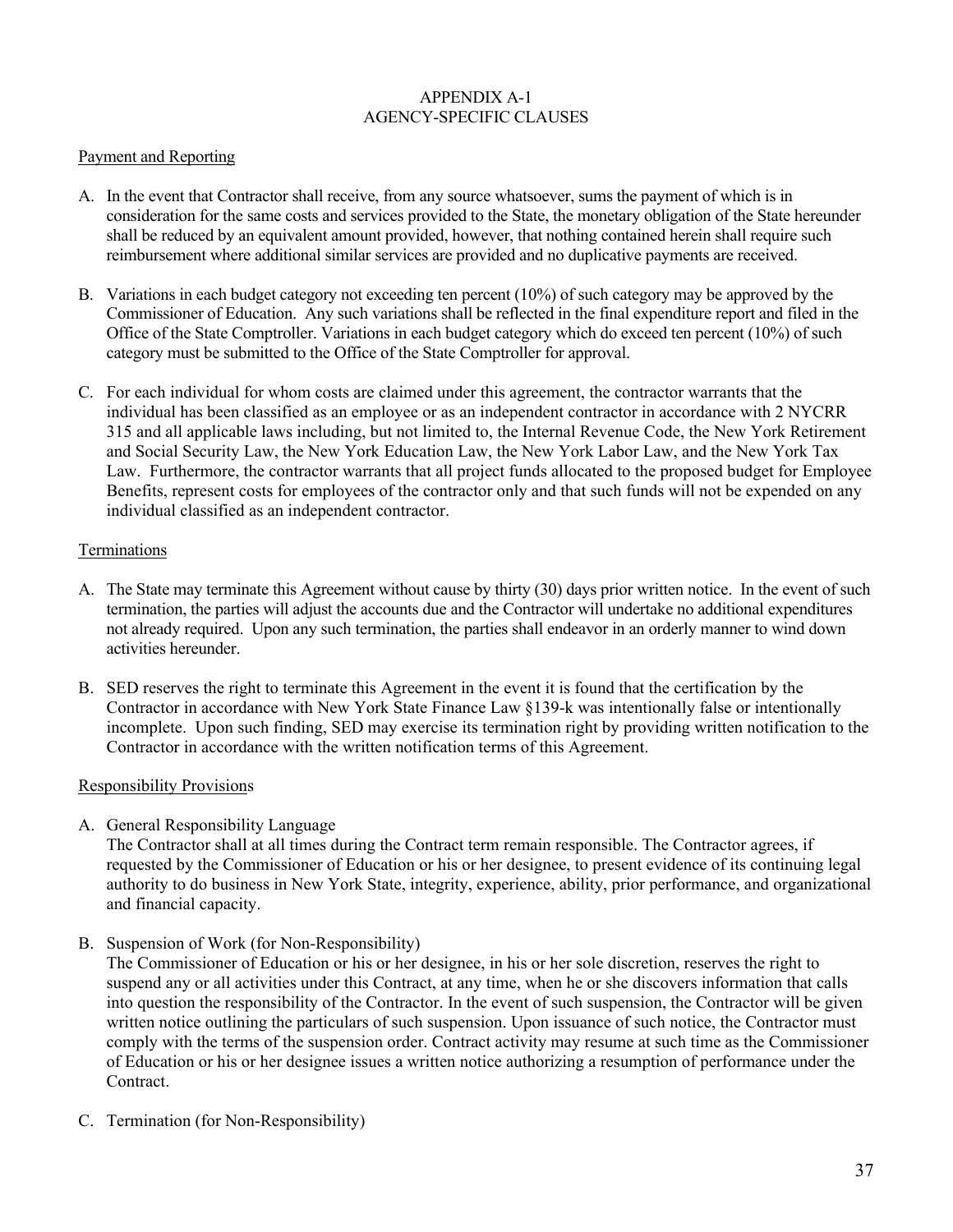Upon written notice to the Contractor, and a reasonable opportunity to be heard with appropriate SED officials or staff, the Contract may be terminated by the Commissioner of Education or his or her designee at the Contractor's expense where the Contractor is determined by the Commissioner of Education or his or her designee to be non-responsible. In such event, the Commissioner or his or her designee may complete the contractual requirements in any manner he or she may deem advisable and pursue available legal or equitable remedies for breach.

#### **Property**

A. The Contractor shall maintain a complete inventory of all realty, equipment and other non-expendable assets including, but not limited to, books, paintings, artifacts, rare coins, antiques and other collectible items purchased, improved or developed under this agreement. The Contractor shall submit a copy of the inventory in a form identical to or essentially similar to, Exhibit A annexed hereto. The term "non-expendable assets" shall mean for the purposes of this agreement any and all assets which are not consumed during the term of this agreement and which have a cost of One Thousand Dollars (\$1,000) or more.

Inventories for non-expendable assets must be submitted with the final expenditure report. In addition to or as part of whatever rights the State may have with respect to the inspection of the Contractor, the State shall have the right to inspect the inventory without notice to the Contractor.

The Contractor shall not at any time sell, trade, convey or otherwise dispose of any non-expendable assets having a market value in excess of Two Thousand Dollars (\$2,000) at the time of the desired disposition without the express permission of the State. The Contractor may seek permission in writing by certified mail to the State.

The Contractor shall not at any time use or allow to be used any non-expendable assets in a manner inconsistent with the purposes of this agreement.

B. If the Contractor wishes to continue to use any of the non-expendable assets purchased with the funds available under this agreement upon the termination of this agreement, it shall request permission from the State in writing for such continued use within twenty-five (25) days of the termination of this agreement. The Contractor's request shall itemize the non-expendable assets for which continued use is sought. The State may accept, reject or accept in part such request. If the request for continued use is allowed to any degree, it shall be conditioned upon the fact that said equipment shall continue to be used in accordance with the purposes of this agreement.

> If after the State grants permission to the Contractor for "continued use" as set forth above the nonexpendable assets are not used in accordance with the purposes of this agreement, the State in its discretion may elect to take title to such assets and may assert its right to possession upon thirty (30) days prior written notice by certified mail to the Contractor. The State upon obtaining such non-expendable assets may arrange for their further use in the public interest as it in its discretion may decide.

- C. Upon termination of this agreement, the State in its discretion may elect to take title and may assert its right to possession of any non-expendable assets upon thirty (30) days prior written notice by certified mail to the Contractor. The State's option to elect to take title shall be triggered by the termination of this agreement or by the State's rejection of continued use of non-expendable assets by the Contractor as set forth herein. The State upon obtaining such non-expendable assets may arrange for their further use in the public interest as it in its discretion may decide.
- D. The terms and conditions set forth herein regarding non-expendable assets shall survive the expiration or termination, for whatever reason, of this agreement.

#### Safeguards for Services and Confidentiality

A. Any copyrightable work produced pursuant to said agreement shall be the sole and exclusive property of the New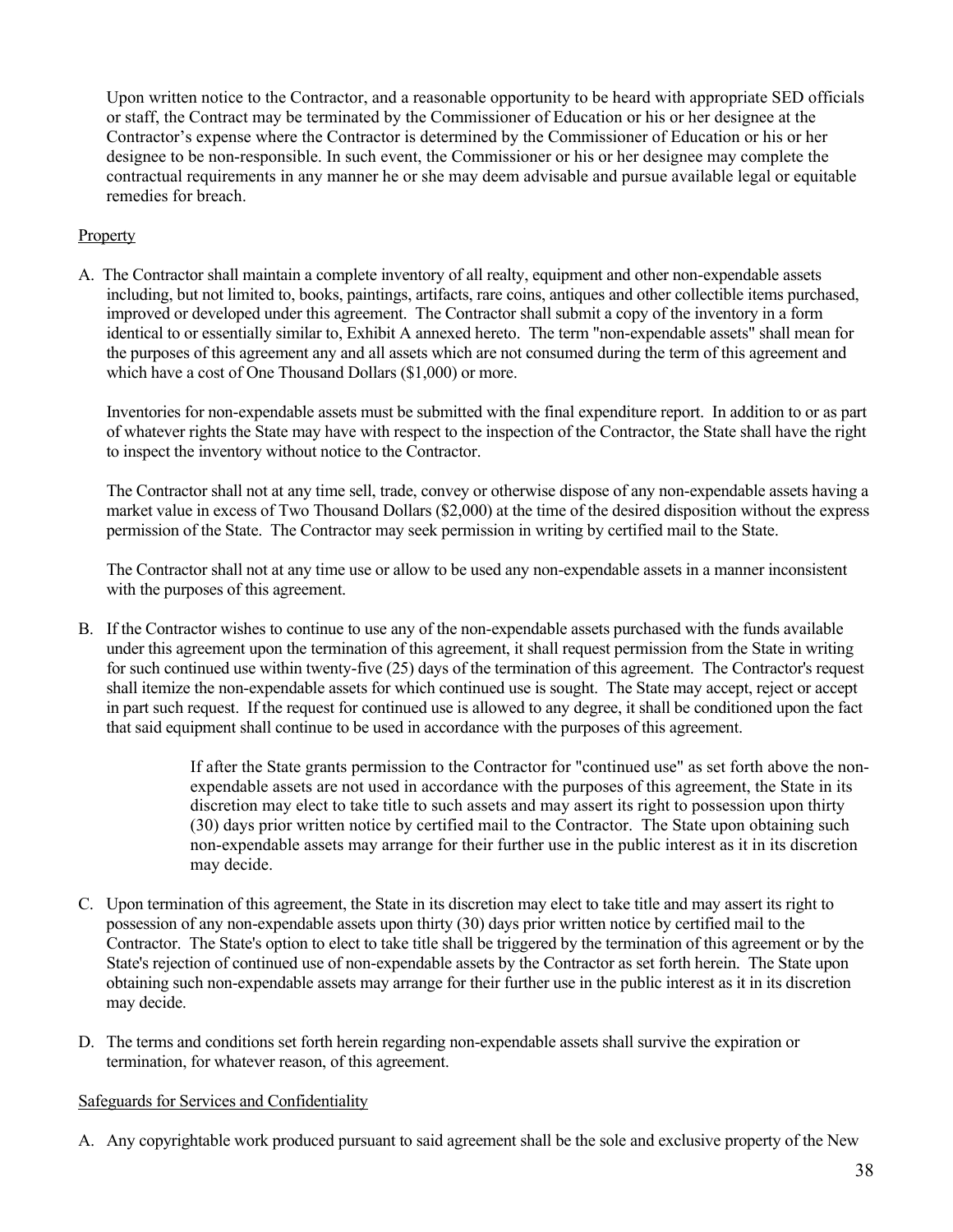York State Education Department. The material prepared under the terms of this agreement by the Contractor shall be prepared by the Contractor in a form so that it will be ready for copyright in the name of the New York State Education Department. Should the Contractor use the services of consultants or other organizations or individuals who are not regular employees of the Contractor, the Contractor and such organization or individual shall, prior to the performance of any work pursuant to this agreement, enter into a written agreement, duly executed, which shall set forth the services to be provided by such organization or individual and the consideration therefor. Such agreement shall provide that any copyrightable work produced pursuant to said agreement shall be the sole and exclusive property of the New York State Education Department and that such work shall be prepared in a form ready for copyright by the New York State Education Department. A copy of such agreement shall be provided to the State.

- B. Required Web Accessibility of Delivered Documents and Applications. If applicable, all documentation, applications development, or programming delivered pursuant to the contract or procurement, will comply with New York State Education Department IT Policy NYSED-WEBACC-001, Web Accessibility Policy, which requires that documents, web-based information and applications are accessible to persons with disabilities. All delivered documentation and applications must conform to NYSED-WEBACC-001 as determined by quality assurance testing. Such quality assurance testing will be conducted by NYSED employee or contractor and the results of such testing must be satisfactory to NYSED before documents and applications will be considered a qualified deliverable under the contract or procurement.
- C. All reports of research, studies, publications, workshops, announcements, and other activities funded as a result of this proposal will acknowledge the support provided by the State of New York.
- D. This agreement cannot be modified, amended, or otherwise changed except by a writing signed by all parties to this contract.
- E. No failure to assert any rights or remedies available to the State under this agreement shall be considered a waiver of such right or remedy or any other right or remedy unless such waiver is contained in a writing signed by the party alleged to have waived its right or remedy.
- F. Expenses for travel, lodging, and subsistence shall be reimbursed at the per diem rate in effect at the time for New York State Management/Confidential employees.
- G. No fees shall be charged by the Contractor for training provided under this agreement.
- H. Partisan Political Activity and Lobbying. Funds provided pursuant to this Agreement shall not be used for any partisan political activity or for activities that may influence legislation or the election or defeat of any candidate for public office.
- I. Nothing herein shall require the State to adopt the curriculum developed pursuant to this agreement.
- J. This agreement, including all appendices, is, upon signature of the parties and the approval of the Attorney General and the State Comptroller, a legally enforceable contract. Therefore, a signature on behalf of the Contractor will bind the Contractor to all the terms and conditions stated therein.

#### **The parties to this agreement intend the foregoing writing to be the final, complete, and exclusive expression of all the terms of their agreement. Certifications**

- A. Contractor certifies that it has met the disclosure requirements of State Finance Law §139-k and that all information provided to the State Education Department with respect to State Finance Law §139-k is complete, true and accurate.
- B. Contractor certifies that it has not knowingly and willfully violated the prohibitions against impermissible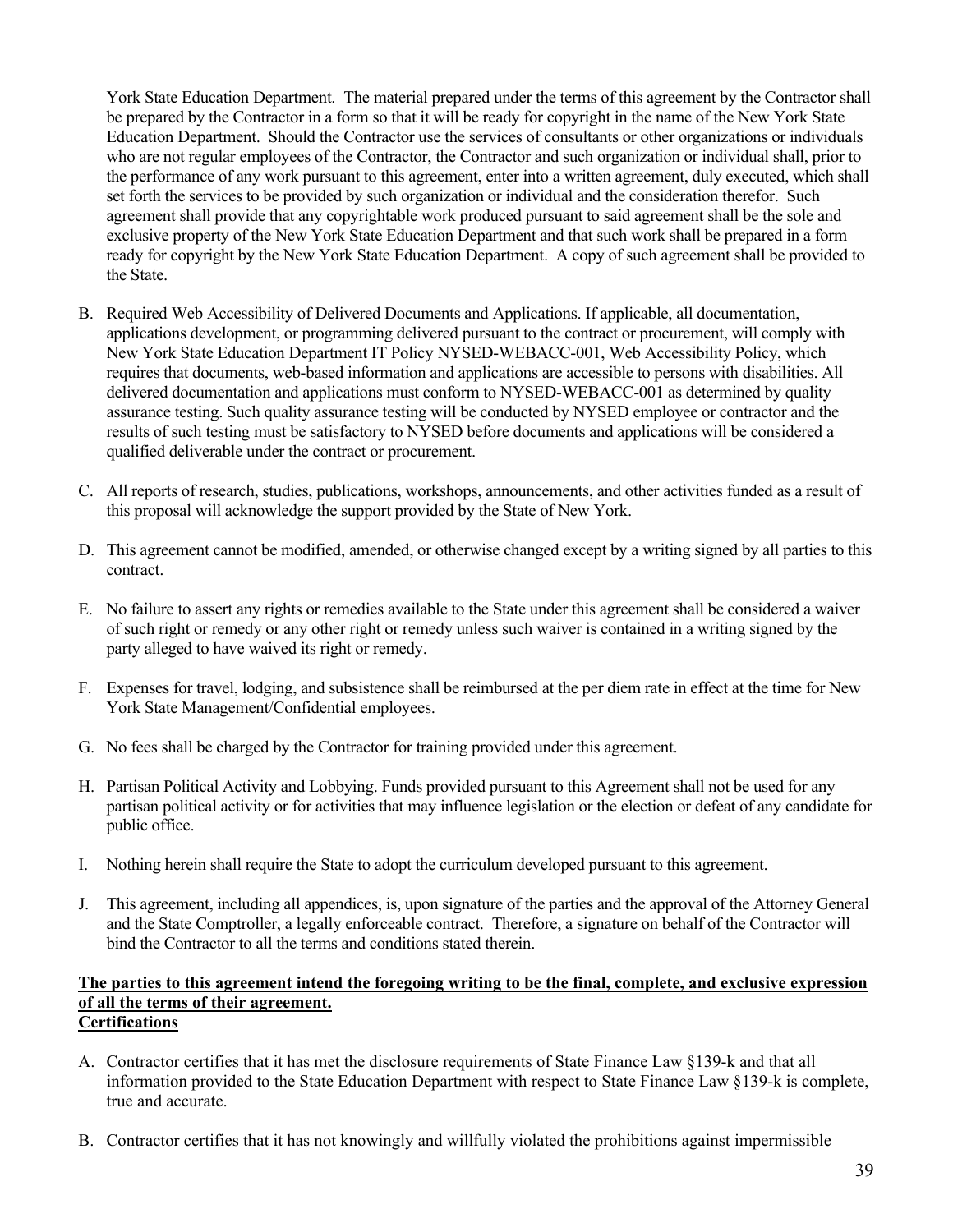contacts found in State Finance Law §139-j.

- C. Contractor certifies that no governmental entity has made a finding of nonresponsibility regarding the Contractor in the previous four years.
- D. Contractor certifies that no governmental entity or other governmental agency has terminated or withheld a procurement contract with the Contractor due to the intentional provision of false or incomplete information.
- E. Contractor affirms that it understands and agrees to comply with the procedures of the STATE relative to permissible contacts as required by State Finance Law §139-j (3) and §139-j (6)(b).
- F. Contractor certifies that it is in compliance with NYS Public Officers Law, including but not limited to,  $§73(4)(a)$ .

#### **Notices**

Any written notice or delivery under any provision of this AGREEMENT shall be deemed to have been properly made if sent by certified mail, return receipt requested to the address(es) set forth in this Agreement, except as such address(es) may be changed by notice in writing. Notice shall be considered to have been provided as of the date of receipt of the notice by the receiving party.

#### Miscellaneous

- A. Contractor shall comply with the provisions of the New York State Information Security Breach and Notification Act (General Business Law Section 899-aa; State Technology Law Section 208). Contractor shall be liable for the costs associated with such breach if caused by Contractor's negligent or willful acts or omissions, or the negligent or willful acts or omissions of Contractor's agents, officers, employees or subcontractors.
- B. If required by the Office of State Comptroller ("OSC") Bulletin G-226 and State Finance Law §§ 8 and 163, Contractor agrees to submit an initial planned employment data report on Form A and an annual employment report on Form B. State will furnish Form A and Form B to Contractor if required.

The initial planned employment report must be submitted at the time of approval of this Agreement. The annual employment report on Form B is due by May 15th of each year and covers actual employment data performed during the prior period of April 1st to March 31st. Copies of the report will be submitted to the NYS Education Department, OSC and the NYS Department of Civil Service at the addresses below.

| NYS Office of the State Comptroller      |
|------------------------------------------|
| <b>Bureau of Contracts</b>               |
| 110 State Street, 11 <sup>th</sup> Floor |
| Albany, NY 12236                         |
| Attn: Consultant Reporting               |
| $(518)$ 474-8030 or $(518)$ 473-8808     |
|                                          |

Reports to DCS are to be transmitted as follows:

By mail: NYS Department of Civil Service Office of Counsel Alfred E. Smith Office Building Albany, NY 12239

Reports to NYSED are to be transmitted as follows: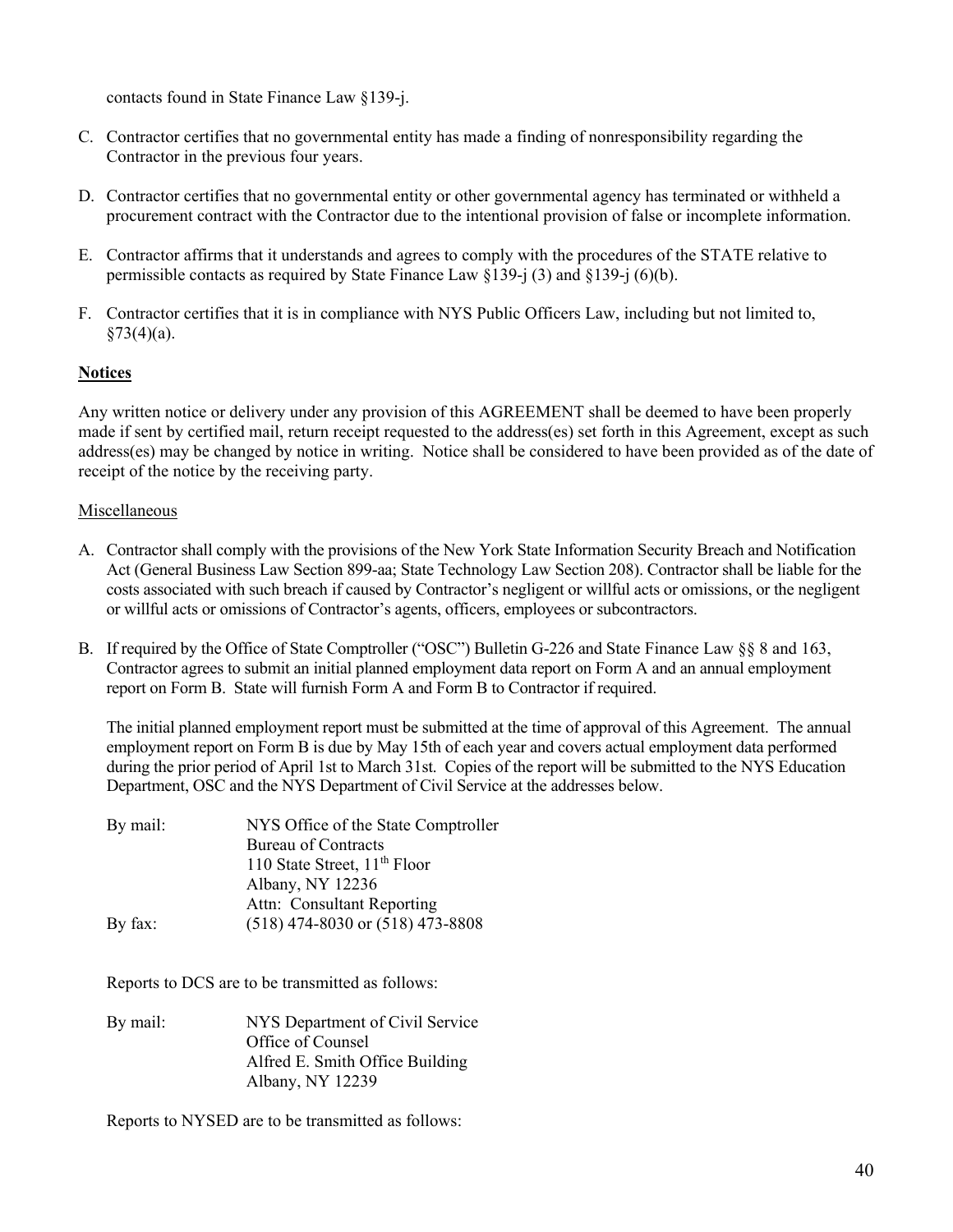By mail: NYS Education Department Contract Administration Unit Room 505 W EB Albany, NY 12234 By fax: (518) 408-1716

- C. Consultant Staff Changes. If this is a contract for consulting services, Contractor will maintain continuity of the consultant team staff throughout the course of the contract. All changes in staff will be subject to STATE approval. The replacement consultant(s) with comparable skills will be provided at the same or lower hourly rate.
- D. Order of Precedence. In the event of any discrepancy, disagreement, conflict or ambiguity between the various documents, attachments and appendices comprising this contract, they shall be given preference in the following order to resolve any such discrepancy, disagreement, conflict or ambiguity:
	- 1. Appendix A Standard Clauses for all State Contracts
	- 2. State of New York Agreement
	- 3. Appendix A-1 Agency Specific Clauses
	- 4. Appendix X Sample Modification Agreement Form (where applicable)
	- 5. Appendix A-3 Minority/Women-owned Business Enterprise Requirements (where applicable)
	- 6. Appendix B Budget
	- 7. Appendix C Payment and Reporting Schedule
	- 8. Appendix R Data Privacy Appendix (where applicable)
	- 9. Appendix D Program Work Plan

Revised 10/13/20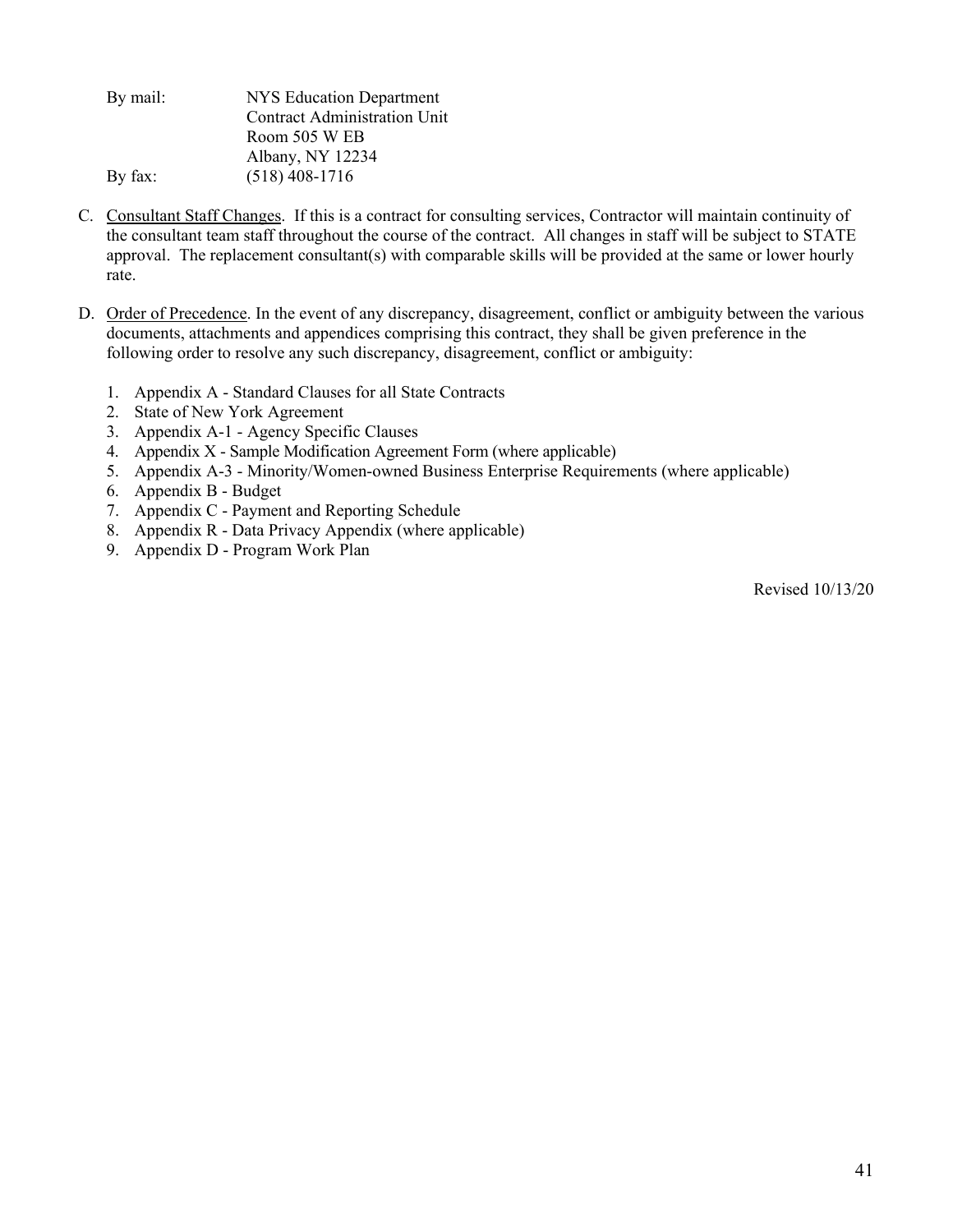# Appendix R

# NEW YORK STATE EDUCATION DEPARTMENT'S DATA PRIVACY APPENDIX FOR CONFIDENTIAL DATA ARTICLE I: DEFINITIONS

As used in this Data Privacy Appendix("DPA"), the following terms shall have the following meanings:

- **1. Access**: The ability to view or otherwise obtain, but not copy or save, Personal Information arising from the on-site use of an information system or a personal meeting.
- **2. Breach:** The unauthorized Access, acquisition, Disclosure or use of Personal Information in a manner not permitted by New York State and federal laws, rules and regulations, or in a manner that compromises its security or privacy, or by or to a person not authorized to acquire, Access, use, or receive it, or a Breach of Contractor's security that leads to the accidental or unlawful alteration, destruction, loss of, Access to or Disclosure of Personal Information.
- **3. Disclose or Disclosure**: The intentional or unintentional communication, release, or transfer of Personal Information by any means, including oral, written or electronic.
- **4. Encrypt or Encryption**: The use of an algorithmic process to transform Personal Information into an unusable, unreadable, or indecipherable form in which there is a low probability of assigning meaning without use of a confidential process or key.
- **5. NIST Cybersecurity Framework**: The U.S. Department of Commerce National Institute for Standards and Technology Framework for Improving Critical Infrastructure Cybersecurity Version 1.1.
- **6. Personal Information:** Information concerning a natural person which, because of name, number, personal mark, or another identifier, can be used to identify such natural person.
- **7. Release:** Shall have the same meaning as Disclose.
- **8. Services:** Services provided by Contractor pursuant to this contract with the NYS Education Department to which this DPA is attached and incorporated.
- **9. Subcontractor:** Contractor's non-employee agents, consultants, volunteers including student interns, and/or [any natural person](https://www.lawinsider.com/clause/subcontractor) or entity funded through this Contract who is engaged in the provision of Services pursuant to an agreement with or at the direction of the Contractor.

# ARTICLE II: PRIVACY AND SECURITY OF PERSONAL INFORMATION

#### **1. Compliance with Law.**

When providing services pursuant to this Contract, Contractor may have Access to or receive disclosed Personal Information that is regulated by one or more New York and federal laws and regulations, among them, but not limited to, the Family Educational Rights and Privacy Act at 12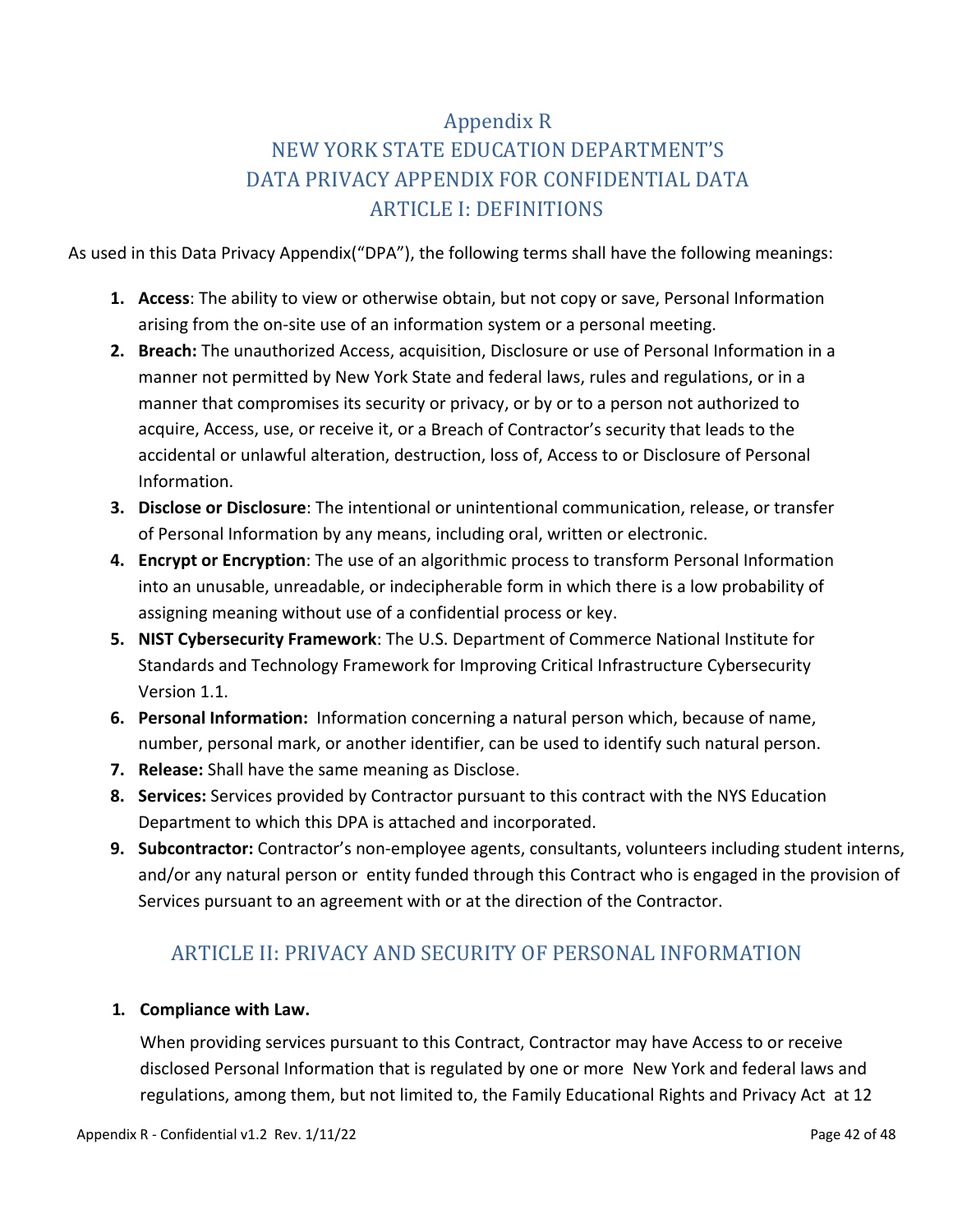U.S.C. § 1232g (34 CFR Part 99); Children's Online Privacy Protection Act at 15 U.S.C. §§ 6501-6502 (16 CFR Part 312); Protection of Pupil Rights Amendment at 20 U.S.C. § 1232h (34 CFR Part 98); the Individuals with Disabilities Education Act at 20 U.S.C. § 1400 et seq. (34 CFR Part 300); the New York Education Law at § 2-d (8 NYCRR Part 121); the New York General Business Law at article 39-F, and the New York Personal Privacy Protection Law at Public Officers Law article 6-A. Contractor agrees to maintain the confidentiality and security of Personal Information in accordance with (a) applicable New York, federal and local laws, rules and regulations, and (b) NYSED's Data Privacy and Security Policy. Contractor further agrees that neither the services provided nor the manner in which such Services are provided shall violate New York, federal and/or local laws, rules and regulations, or NYSED's Data Privacy and Security Policy.

#### **2. Authorized Use.**

Contractor agrees and understands that it has no property, licensing or ownership rights or claims to Personal Information Accessed by or Disclosed to Contractor for the purpose of providing services, and Contractor must not use Personal Information for any purpose other than to provide the Services. Contractor will ensure that its Subcontractors agree and understand that neither the Subcontractor nor Contractor has any property, licensing or ownership rights or claims to Personal Information Accessed by or Disclosed to Subcontractor for the purpose of assisting Contractor in providing Services.

#### **3. Contractor's Data Privacy and Security Plan**.

Contractor shall adopt and maintain administrative, technical, and physical safeguards, measures, and controls to manage privacy and security risks and protect Personal Information in a manner that complies with New York State, federal and local laws, rules, and regulations and NYSED policies. Contractor shall provide NYSED with a Data Privacy and Security Plan that outlines such safeguards, measures, and controls to comply with (a) the terms of this DPA, (b) all applicable state, federal and local data privacy and security requirements and (c) [NYSED's Data Privacy and Security Policy.](http://www.nysed.gov/common/nysed/files/programs/data-privacy-security/master_seddataprivacyandsecuritypolicy_final_june-14-2021_0.pdf) Contractor's Data Privacy and Security Plan is attached as DPA Exhibit 1.

#### **4. Right of Review and Audit.**

Upon NYSED's request, Contractor shall provide NYSED with copies of its policies and related procedures that pertain to the protection of Personal Information. In addition, Contractor may be required to undergo an audit of its privacy and security safeguards, measures and controls as it pertains to alignment with the requirements of New York State laws and regulations performed by an independent third party at Contractor's expense, and provide the audit report to NYSED. In lieu of performing an audit, Contractor may provide NYSED with an industry standard independent audit report on Contractor's privacy and security practices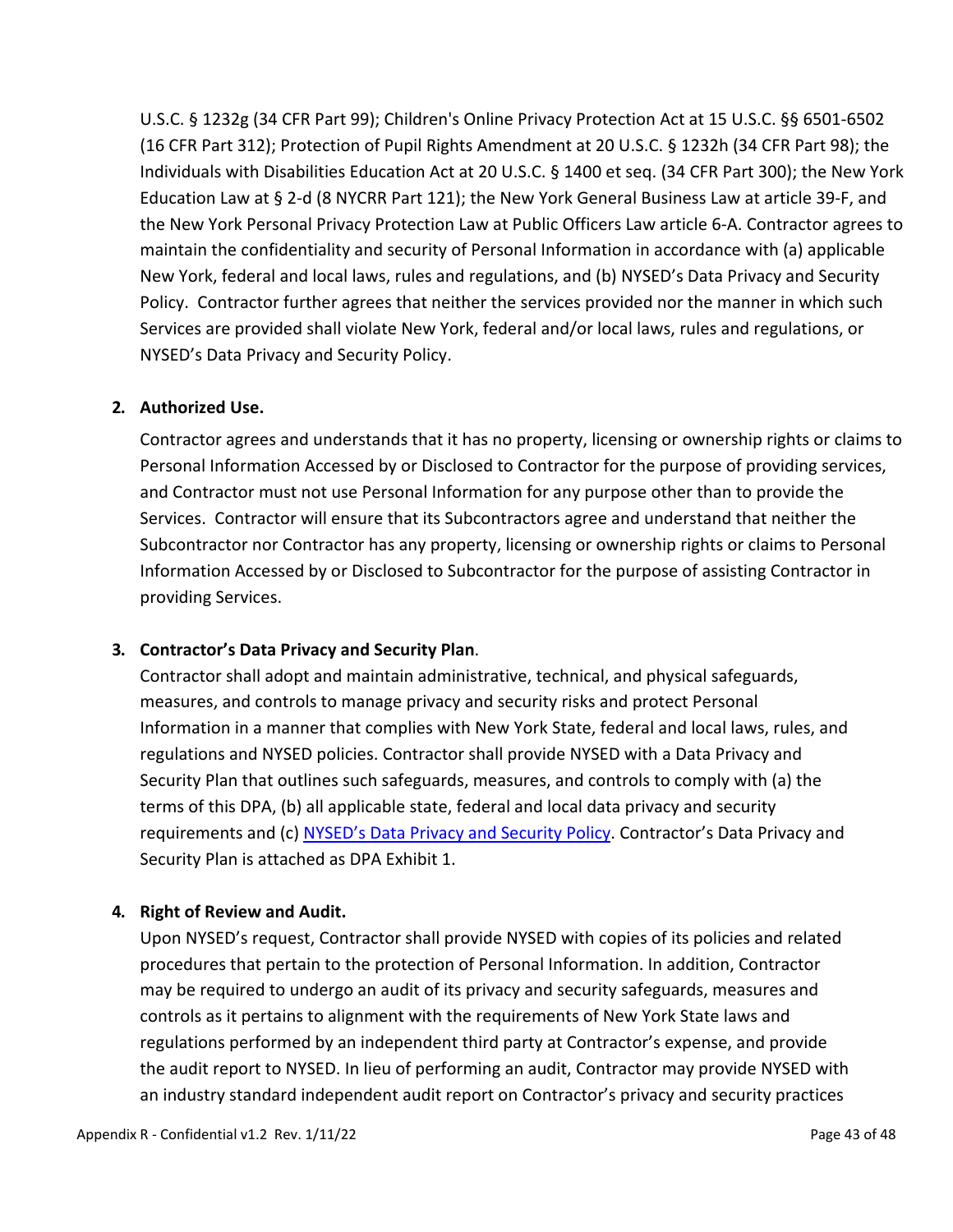that was issued no more than twelve months before the date NYSED informed contractor that it was required to undergo an audit.

#### **5. Contractor's Employees and Subcontractors**.

- (a) Contractor shall only provide Access or Disclose Personal Information to Contractor's employees and Subcontractors who need to know the Personal Information to provide the Services and the Access to or Disclosure of Personal Information shall be limited to the extent necessary to provide such Services. Contractor shall ensure that all such employees and Subcontractors comply with the terms of this DPA.
- (b) Contractor must ensure that each Subcontractor is contractually bound by a written agreement that includes confidentiality and data security obligations equivalent to, consistent with, and no less protective than, those found in this DPA.
- (c) Contractor shall examine the data privacy and security measures of its Subcontractors. If at any point a Subcontractor fails to materially comply with the requirements of this DPA, Contractor shall: notify NYSED and remove such Subcontractor's Access to Personal Information; and, as applicable, retrieve all Personal Information received or stored by such Subcontractor and/or ensure that Personal Information has been securely deleted and destroyed in accordance with this DPA. In the event there is an incident in which Personal Information is unlawfully Accessed or Disclosed or compromised by Subcontractor, Contractor shall follow the Data Breach reporting requirements set forth in Section 9 of this DPA.
- (d) Contractor shall take full responsibility for the acts and omissions of its employees and Subcontractors.
- (e) Other than Contractor's employees and Subcontractors who have a need to know the information, Contractor must not provide Access to or Disclose Personal Information to any other party unless such Disclosure is required by statute, court order or subpoena, and the Contractor notifies NYSED of the court order or subpoena no later than the time the information is Disclosed, in advance of compliance but in any case, provides notice to NYSED no later than the time the Personal Information is Disclosed, unless such disclosure to NYSED is expressly prohibited by the statute, court order or subpoena. Notification shall be made in accordance with the Notice provisions of this Contract and shall also be provided to the Office of the Chief Privacy Officer, NYS Education Department, 89 Washington Avenue, Albany, New York 12234.
- (f) Contractor shall ensure that its Subcontractors know that they cannot provide Access to or Disclose Personal Information to any other party unless such Access or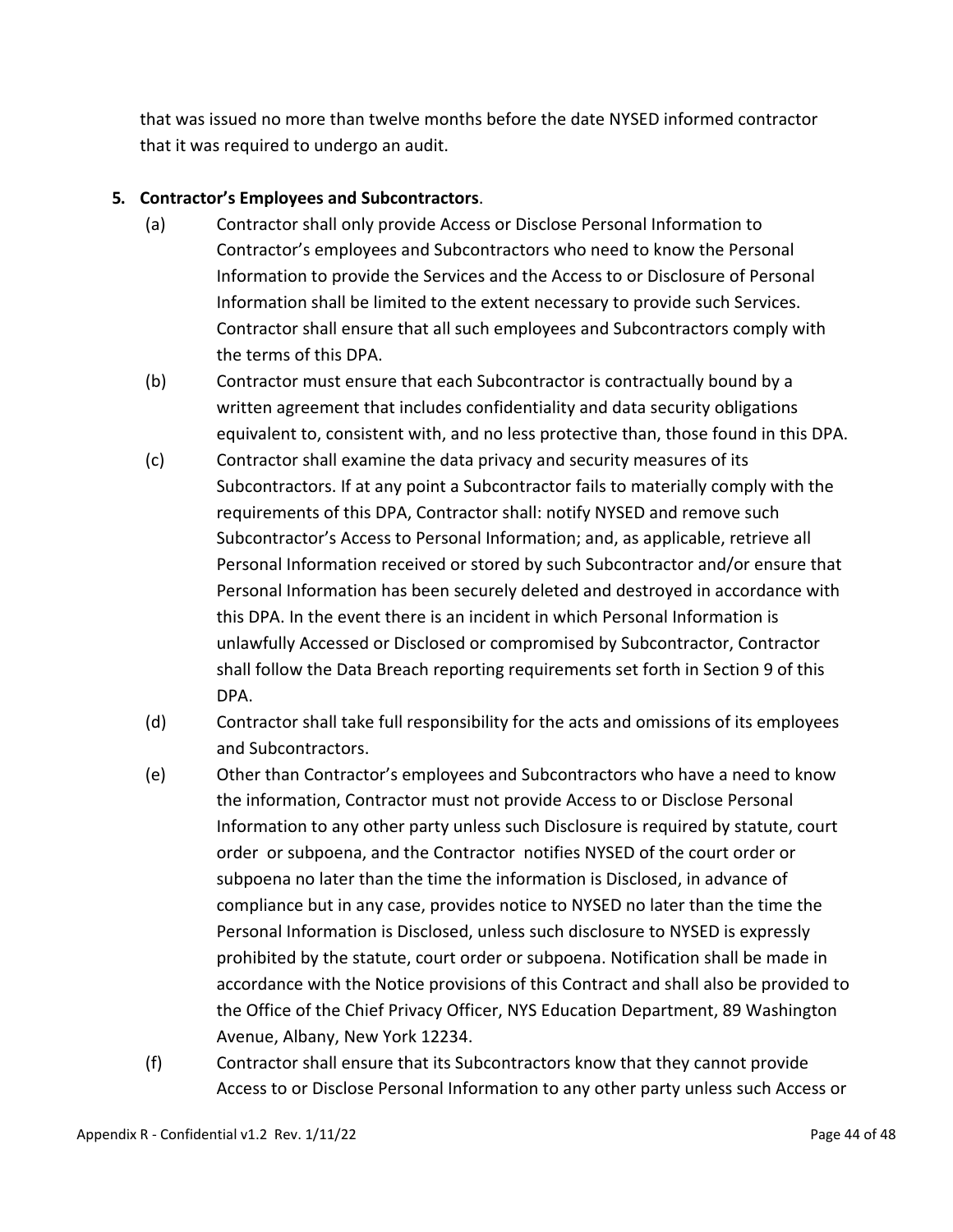Disclosure is required by statute, court order or subpoena. If a Subcontractor is required to provide Access to or Disclose Personal Information pursuant to a court order or subpoena, the Subcontractor shall, unless prohibited by statute, court order or subpoena, notify Contractor no later than two (2) days before any Personal Information is Accessed or Disclosed. Upon receipt of notice from a Subcontractor, Contractor shall provide notice to NYSED no later than the time that the Subcontractor is scheduled to provide Access or Disclose the Information.

#### **6. Training**.

Contactor shall ensure that all its employees and Subcontractors who have Access to Personal Information have received or will receive training on the federal and state laws governing confidentiality of such Personal Information prior to receiving Access.

#### **7. Data Return and Destruction of Data**.

- (a) Contractor is prohibited from retaining Disclosed Personal Information or continuing to Access Personal Information , including any copy, summary or extract of Personal Information, on any storage medium (including, without limitation, secure data centers and/or cloud-based facilities, and hard copies) beyond the term of this Contract unless such retention is either expressly authorized by this Contract, expressly requested in writing by NYSED for purposes of facilitating the transfer of Personal Information to NYSED, or expressly required by law. As applicable, upon expiration or termination of this Contract, Contractor shall transfer the Disclosed Personal Information to NYSED, in a format and manner agreed to by the Parties.
- (b) When the purpose that necessitated Contractor's Access to and/or Disclosure of Personal Information has been completed or Contractor's authority to have Access to Personal Information or retain Disclosed information has expired, Contractor shall ensure that all Personal Information (including without limitation, all hard copies, archived copies, electronic versions, electronic imaging of hard copies) as well as any and all Personal Information maintained on behalf of Contractor in a secure data center and/or cloud-based facilities that remain in the possession of Contractor or its Subcontractors is securely deleted and/or destroyed in a manner that does not allow it to be retrieved or retrievable, read or reconstructed. Hard copy media must be shredded or destroyed such that Personal Information cannot be read, or otherwise reconstructed, and electronic media must be cleared, purged, or destroyed such that the Personal Information cannot be retrieved. Only the destruction of paper Personal Information, and not redaction, will satisfy the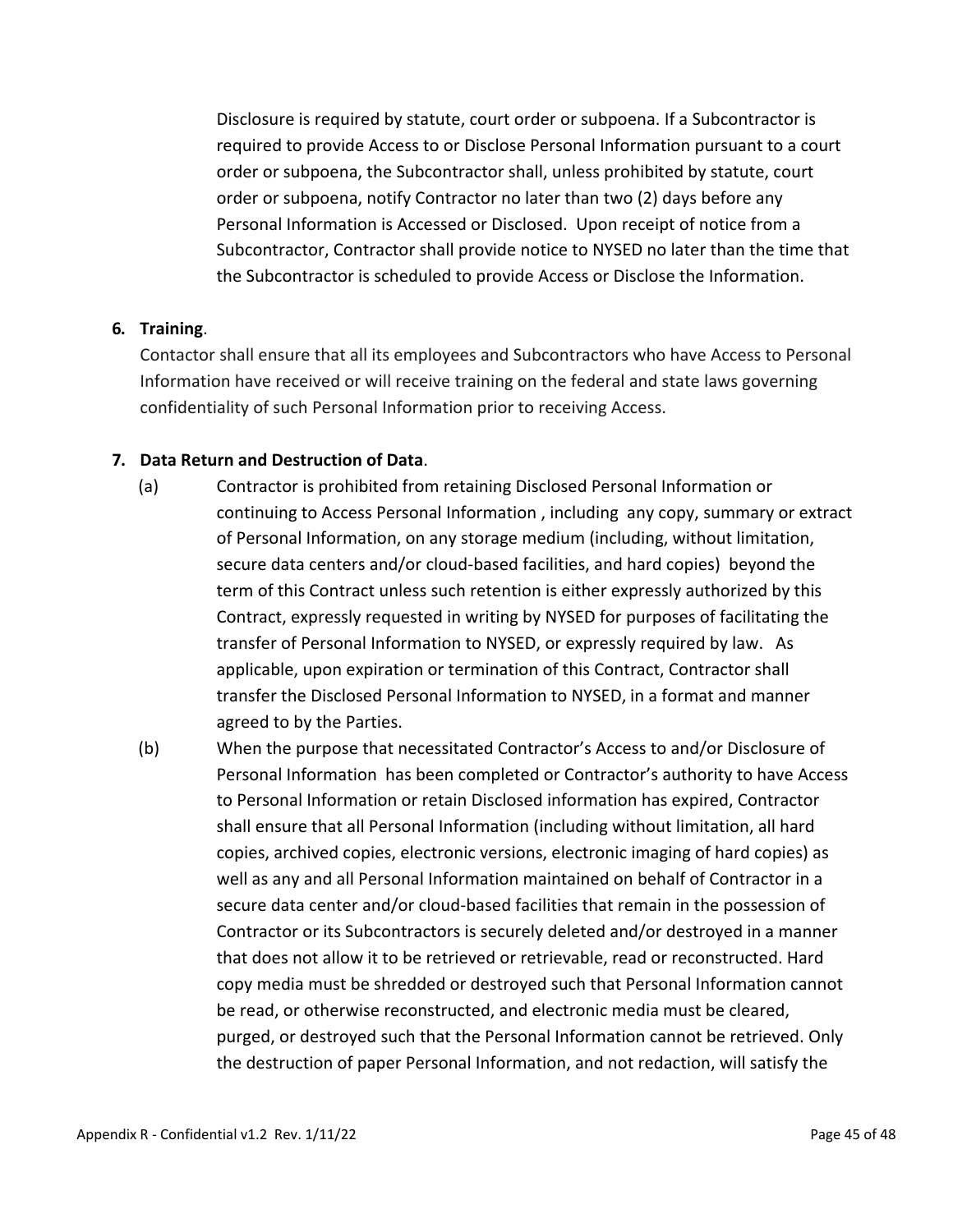requirements for data destruction. Redaction is specifically excluded as a means of data destruction.

- (c) Contractor shall provide NYSED with a written certification of the secure deletion and/or destruction of Personal Information held by the Contractor or Subcontractors to this Contract at the address for notifications set forth in this Contract.
- (d) To the extent that Contractor and/or its Subcontractors continue to be in possession of any de-identified Personal Information (i.e., Personal Information that has had all direct and indirect identifiers removed), Contractor agrees that neither it nor its Subcontractors will attempt to re-identify de-identified Personal Information and/or transfer de-identified Personal Information data to any person or entity, except as provided in subsection (a) of this section.

#### **8. Encryption.**

Contractor shall use industry standard security measures including encryption protocols that comply with New York law and regulations to preserve and protect Personal Information. Contractor must encrypt information at rest and in transit in accordance with applicable New York laws and regulations.

#### **9. Commercial or Marketing Use Prohibition.**

Contractor agrees that it will not sell, use, or Disclose Personal Information for a Commercial or Marketing Purpose and that it will contractually prohibit its Subcontractors from the same.

#### **10. Breach**.

Contractor shall promptly notify NYSED of any Breach of Personal Information, regardless of whether Contractor or Subcontractor suffered the Breach, without delay and in the most expedient way possible, but in no circumstance later than seven (7) calendar days after discovery of the Breach. Notifications shall be made in accordance with the notice provisions of this Contract and shall also be provide to the Office of the Chief Privacy Officer, NYS Education Department, 89 Washington Avenue, Albany, New York 12234 and must include a description of the Breach which includes the date of the incident and the date of discovery; the types of Personal Information affected, and the number of records affected; a description of Contractor's investigation; and the name of a point of contact.

#### **11. Cooperation with Investigations.**

Contractor and its Subcontractors will cooperate with NYSED, and law enforcement where necessary, in any investigations into a Breach. Any costs incidental to the required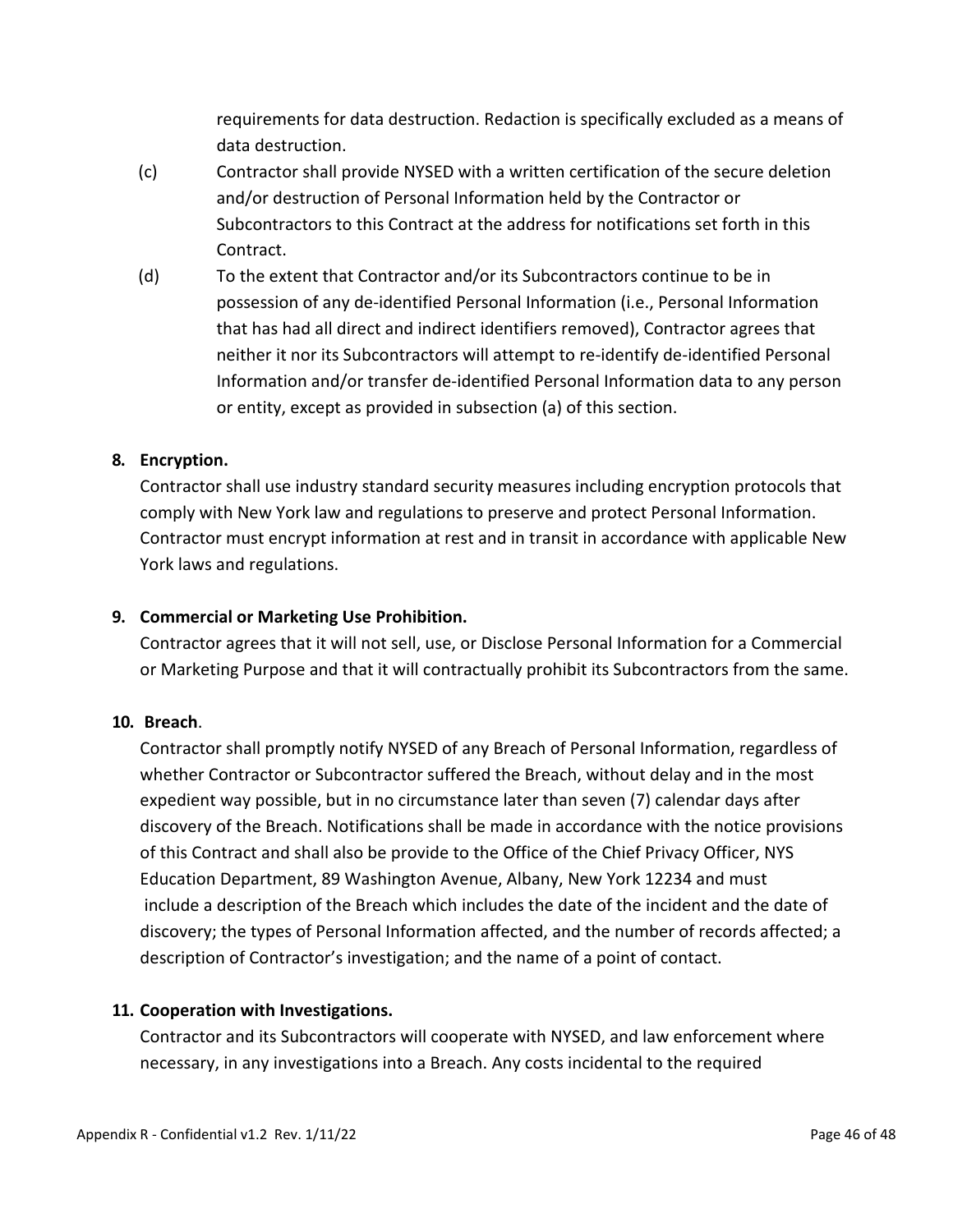cooperation or participation of the Contractor will be the sole responsibility of the Contractor if such Breach is attributable to Contractor or its Subcontractors.

#### **12. Notification to Individuals.**

Where a Breach of Personal Information occurs that is attributable to Contractor and/or its Subcontractors, Contractor shall pay for or promptly reimburse NYSED the full cost of NYSED's notification to the affected individuals, where applicable. NYSED will be reimbursed by Contractor within 30 days of a demand for payment under this section.

#### **13. Termination**.

The confidentiality and data security obligations of Contractor under this DPA shall continue for as long as Contractor or its Subcontractors retain Disclosed Personal Information or Access to Personal Information and shall survive any termination of the Agreement to which this DPA is attached.